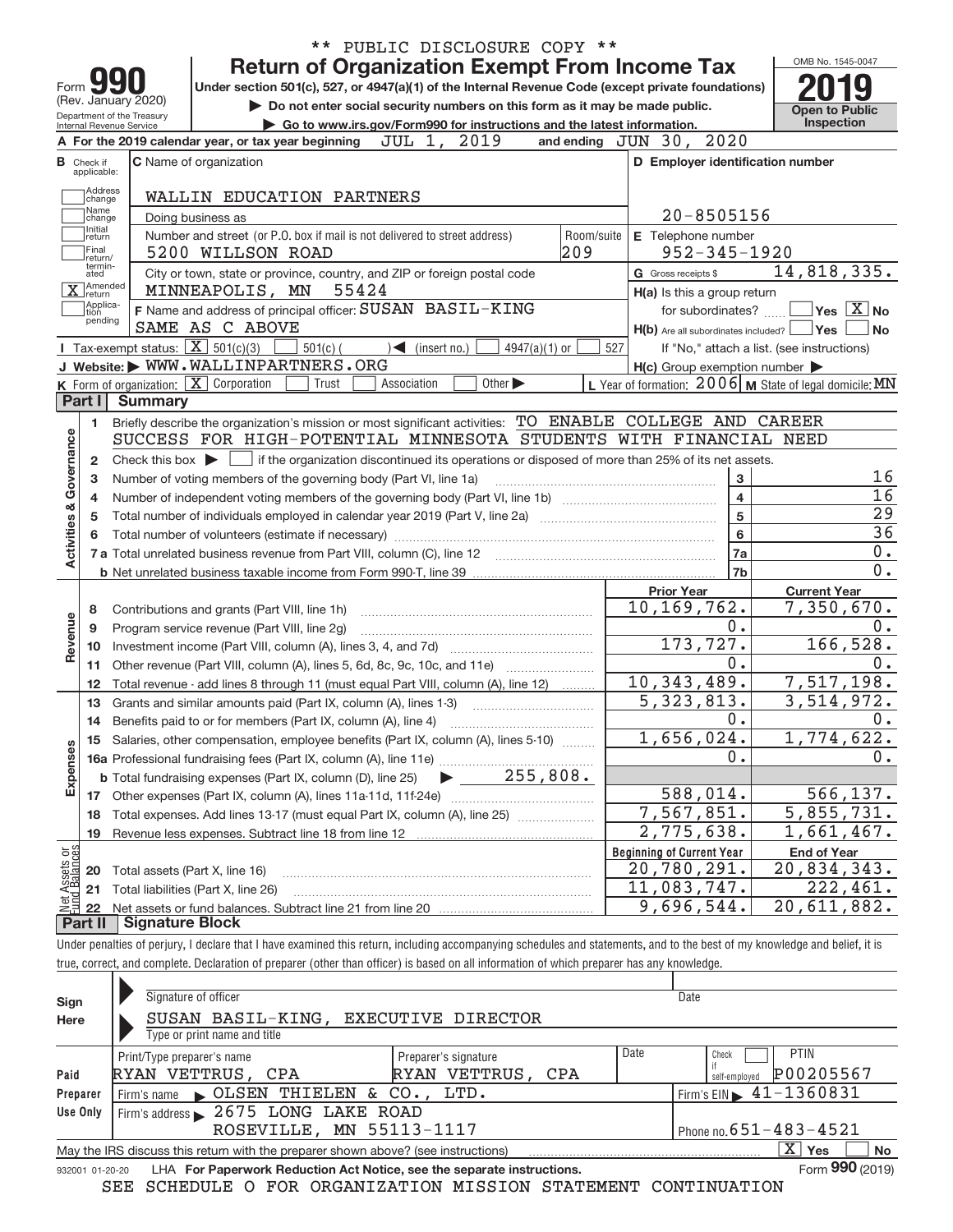|              | <b>PUBLIC DISCLOSURE COPT</b>                                                                                                                                                                                                                                                        |                |                                     |  |  |  |  |  |  |  |
|--------------|--------------------------------------------------------------------------------------------------------------------------------------------------------------------------------------------------------------------------------------------------------------------------------------|----------------|-------------------------------------|--|--|--|--|--|--|--|
|              | WALLIN EDUCATION PARTNERS<br>Form 990 (2019)                                                                                                                                                                                                                                         | $20 - 8505156$ | Page 2                              |  |  |  |  |  |  |  |
|              | Part III   Statement of Program Service Accomplishments                                                                                                                                                                                                                              |                |                                     |  |  |  |  |  |  |  |
|              |                                                                                                                                                                                                                                                                                      |                | $\overline{\mathbf{X}}$             |  |  |  |  |  |  |  |
| 1            | Briefly describe the organization's mission:                                                                                                                                                                                                                                         |                |                                     |  |  |  |  |  |  |  |
|              | OUR MISSION IS TO ENABLE COLLEGE AND CAREER SUCCESS FOR HIGH-POTENTIAL                                                                                                                                                                                                               |                |                                     |  |  |  |  |  |  |  |
|              | MINNESOTA STUDENTS WITH FINANCIAL NEED THROUGH SCHOLARSHIPS,<br>COMPREHENSIVE ADVISING SUPPORT, AND THROUGH DATA-INFORMED                                                                                                                                                            |                |                                     |  |  |  |  |  |  |  |
|              | COLLABORATION WITH OUR EDUCATIONAL, BUSINESS, AND PHILANTHROPIC                                                                                                                                                                                                                      |                |                                     |  |  |  |  |  |  |  |
| $\mathbf{2}$ | Did the organization undertake any significant program services during the year which were not listed on the                                                                                                                                                                         |                |                                     |  |  |  |  |  |  |  |
|              | prior Form 990 or 990-EZ?                                                                                                                                                                                                                                                            |                | $\overline{Y}$ es $\overline{X}$ No |  |  |  |  |  |  |  |
|              | If "Yes," describe these new services on Schedule O.                                                                                                                                                                                                                                 |                |                                     |  |  |  |  |  |  |  |
| 3            | Did the organization cease conducting, or make significant changes in how it conducts, any program services?                                                                                                                                                                         | $X$ Yes        | <b>No</b>                           |  |  |  |  |  |  |  |
|              | If "Yes," describe these changes on Schedule O.                                                                                                                                                                                                                                      |                |                                     |  |  |  |  |  |  |  |
| 4            | Describe the organization's program service accomplishments for each of its three largest program services, as measured by expenses.<br>Section 501(c)(3) and 501(c)(4) organizations are required to report the amount of grants and allocations to others, the total expenses, and |                |                                     |  |  |  |  |  |  |  |
|              | revenue, if any, for each program service reported.                                                                                                                                                                                                                                  |                |                                     |  |  |  |  |  |  |  |
|              | 5, 131, 536. including grants of \$ 3, 514, 972. ) (Revenue \$<br>4a (Code:<br>Expenses \$                                                                                                                                                                                           |                |                                     |  |  |  |  |  |  |  |
|              | WALLIN EDUCATION PARTNERS' ACTIVITIES FOCUS ON BREAKING DOWN THE                                                                                                                                                                                                                     |                |                                     |  |  |  |  |  |  |  |
|              | BARRIERS TO ECONOMIC OPPORTUNITY AND ACADEMIC SUCCESS FACED BY                                                                                                                                                                                                                       |                |                                     |  |  |  |  |  |  |  |
|              | LOW-INCOME STUDENTS. WALLIN EDUCATION PARTNERS (WALLIN)<br>PROGRAM IN MINNESOTA THAT PROVIDES A HOLISTIC COMBINATION OF STUDENT                                                                                                                                                      | IS THE ONLY    |                                     |  |  |  |  |  |  |  |
|              | SUPPORTS--SPANNING FINANCIAL AID, COMPREHENSIVE ADVISING, WRAP-AROUND                                                                                                                                                                                                                |                |                                     |  |  |  |  |  |  |  |
|              | SERVICES, AND CAREER PLACEMENT--TO ENSURE SUCCESS THROUGHOUT COLLEGE.                                                                                                                                                                                                                |                |                                     |  |  |  |  |  |  |  |
|              |                                                                                                                                                                                                                                                                                      |                |                                     |  |  |  |  |  |  |  |
|              | 2020 WE WELCOMED 292 NEW STUDENTS INTO OUR PROGRAM: 82% ARE STUDENTS<br>IN.                                                                                                                                                                                                          |                |                                     |  |  |  |  |  |  |  |
|              | OF COLOR AND 79% ARE FIRST IN THEIR FAMILY TO ATTEND COLLEGE. THE                                                                                                                                                                                                                    |                |                                     |  |  |  |  |  |  |  |
|              | AVERAGE ADJUSTED GROSS INCOME FOR THIS GROUP IS \$38,000. NINETY PERCENT                                                                                                                                                                                                             |                |                                     |  |  |  |  |  |  |  |
|              | OF WALLIN SCHOLARS COMPLETE THEIR DEGREE, COMPARED TO A 63% GRADUATION                                                                                                                                                                                                               |                |                                     |  |  |  |  |  |  |  |
|              | RATE FOR ALL STUDENTS NATIONALLY.                                                                                                                                                                                                                                                    |                |                                     |  |  |  |  |  |  |  |
| 4b           | (Code:                                                                                                                                                                                                                                                                               |                |                                     |  |  |  |  |  |  |  |
|              |                                                                                                                                                                                                                                                                                      |                |                                     |  |  |  |  |  |  |  |
|              |                                                                                                                                                                                                                                                                                      |                |                                     |  |  |  |  |  |  |  |
|              |                                                                                                                                                                                                                                                                                      |                |                                     |  |  |  |  |  |  |  |
|              |                                                                                                                                                                                                                                                                                      |                |                                     |  |  |  |  |  |  |  |
|              |                                                                                                                                                                                                                                                                                      |                |                                     |  |  |  |  |  |  |  |
|              |                                                                                                                                                                                                                                                                                      |                |                                     |  |  |  |  |  |  |  |
|              |                                                                                                                                                                                                                                                                                      |                |                                     |  |  |  |  |  |  |  |
|              |                                                                                                                                                                                                                                                                                      |                |                                     |  |  |  |  |  |  |  |
|              |                                                                                                                                                                                                                                                                                      |                |                                     |  |  |  |  |  |  |  |
|              |                                                                                                                                                                                                                                                                                      |                |                                     |  |  |  |  |  |  |  |
| 4c           | $\begin{pmatrix} \text{Code:} & \text{________} \end{pmatrix}$ (Expenses \$                                                                                                                                                                                                          | $($ Revenue \$ |                                     |  |  |  |  |  |  |  |
|              |                                                                                                                                                                                                                                                                                      |                |                                     |  |  |  |  |  |  |  |
|              |                                                                                                                                                                                                                                                                                      |                |                                     |  |  |  |  |  |  |  |
|              |                                                                                                                                                                                                                                                                                      |                |                                     |  |  |  |  |  |  |  |
|              |                                                                                                                                                                                                                                                                                      |                |                                     |  |  |  |  |  |  |  |
|              |                                                                                                                                                                                                                                                                                      |                |                                     |  |  |  |  |  |  |  |
|              |                                                                                                                                                                                                                                                                                      |                |                                     |  |  |  |  |  |  |  |
|              |                                                                                                                                                                                                                                                                                      |                |                                     |  |  |  |  |  |  |  |
|              |                                                                                                                                                                                                                                                                                      |                |                                     |  |  |  |  |  |  |  |
|              |                                                                                                                                                                                                                                                                                      |                |                                     |  |  |  |  |  |  |  |
|              |                                                                                                                                                                                                                                                                                      |                |                                     |  |  |  |  |  |  |  |
|              |                                                                                                                                                                                                                                                                                      |                |                                     |  |  |  |  |  |  |  |
| 4d           | Other program services (Describe on Schedule O.)                                                                                                                                                                                                                                     |                |                                     |  |  |  |  |  |  |  |
|              | (Expenses \$<br>including grants of \$<br>(Revenue \$                                                                                                                                                                                                                                |                |                                     |  |  |  |  |  |  |  |
|              | 5, 131, 536.<br>4e Total program service expenses                                                                                                                                                                                                                                    |                |                                     |  |  |  |  |  |  |  |
|              | $\bigcap \mathcal{M}$<br>$\alpha$ ottrapitt ri<br>$\sim$ pon                                                                                                                                                                                                                         |                | Form 990 (2019)                     |  |  |  |  |  |  |  |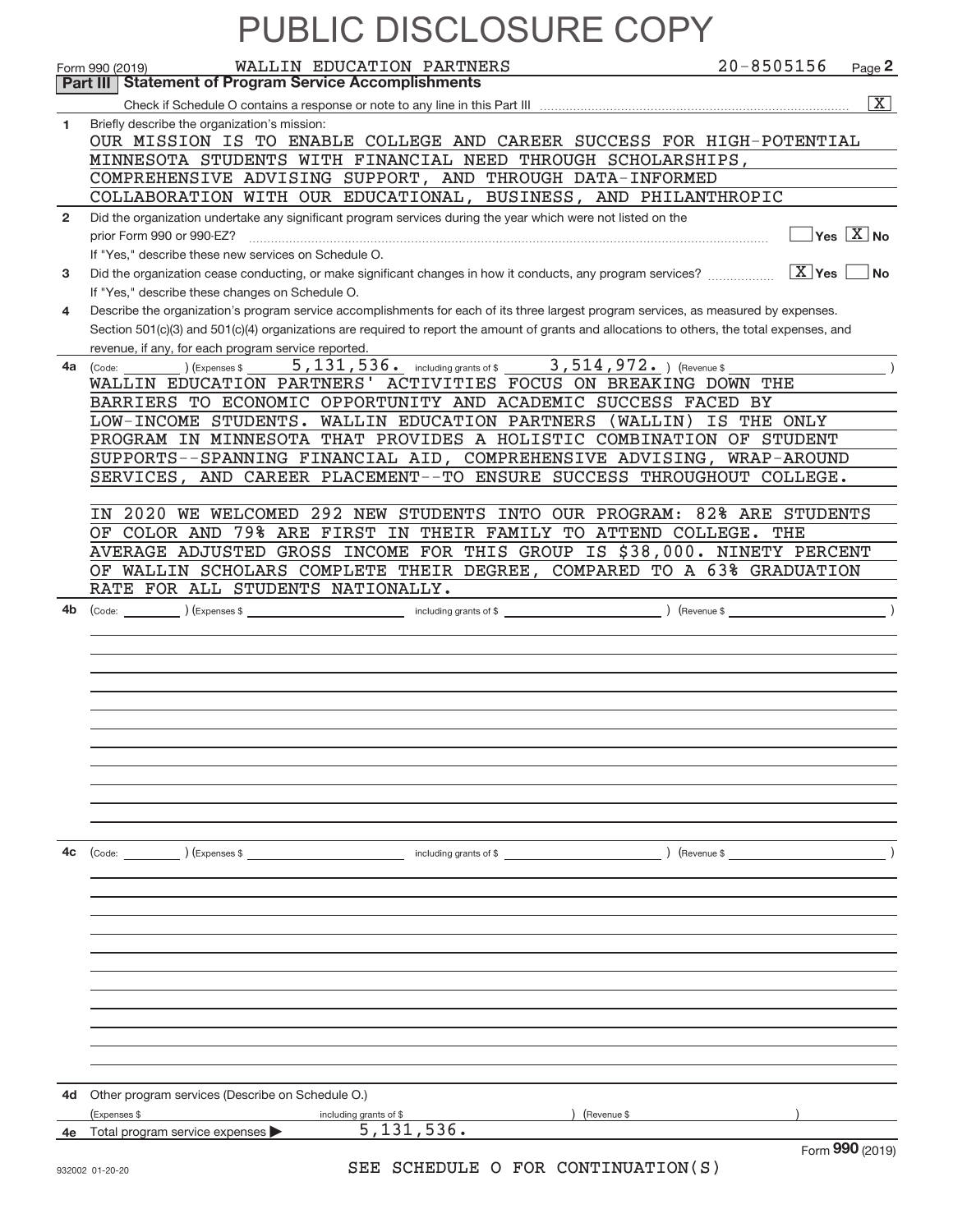**Part IV Checklist of Required Schedules**

| Form 990 (2019) | WALLIN EDUCATION PARTNERS |  |  | $20 - 8505156$ | Page 3 |
|-----------------|---------------------------|--|--|----------------|--------|
|-----------------|---------------------------|--|--|----------------|--------|

|     |                                                                                                                                                                                                                                                   |                 | Yes         | No                      |
|-----|---------------------------------------------------------------------------------------------------------------------------------------------------------------------------------------------------------------------------------------------------|-----------------|-------------|-------------------------|
| 1   | Is the organization described in section $501(c)(3)$ or $4947(a)(1)$ (other than a private foundation)?                                                                                                                                           |                 |             |                         |
|     |                                                                                                                                                                                                                                                   | 1               | х           |                         |
| 2   |                                                                                                                                                                                                                                                   | $\overline{2}$  | $\mathbf X$ |                         |
| 3   | Did the organization engage in direct or indirect political campaign activities on behalf of or in opposition to candidates for                                                                                                                   |                 |             |                         |
|     |                                                                                                                                                                                                                                                   | 3               |             | X.                      |
| 4   | Section 501(c)(3) organizations. Did the organization engage in lobbying activities, or have a section 501(h) election in effect                                                                                                                  |                 |             |                         |
|     |                                                                                                                                                                                                                                                   | 4               |             | X                       |
| 5   | Is the organization a section 501(c)(4), 501(c)(5), or 501(c)(6) organization that receives membership dues, assessments, or                                                                                                                      |                 |             |                         |
|     |                                                                                                                                                                                                                                                   | 5               |             | X                       |
| 6   | Did the organization maintain any donor advised funds or any similar funds or accounts for which donors have the right to                                                                                                                         |                 |             |                         |
|     | provide advice on the distribution or investment of amounts in such funds or accounts? If "Yes," complete Schedule D, Part I                                                                                                                      | 6               |             | X                       |
| 7   | Did the organization receive or hold a conservation easement, including easements to preserve open space,                                                                                                                                         |                 |             |                         |
|     |                                                                                                                                                                                                                                                   | $\overline{7}$  |             | X                       |
| 8   | Did the organization maintain collections of works of art, historical treasures, or other similar assets? If "Yes," complete                                                                                                                      |                 |             |                         |
|     |                                                                                                                                                                                                                                                   | 8               |             | X                       |
| 9   | Did the organization report an amount in Part X, line 21, for escrow or custodial account liability, serve as a custodian for                                                                                                                     |                 |             |                         |
|     | amounts not listed in Part X; or provide credit counseling, debt management, credit repair, or debt negotiation services?                                                                                                                         |                 |             |                         |
|     |                                                                                                                                                                                                                                                   | 9               |             | X                       |
| 10  | Did the organization, directly or through a related organization, hold assets in donor-restricted endowments                                                                                                                                      |                 |             |                         |
|     |                                                                                                                                                                                                                                                   | 10              |             | X.                      |
| 11  | If the organization's answer to any of the following questions is "Yes," then complete Schedule D, Parts VI, VII, VIII, IX, or X                                                                                                                  |                 |             |                         |
|     | as applicable.                                                                                                                                                                                                                                    |                 |             |                         |
|     | Did the organization report an amount for land, buildings, and equipment in Part X, line 10? If "Yes," complete Schedule D,                                                                                                                       |                 |             |                         |
|     |                                                                                                                                                                                                                                                   | 11a             |             | X.                      |
| b   | Did the organization report an amount for investments - other securities in Part X, line 12, that is 5% or more of its total                                                                                                                      |                 |             |                         |
|     |                                                                                                                                                                                                                                                   | 11b             |             | X.                      |
| c   | Did the organization report an amount for investments - program related in Part X, line 13, that is 5% or more of its total                                                                                                                       |                 |             | X.                      |
|     |                                                                                                                                                                                                                                                   | 11c             |             |                         |
|     | d Did the organization report an amount for other assets in Part X, line 15, that is 5% or more of its total assets reported in                                                                                                                   |                 |             | x                       |
|     |                                                                                                                                                                                                                                                   | 11d             |             | $\overline{\mathbf{x}}$ |
|     | Did the organization report an amount for other liabilities in Part X, line 25? If "Yes," complete Schedule D, Part X                                                                                                                             | 11e             |             |                         |
| f   | Did the organization's separate or consolidated financial statements for the tax year include a footnote that addresses                                                                                                                           |                 | х           |                         |
|     | the organization's liability for uncertain tax positions under FIN 48 (ASC 740)? If "Yes," complete Schedule D, Part X<br>12a Did the organization obtain separate, independent audited financial statements for the tax year? If "Yes," complete | 11f             |             |                         |
|     |                                                                                                                                                                                                                                                   | 12a             | х           |                         |
|     | <b>b</b> Was the organization included in consolidated, independent audited financial statements for the tax year?                                                                                                                                |                 |             |                         |
|     |                                                                                                                                                                                                                                                   | 12 <sub>b</sub> |             | х                       |
| 13  | If "Yes," and if the organization answered "No" to line 12a, then completing Schedule D, Parts XI and XII is optional                                                                                                                             | 13              |             | X                       |
| 14a | Did the organization maintain an office, employees, or agents outside of the United States?                                                                                                                                                       | 14a             |             | X                       |
| b   | Did the organization have aggregate revenues or expenses of more than \$10,000 from grantmaking, fundraising, business,                                                                                                                           |                 |             |                         |
|     | investment, and program service activities outside the United States, or aggregate foreign investments valued at \$100,000                                                                                                                        |                 |             |                         |
|     |                                                                                                                                                                                                                                                   | 14b             |             | X                       |
| 15  | Did the organization report on Part IX, column (A), line 3, more than \$5,000 of grants or other assistance to or for any                                                                                                                         |                 |             |                         |
|     |                                                                                                                                                                                                                                                   | 15              |             | X.                      |
| 16  | Did the organization report on Part IX, column (A), line 3, more than \$5,000 of aggregate grants or other assistance to                                                                                                                          |                 |             |                         |
|     |                                                                                                                                                                                                                                                   | 16              |             | X.                      |
| 17  | Did the organization report a total of more than \$15,000 of expenses for professional fundraising services on Part IX,                                                                                                                           |                 |             |                         |
|     |                                                                                                                                                                                                                                                   | 17              |             | X.                      |
| 18  | Did the organization report more than \$15,000 total of fundraising event gross income and contributions on Part VIII, lines                                                                                                                      |                 |             |                         |
|     |                                                                                                                                                                                                                                                   | 18              |             | X.                      |
| 19  | Did the organization report more than \$15,000 of gross income from gaming activities on Part VIII, line 9a? If "Yes."                                                                                                                            |                 |             |                         |
|     |                                                                                                                                                                                                                                                   | 19              |             | X                       |
| 20a |                                                                                                                                                                                                                                                   | 20a             |             | X                       |
| b   | If "Yes" to line 20a, did the organization attach a copy of its audited financial statements to this return?                                                                                                                                      | 20b             |             |                         |
| 21  | Did the organization report more than \$5,000 of grants or other assistance to any domestic organization or                                                                                                                                       |                 |             |                         |
|     |                                                                                                                                                                                                                                                   | 21              |             | x.                      |
|     |                                                                                                                                                                                                                                                   |                 |             |                         |

Form **990** (2019)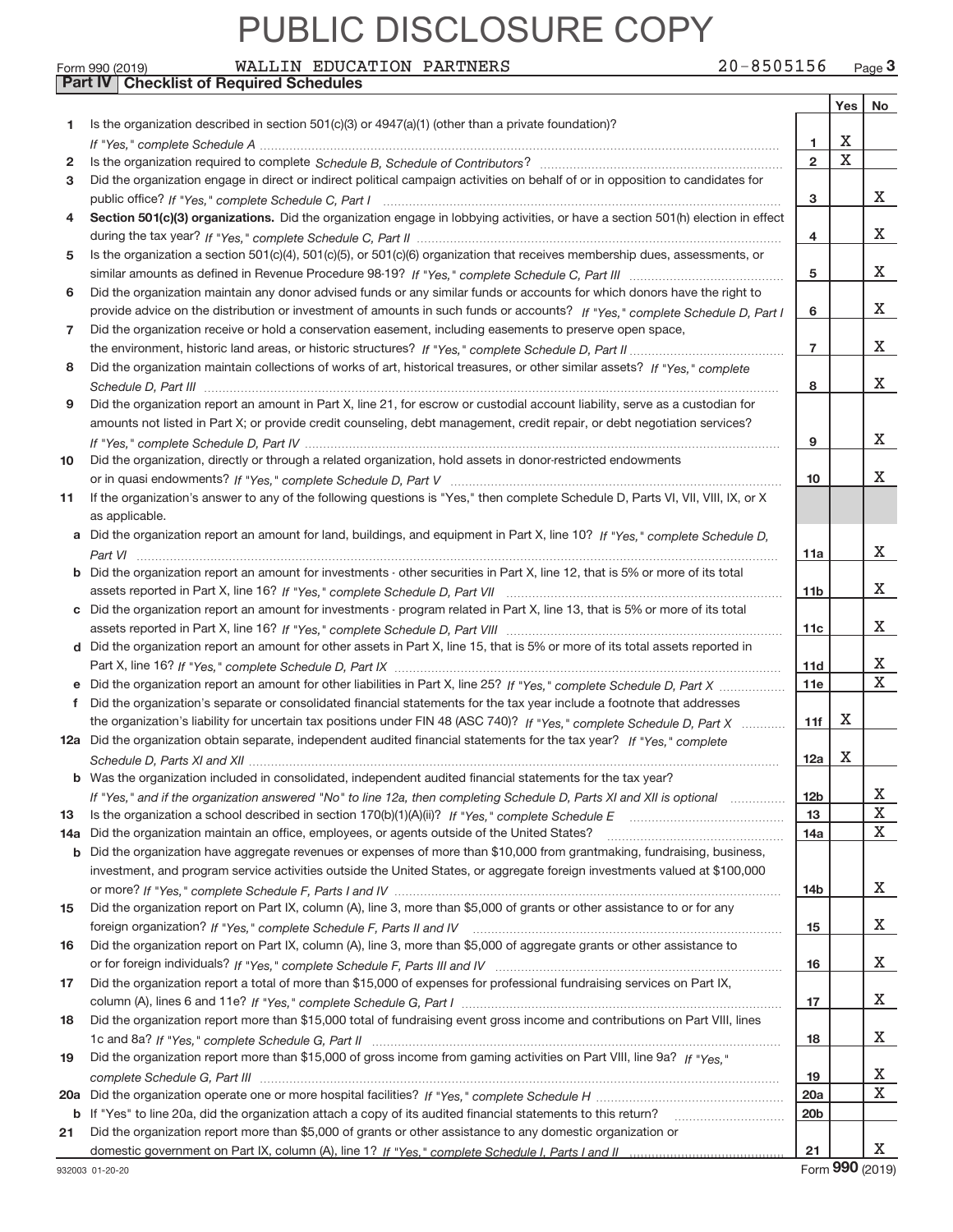|               | <b>Part IV   Checklist of Required Schedules</b> (continued)                                                                 |                 |     |    |
|---------------|------------------------------------------------------------------------------------------------------------------------------|-----------------|-----|----|
|               |                                                                                                                              |                 | Yes | No |
| 22            | Did the organization report more than \$5,000 of grants or other assistance to or for domestic individuals on                |                 |     |    |
|               |                                                                                                                              | 22              | X   |    |
| 23            | Did the organization answer "Yes" to Part VII, Section A, line 3, 4, or 5 about compensation of the organization's current   |                 |     |    |
|               | and former officers, directors, trustees, key employees, and highest compensated employees? If "Yes," complete               |                 |     |    |
|               |                                                                                                                              | 23              | X   |    |
|               |                                                                                                                              |                 |     |    |
|               | 24a Did the organization have a tax-exempt bond issue with an outstanding principal amount of more than \$100,000 as of the  |                 |     |    |
|               | last day of the year, that was issued after December 31, 2002? If "Yes," answer lines 24b through 24d and complete           |                 |     |    |
|               |                                                                                                                              | 24a             |     | X. |
|               |                                                                                                                              | 24 <sub>b</sub> |     |    |
|               | c Did the organization maintain an escrow account other than a refunding escrow at any time during the year to defease       |                 |     |    |
|               |                                                                                                                              | 24c             |     |    |
|               |                                                                                                                              | 24d             |     |    |
|               | 25a Section 501(c)(3), 501(c)(4), and 501(c)(29) organizations. Did the organization engage in an excess benefit             |                 |     |    |
|               |                                                                                                                              | 25a             |     | X  |
|               | b Is the organization aware that it engaged in an excess benefit transaction with a disqualified person in a prior year, and |                 |     |    |
|               | that the transaction has not been reported on any of the organization's prior Forms 990 or 990-EZ? If "Yes," complete        |                 |     |    |
|               | Schedule L. Part I                                                                                                           | 25 <sub>b</sub> |     | x  |
| 26            | Did the organization report any amount on Part X, line 5 or 22, for receivables from or payables to any current              |                 |     |    |
|               | or former officer, director, trustee, key employee, creator or founder, substantial contributor, or 35%                      |                 |     |    |
|               |                                                                                                                              | 26              |     | X  |
| 27            | Did the organization provide a grant or other assistance to any current or former officer, director, trustee, key employee,  |                 |     |    |
|               | creator or founder, substantial contributor or employee thereof, a grant selection committee member, or to a 35% controlled  |                 |     |    |
|               | entity (including an employee thereof) or family member of any of these persons? If "Yes," complete Schedule L, Part III     | 27              |     | X. |
| 28            | Was the organization a party to a business transaction with one of the following parties (see Schedule L, Part IV            |                 |     |    |
|               | instructions, for applicable filing thresholds, conditions, and exceptions):                                                 |                 |     |    |
|               | a A current or former officer, director, trustee, key employee, creator or founder, or substantial contributor? If           |                 |     |    |
|               |                                                                                                                              | 28a             |     | х  |
|               |                                                                                                                              | 28 <sub>b</sub> |     | X  |
|               | c A 35% controlled entity of one or more individuals and/or organizations described in lines 28a or 28b? If                  |                 |     |    |
|               |                                                                                                                              | 28c             |     | х  |
| 29            |                                                                                                                              | 29              |     | X  |
| 30            | Did the organization receive contributions of art, historical treasures, or other similar assets, or qualified conservation  |                 |     |    |
|               |                                                                                                                              | 30              |     | X  |
| 31            | Did the organization liquidate, terminate, or dissolve and cease operations? If "Yes," complete Schedule N, Part I           | 31              |     | X  |
| 32            | Did the organization sell, exchange, dispose of, or transfer more than 25% of its net assets? If "Yes," complete             |                 |     |    |
|               | Schedule N. Part II www.communication.com/news/communications/communications/communications/communications/com               | 32              |     | x  |
| 33            | Did the organization own 100% of an entity disregarded as separate from the organization under Regulations                   |                 |     |    |
|               |                                                                                                                              | 33              |     | X  |
| 34            | Was the organization related to any tax-exempt or taxable entity? If "Yes," complete Schedule R, Part II, III, or IV, and    |                 |     |    |
|               |                                                                                                                              | 34              |     | х  |
|               |                                                                                                                              | 35a             |     | X  |
|               | b If "Yes" to line 35a, did the organization receive any payment from or engage in any transaction with a controlled entity  |                 |     |    |
|               |                                                                                                                              | 35 <sub>b</sub> |     |    |
| 36            | Section 501(c)(3) organizations. Did the organization make any transfers to an exempt non-charitable related organization?   |                 |     |    |
|               |                                                                                                                              | 36              |     | X  |
| 37            | Did the organization conduct more than 5% of its activities through an entity that is not a related organization             |                 |     |    |
|               |                                                                                                                              | 37              |     | X  |
| 38            | Did the organization complete Schedule O and provide explanations in Schedule O for Part VI, lines 11b and 19?               |                 |     |    |
|               | Note: All Form 990 filers are required to complete Schedule O                                                                | 38              | х   |    |
| <b>Part V</b> | <b>Statements Regarding Other IRS Filings and Tax Compliance</b>                                                             |                 |     |    |
|               | Check if Schedule O contains a response or note to any line in this Part V                                                   |                 |     |    |
|               |                                                                                                                              |                 | Yes | No |
|               | 1a                                                                                                                           |                 |     |    |
|               | 0<br>1 <sub>b</sub>                                                                                                          |                 |     |    |
|               | Did the organization comply with backup withholding rules for reportable payments to vendors and reportable gaming           |                 |     |    |
|               |                                                                                                                              | 1c              | X   |    |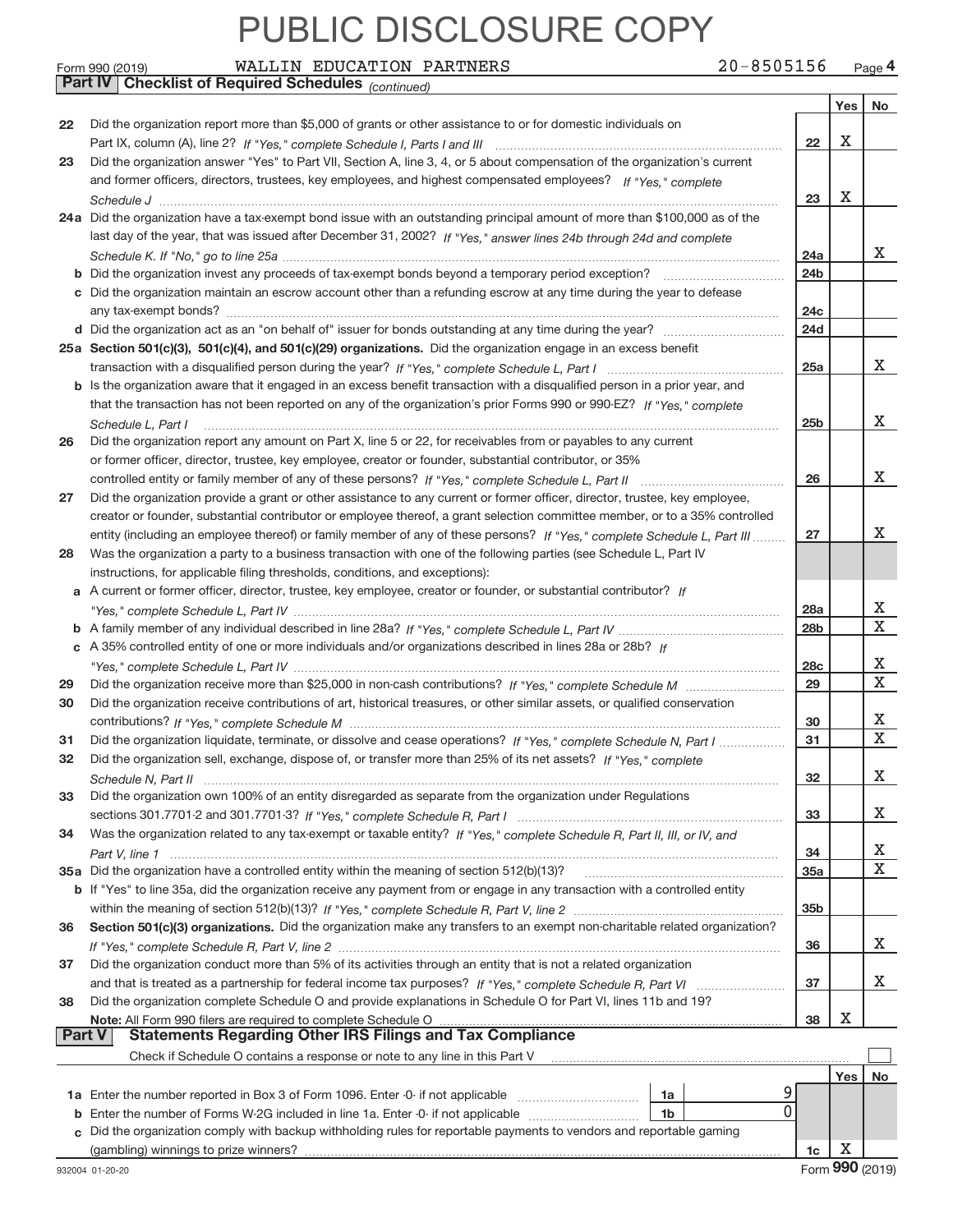Form 990 (2019) WALLIN EDUCATION PARTNERS 2 U-8 5 U5 I 5 6 Page

WALLIN EDUCATION PARTNERS 20‐8505156

| <b>Part V</b> | Statements Regarding Other IRS Filings and Tax Compliance (continued)                                                                                                                     |                 |            |        |  |  |  |  |  |  |
|---------------|-------------------------------------------------------------------------------------------------------------------------------------------------------------------------------------------|-----------------|------------|--------|--|--|--|--|--|--|
|               |                                                                                                                                                                                           |                 | <b>Yes</b> | No     |  |  |  |  |  |  |
|               | 2a Enter the number of employees reported on Form W-3, Transmittal of Wage and Tax Statements,                                                                                            |                 |            |        |  |  |  |  |  |  |
|               | 29<br>filed for the calendar year ending with or within the year covered by this return [11] [11] filed for the calendar year ending with or within the year covered by this return<br>2a |                 | X          |        |  |  |  |  |  |  |
|               |                                                                                                                                                                                           |                 |            |        |  |  |  |  |  |  |
|               |                                                                                                                                                                                           |                 |            |        |  |  |  |  |  |  |
|               | 3a Did the organization have unrelated business gross income of \$1,000 or more during the year?                                                                                          |                 |            |        |  |  |  |  |  |  |
| b             |                                                                                                                                                                                           |                 |            |        |  |  |  |  |  |  |
|               | 4a At any time during the calendar year, did the organization have an interest in, or a signature or other authority over, a                                                              |                 |            |        |  |  |  |  |  |  |
|               | financial account in a foreign country (such as a bank account, securities account, or other financial account)?                                                                          | 4a              |            | х      |  |  |  |  |  |  |
|               | <b>b</b> If "Yes," enter the name of the foreign country                                                                                                                                  |                 |            |        |  |  |  |  |  |  |
|               | See instructions for filing requirements for FinCEN Form 114, Report of Foreign Bank and Financial Accounts (FBAR).                                                                       |                 |            |        |  |  |  |  |  |  |
|               | 5a Was the organization a party to a prohibited tax shelter transaction at any time during the tax year?                                                                                  | 5a              |            | Х      |  |  |  |  |  |  |
| b             |                                                                                                                                                                                           | 5 <sub>b</sub>  |            | X      |  |  |  |  |  |  |
| С             |                                                                                                                                                                                           | 5 <sub>c</sub>  |            |        |  |  |  |  |  |  |
|               | 6a Does the organization have annual gross receipts that are normally greater than \$100,000, and did the organization solicit                                                            |                 |            |        |  |  |  |  |  |  |
|               | any contributions that were not tax deductible as charitable contributions?                                                                                                               | 6a              |            | x      |  |  |  |  |  |  |
| b             | If "Yes," did the organization include with every solicitation an express statement that such contributions or gifts                                                                      |                 |            |        |  |  |  |  |  |  |
|               | were not tax deductible?                                                                                                                                                                  | 6b              |            |        |  |  |  |  |  |  |
| 7             | Organizations that may receive deductible contributions under section 170(c).                                                                                                             |                 |            |        |  |  |  |  |  |  |
| а             | Did the organization receive a payment in excess of \$75 made partly as a contribution and partly for goods and services provided to the payor?                                           | 7a              |            | x      |  |  |  |  |  |  |
| b             |                                                                                                                                                                                           | 7b              |            |        |  |  |  |  |  |  |
| c             | Did the organization sell, exchange, or otherwise dispose of tangible personal property for which it was required                                                                         |                 |            |        |  |  |  |  |  |  |
|               |                                                                                                                                                                                           | 7c              |            | х      |  |  |  |  |  |  |
|               | 7d                                                                                                                                                                                        |                 |            |        |  |  |  |  |  |  |
| е             | Did the organization receive any funds, directly or indirectly, to pay premiums on a personal benefit contract?                                                                           | 7e<br>7f        |            | Х<br>X |  |  |  |  |  |  |
| Ť.            | Did the organization, during the year, pay premiums, directly or indirectly, on a personal benefit contract?                                                                              |                 |            |        |  |  |  |  |  |  |
| g             | If the organization received a contribution of qualified intellectual property, did the organization file Form 8899 as required?                                                          |                 |            |        |  |  |  |  |  |  |
| h             | If the organization received a contribution of cars, boats, airplanes, or other vehicles, did the organization file a Form 1098-C?                                                        | 7h              |            |        |  |  |  |  |  |  |
| 8             | Sponsoring organizations maintaining donor advised funds. Did a donor advised fund maintained by the                                                                                      |                 |            |        |  |  |  |  |  |  |
|               | sponsoring organization have excess business holdings at any time during the year?                                                                                                        | 8               |            |        |  |  |  |  |  |  |
| 9             | Sponsoring organizations maintaining donor advised funds.                                                                                                                                 |                 |            |        |  |  |  |  |  |  |
| а             | Did the sponsoring organization make any taxable distributions under section 4966?                                                                                                        | 9a              |            |        |  |  |  |  |  |  |
| b             | Did the sponsoring organization make a distribution to a donor, donor advisor, or related person?                                                                                         | 9 <sub>b</sub>  |            |        |  |  |  |  |  |  |
| 10            | Section 501(c)(7) organizations. Enter:                                                                                                                                                   |                 |            |        |  |  |  |  |  |  |
| а             | 10a                                                                                                                                                                                       |                 |            |        |  |  |  |  |  |  |
|               | 10 <sub>b</sub><br><b>b</b> Gross receipts, included on Form 990, Part VIII, line 12, for public use of club facilities <i>manumum</i>                                                    |                 |            |        |  |  |  |  |  |  |
| 11            | Section 501(c)(12) organizations. Enter:                                                                                                                                                  |                 |            |        |  |  |  |  |  |  |
|               | 11a<br>Gross income from members or shareholders<br>b Gross income from other sources (Do not net amounts due or paid to other sources against                                            |                 |            |        |  |  |  |  |  |  |
|               | amounts due or received from them.)<br>11 <sub>b</sub>                                                                                                                                    |                 |            |        |  |  |  |  |  |  |
|               | 12a Section 4947(a)(1) non-exempt charitable trusts. Is the organization filing Form 990 in lieu of Form 1041?                                                                            | 12a             |            |        |  |  |  |  |  |  |
|               | <b>b</b> If "Yes," enter the amount of tax-exempt interest received or accrued during the year<br>12 <sub>b</sub><br>.                                                                    |                 |            |        |  |  |  |  |  |  |
| 13            | Section 501(c)(29) qualified nonprofit health insurance issuers.                                                                                                                          |                 |            |        |  |  |  |  |  |  |
|               | a Is the organization licensed to issue qualified health plans in more than one state?                                                                                                    | 13a             |            |        |  |  |  |  |  |  |
|               | Note: See the instructions for additional information the organization must report on Schedule O.                                                                                         |                 |            |        |  |  |  |  |  |  |
|               | <b>b</b> Enter the amount of reserves the organization is required to maintain by the states in which the                                                                                 |                 |            |        |  |  |  |  |  |  |
|               | 13 <sub>b</sub>                                                                                                                                                                           |                 |            |        |  |  |  |  |  |  |
|               | 13 <sub>c</sub>                                                                                                                                                                           |                 |            |        |  |  |  |  |  |  |
|               | 14a Did the organization receive any payments for indoor tanning services during the tax year?                                                                                            | 14a             |            | X      |  |  |  |  |  |  |
|               | <b>b</b> If "Yes," has it filed a Form 720 to report these payments? If "No," provide an explanation on Schedule O                                                                        | 14 <sub>b</sub> |            |        |  |  |  |  |  |  |
| 15            | Is the organization subject to the section 4960 tax on payment(s) of more than \$1,000,000 in remuneration or                                                                             |                 |            |        |  |  |  |  |  |  |
|               |                                                                                                                                                                                           |                 |            |        |  |  |  |  |  |  |
|               | If "Yes," see instructions and file Form 4720, Schedule N.                                                                                                                                | 15              |            |        |  |  |  |  |  |  |
| 16            | Is the organization an educational institution subject to the section 4968 excise tax on net investment income?                                                                           | 16              |            | х      |  |  |  |  |  |  |
|               | If "Yes," complete Form 4720, Schedule O.                                                                                                                                                 |                 |            |        |  |  |  |  |  |  |

Form (2019) **990**

**5**

**10**

**11**

**12 a**

**13**

**14 a**

**15**

**16**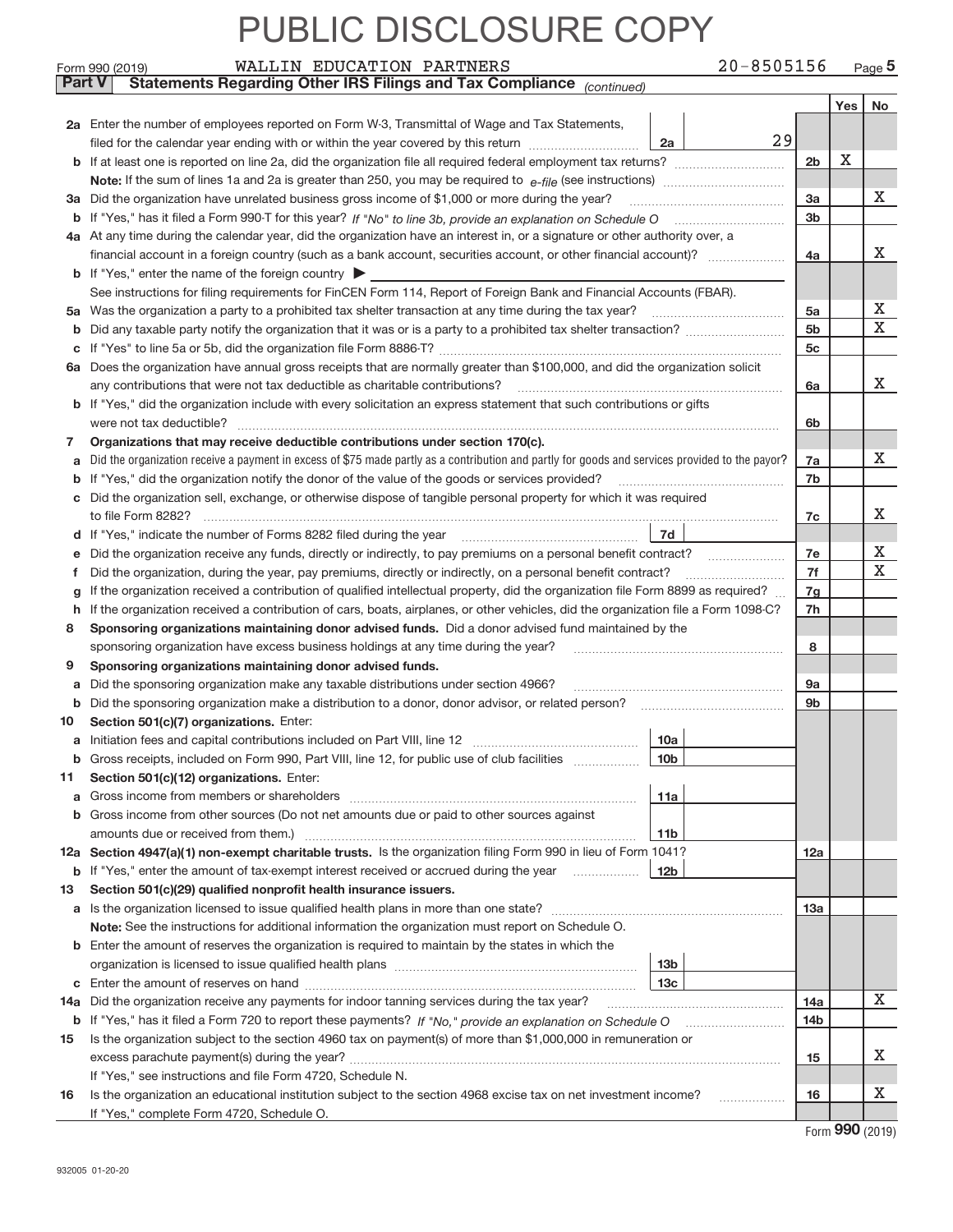Form 990 (2019) WALLIN EDUCATION PARTNERS 2 U-8 5 U5 I 5 6 Page **6** WALLIN EDUCATION PARTNERS 20‐8505156

*For each "Yes" response to lines 2 through 7b below, and for a "No" response to line 8a, 8b, or 10b below, describe the circumstances, processes, or changes on Schedule O. See instructions.* **Part VI Governance, Management, and Disclosure** 

|                                                                                                                       | Check if Schedule O contains a response or note to any line in this Part VI                                                                                           |    |  |    |                 |             | $\overline{\mathbf{X}}$ |  |
|-----------------------------------------------------------------------------------------------------------------------|-----------------------------------------------------------------------------------------------------------------------------------------------------------------------|----|--|----|-----------------|-------------|-------------------------|--|
|                                                                                                                       | <b>Section A. Governing Body and Management</b>                                                                                                                       |    |  |    |                 |             |                         |  |
|                                                                                                                       |                                                                                                                                                                       |    |  |    |                 | Yes         | No                      |  |
|                                                                                                                       | <b>1a</b> Enter the number of voting members of the governing body at the end of the tax year                                                                         | 1a |  | 16 |                 |             |                         |  |
|                                                                                                                       | If there are material differences in voting rights among members of the governing body, or if the governing                                                           |    |  |    |                 |             |                         |  |
|                                                                                                                       | body delegated broad authority to an executive committee or similar committee, explain on Schedule O.                                                                 |    |  |    |                 |             |                         |  |
| b                                                                                                                     | Enter the number of voting members included on line 1a, above, who are independent                                                                                    | 1b |  | 16 |                 |             |                         |  |
| 2                                                                                                                     | Did any officer, director, trustee, or key employee have a family relationship or a business relationship with any other                                              |    |  |    |                 |             |                         |  |
|                                                                                                                       | officer, director, trustee, or key employee?                                                                                                                          |    |  |    | $\overline{2}$  | X           |                         |  |
| 3                                                                                                                     | Did the organization delegate control over management duties customarily performed by or under the direct supervision                                                 |    |  |    |                 |             |                         |  |
|                                                                                                                       | of officers, directors, trustees, or key employees to a management company or other person?                                                                           |    |  |    | з               |             | Х<br>$\mathbf X$        |  |
| Did the organization make any significant changes to its governing documents since the prior Form 990 was filed?<br>4 |                                                                                                                                                                       |    |  |    |                 |             |                         |  |
| 5                                                                                                                     |                                                                                                                                                                       |    |  |    | 5               |             | $\mathbf X$             |  |
| 6                                                                                                                     | Did the organization have members or stockholders?                                                                                                                    |    |  |    | 6               |             | X                       |  |
| 7a                                                                                                                    | Did the organization have members, stockholders, or other persons who had the power to elect or appoint one or                                                        |    |  |    |                 |             |                         |  |
|                                                                                                                       | more members of the governing body?                                                                                                                                   |    |  |    | 7a              |             | х                       |  |
| b                                                                                                                     | Are any governance decisions of the organization reserved to (or subject to approval by) members, stockholders, or                                                    |    |  |    |                 |             |                         |  |
|                                                                                                                       | persons other than the governing body?                                                                                                                                |    |  |    | 7b              |             | х                       |  |
| 8                                                                                                                     | Did the organization contemporaneously document the meetings held or written actions undertaken during the year by the following:                                     |    |  |    |                 |             |                         |  |
| a                                                                                                                     |                                                                                                                                                                       |    |  |    | 8a              | х           |                         |  |
|                                                                                                                       |                                                                                                                                                                       |    |  |    | 8b              | X           |                         |  |
| 9                                                                                                                     | Is there any officer, director, trustee, or key employee listed in Part VII, Section A, who cannot be reached at the                                                  |    |  |    |                 |             |                         |  |
|                                                                                                                       |                                                                                                                                                                       |    |  |    | 9               |             | x                       |  |
|                                                                                                                       | <b>Section B. Policies</b> (This Section B requests information about policies not required by the Internal Revenue Code.)                                            |    |  |    |                 |             |                         |  |
|                                                                                                                       |                                                                                                                                                                       |    |  |    |                 | Yes         | No                      |  |
|                                                                                                                       |                                                                                                                                                                       |    |  |    | 10a             |             | х                       |  |
|                                                                                                                       | If "Yes," did the organization have written policies and procedures governing the activities of such chapters, affiliates,                                            |    |  |    |                 |             |                         |  |
|                                                                                                                       | and branches to ensure their operations are consistent with the organization's exempt purposes?                                                                       |    |  |    | 10 <sub>b</sub> | X           |                         |  |
| 11a                                                                                                                   | Has the organization provided a complete copy of this Form 990 to all members of its governing body before filing the form?                                           |    |  |    |                 |             |                         |  |
| b                                                                                                                     | Describe in Schedule O the process, if any, used by the organization to review this Form 990.                                                                         |    |  |    |                 |             |                         |  |
| 12a                                                                                                                   |                                                                                                                                                                       |    |  |    |                 |             |                         |  |
| b                                                                                                                     | Were officers, directors, or trustees, and key employees required to disclose annually interests that could give rise to conflicts?                                   |    |  |    | 12 <sub>b</sub> | X           |                         |  |
| с                                                                                                                     | Did the organization regularly and consistently monitor and enforce compliance with the policy? If "Yes," describe                                                    |    |  |    |                 |             |                         |  |
|                                                                                                                       | in Schedule O how this was done encourance and an array and a strategies of the strategies of the strategies o                                                        |    |  |    | 12 <sub>c</sub> | X           |                         |  |
| 13                                                                                                                    | Did the organization have a written whistleblower policy?                                                                                                             |    |  |    | 13              | $\mathbf X$ |                         |  |
| 14                                                                                                                    | Did the organization have a written document retention and destruction policy?                                                                                        |    |  |    | 14              | $\mathbf X$ |                         |  |
| 15                                                                                                                    | Did the process for determining compensation of the following persons include a review and approval by independent                                                    |    |  |    |                 |             |                         |  |
|                                                                                                                       | persons, comparability data, and contemporaneous substantiation of the deliberation and decision?                                                                     |    |  |    |                 |             |                         |  |
| а                                                                                                                     | The organization's CEO, Executive Director, or top management official manufactured content of the organization's CEO, Executive Director, or top management official |    |  |    | 15a             | х           |                         |  |
|                                                                                                                       | Other officers or key employees of the organization                                                                                                                   |    |  |    | 15 <sub>b</sub> | X           |                         |  |
|                                                                                                                       | If "Yes" to line 15a or 15b, describe the process in Schedule O (see instructions).                                                                                   |    |  |    |                 |             |                         |  |
|                                                                                                                       | 16a Did the organization invest in, contribute assets to, or participate in a joint venture or similar arrangement with a                                             |    |  |    |                 |             | х                       |  |
|                                                                                                                       | taxable entity during the year?<br>b If "Yes," did the organization follow a written policy or procedure requiring the organization to evaluate its participation     |    |  |    | 16a             |             |                         |  |
|                                                                                                                       |                                                                                                                                                                       |    |  |    |                 |             |                         |  |
|                                                                                                                       | in joint venture arrangements under applicable federal tax law, and take steps to safeguard the organization's<br>exempt status with respect to such arrangements?    |    |  |    | 16 <sub>b</sub> |             |                         |  |
|                                                                                                                       | <b>Section C. Disclosure</b>                                                                                                                                          |    |  |    |                 |             |                         |  |
| 17                                                                                                                    | List the states with which a copy of this Form 990 is required to be filed $\blacktriangleright MN$                                                                   |    |  |    |                 |             |                         |  |
| 18                                                                                                                    | Section 6104 requires an organization to make its Forms 1023 (1024 or 1024-A, if applicable), 990, and 990-T (Section 501(c)(3)s only) available                      |    |  |    |                 |             |                         |  |
|                                                                                                                       | for public inspection. Indicate how you made these available. Check all that apply.                                                                                   |    |  |    |                 |             |                         |  |
|                                                                                                                       | $X$ Upon request<br>Another's website<br>Own website<br>Other (explain on Schedule O)                                                                                 |    |  |    |                 |             |                         |  |
| 19                                                                                                                    | Describe on Schedule O whether (and if so, how) the organization made its governing documents, conflict of interest policy, and financial                             |    |  |    |                 |             |                         |  |
|                                                                                                                       | statements available to the public during the tax year.                                                                                                               |    |  |    |                 |             |                         |  |
| 20                                                                                                                    | State the name, address, and telephone number of the person who possesses the organization's books and records                                                        |    |  |    |                 |             |                         |  |
|                                                                                                                       | SUSAN BASIL-KING - 952-345-1920                                                                                                                                       |    |  |    |                 |             |                         |  |
|                                                                                                                       | 5200 WILLSON ROAD, NO. 209, MINNEAPOLIS, MN<br>55424                                                                                                                  |    |  |    |                 |             |                         |  |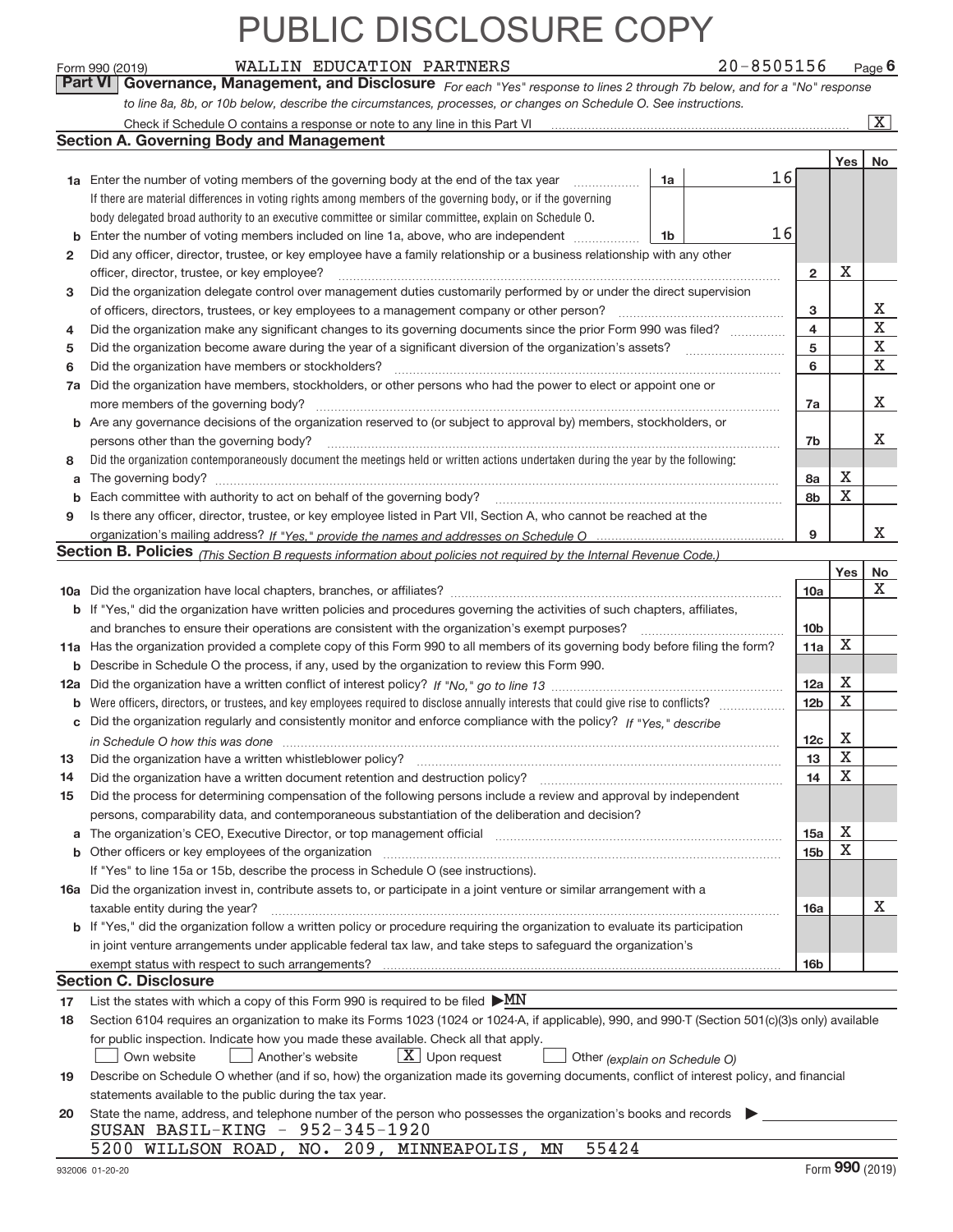**7**

 $\begin{array}{c} \boxed{1} \\ \boxed{1} \\ \end{array}$ 

Form 990 (2019) WALLIN EDUCATION PARTNERS 2 0−8505156 <sub>Page</sub> **Part VII Compensation of Officers, Directors, Trustees, Key Employees, Highest Compensated Employees, and Independent Contractors**

Check if Schedule O contains a response or note to any line in this Part VII

**Section A. Officers, Directors, Trustees, Key Employees, and Highest Compensated Employees**

**1a**  Complete this table for all persons required to be listed. Report compensation for the calendar year ending with or within the organization's tax year. **•** List all of the organization's current officers, directors, trustees (whether individuals or organizations), regardless of amount of compensation.

Enter ‐0‐ in columns (D), (E), and (F) if no compensation was paid.

**•** List all of the organization's current key employees, if any. See instructions for definition of "key employee."

● List the organization's five current highest compensated employees (other than an officer, director, trustee, or key employee) who received report‐ able compensation (Box 5 of Form W‐2 and/or Box 7 of Form 1099‐MISC) of more than \$100,000 from the organization and any related organizations.

 $\bullet$  List all of the organization's former officers, key employees, and highest compensated employees who received more than \$100,000 of reportable compensation from the organization and any related organizations.

**•** List all of the organization's former directors or trustees that received, in the capacity as a former director or trustee of the organization, more than \$10,000 of reportable compensation from the organization and any related organizations.

See instructions for the order in which to list the persons above.

Check this box if neither the organization nor any related organization compensated any current officer, director, or trustee.  $\Box$ 

| Position<br>Name and title<br>Average<br>Reportable<br>Reportable<br>Estimated<br>(do not check more than one<br>hours per<br>compensation<br>compensation<br>amount of<br>box, unless person is both an<br>officer and a director/trustee)<br>from related<br>week<br>from<br>other<br>ndividual trustee or director<br>the<br>organizations<br>compensation<br>(list any<br>hours for<br>(W-2/1099-MISC)<br>organization<br>from the<br>  Highest compensated<br>  employee<br>Institutional trustee<br>(W-2/1099-MISC)<br>related<br>organization<br>Key employee<br>organizations<br>and related<br>below<br>organizations<br>Former<br>Officer<br>line)<br>40.00<br>SUSAN BASIL-KING<br>180,000.<br>0.<br>$\overline{\text{X}}$<br>5,102.<br>40.00<br>ELLEN WOLANER<br>(2)<br>$\overline{\text{X}}$<br>123, 311.<br>0.<br>12,483.<br>40.00<br>108,750.<br>0.<br>403.<br>$\mathbf X$<br>40.00<br>STELA CENTER<br>(4)<br>$\rm X$<br>102,373.<br>0.<br>20,247.<br>1.00<br>0.<br>$\mathbf X$<br>X<br>0.<br>$0$ .<br>1.00<br>(6)<br>BRADFORD W. WALLIN<br>$\overline{\text{X}}$<br>0.<br>0.<br>$0_{.}$<br>X<br>1.00<br>KELLY HENRY<br>$\overline{\text{X}}$<br>0.<br>0.<br>$\mathbf 0$ .<br>$\mathbf X$<br>1.00<br>(8)<br>MARK CHRISTENSEN<br>$\overline{\text{X}}$<br>0.<br>0.<br>$\mathbf 0$ .<br>$\mathbf X$<br>0.50<br>$\overline{\text{X}}$<br>0.<br>0.<br>$\mathbf 0$ .<br>0.50<br>0.<br>$0$ .<br>$0_{.}$<br>Χ<br>0.50<br>$\mathbf X$<br>0.<br>0.<br>$0_{.}$<br>0.50<br>0.<br>X<br>0.<br>$0$ .<br>0.50<br>0.<br>X<br>0.<br>$0$ .<br>0.50<br>0.<br>X<br>0.<br>$0_{.}$<br>0.50<br>$\mathbf X$<br>0.<br>0.<br>$0_{.}$ | (A)                                 | (B) | (C) |  |  |  |  |  | (D) | (E) | (F) |  |  |
|--------------------------------------------------------------------------------------------------------------------------------------------------------------------------------------------------------------------------------------------------------------------------------------------------------------------------------------------------------------------------------------------------------------------------------------------------------------------------------------------------------------------------------------------------------------------------------------------------------------------------------------------------------------------------------------------------------------------------------------------------------------------------------------------------------------------------------------------------------------------------------------------------------------------------------------------------------------------------------------------------------------------------------------------------------------------------------------------------------------------------------------------------------------------------------------------------------------------------------------------------------------------------------------------------------------------------------------------------------------------------------------------------------------------------------------------------------------------------------------------------------------------------------------------------------------------------------------------------------------------------|-------------------------------------|-----|-----|--|--|--|--|--|-----|-----|-----|--|--|
|                                                                                                                                                                                                                                                                                                                                                                                                                                                                                                                                                                                                                                                                                                                                                                                                                                                                                                                                                                                                                                                                                                                                                                                                                                                                                                                                                                                                                                                                                                                                                                                                                          |                                     |     |     |  |  |  |  |  |     |     |     |  |  |
|                                                                                                                                                                                                                                                                                                                                                                                                                                                                                                                                                                                                                                                                                                                                                                                                                                                                                                                                                                                                                                                                                                                                                                                                                                                                                                                                                                                                                                                                                                                                                                                                                          |                                     |     |     |  |  |  |  |  |     |     |     |  |  |
|                                                                                                                                                                                                                                                                                                                                                                                                                                                                                                                                                                                                                                                                                                                                                                                                                                                                                                                                                                                                                                                                                                                                                                                                                                                                                                                                                                                                                                                                                                                                                                                                                          |                                     |     |     |  |  |  |  |  |     |     |     |  |  |
|                                                                                                                                                                                                                                                                                                                                                                                                                                                                                                                                                                                                                                                                                                                                                                                                                                                                                                                                                                                                                                                                                                                                                                                                                                                                                                                                                                                                                                                                                                                                                                                                                          |                                     |     |     |  |  |  |  |  |     |     |     |  |  |
|                                                                                                                                                                                                                                                                                                                                                                                                                                                                                                                                                                                                                                                                                                                                                                                                                                                                                                                                                                                                                                                                                                                                                                                                                                                                                                                                                                                                                                                                                                                                                                                                                          |                                     |     |     |  |  |  |  |  |     |     |     |  |  |
|                                                                                                                                                                                                                                                                                                                                                                                                                                                                                                                                                                                                                                                                                                                                                                                                                                                                                                                                                                                                                                                                                                                                                                                                                                                                                                                                                                                                                                                                                                                                                                                                                          |                                     |     |     |  |  |  |  |  |     |     |     |  |  |
|                                                                                                                                                                                                                                                                                                                                                                                                                                                                                                                                                                                                                                                                                                                                                                                                                                                                                                                                                                                                                                                                                                                                                                                                                                                                                                                                                                                                                                                                                                                                                                                                                          |                                     |     |     |  |  |  |  |  |     |     |     |  |  |
|                                                                                                                                                                                                                                                                                                                                                                                                                                                                                                                                                                                                                                                                                                                                                                                                                                                                                                                                                                                                                                                                                                                                                                                                                                                                                                                                                                                                                                                                                                                                                                                                                          |                                     |     |     |  |  |  |  |  |     |     |     |  |  |
|                                                                                                                                                                                                                                                                                                                                                                                                                                                                                                                                                                                                                                                                                                                                                                                                                                                                                                                                                                                                                                                                                                                                                                                                                                                                                                                                                                                                                                                                                                                                                                                                                          | (1)                                 |     |     |  |  |  |  |  |     |     |     |  |  |
|                                                                                                                                                                                                                                                                                                                                                                                                                                                                                                                                                                                                                                                                                                                                                                                                                                                                                                                                                                                                                                                                                                                                                                                                                                                                                                                                                                                                                                                                                                                                                                                                                          | EXECUTIVE DIRECTOR                  |     |     |  |  |  |  |  |     |     |     |  |  |
|                                                                                                                                                                                                                                                                                                                                                                                                                                                                                                                                                                                                                                                                                                                                                                                                                                                                                                                                                                                                                                                                                                                                                                                                                                                                                                                                                                                                                                                                                                                                                                                                                          |                                     |     |     |  |  |  |  |  |     |     |     |  |  |
|                                                                                                                                                                                                                                                                                                                                                                                                                                                                                                                                                                                                                                                                                                                                                                                                                                                                                                                                                                                                                                                                                                                                                                                                                                                                                                                                                                                                                                                                                                                                                                                                                          | DIRECTOR OF FINANCE AND OPERATIONS  |     |     |  |  |  |  |  |     |     |     |  |  |
|                                                                                                                                                                                                                                                                                                                                                                                                                                                                                                                                                                                                                                                                                                                                                                                                                                                                                                                                                                                                                                                                                                                                                                                                                                                                                                                                                                                                                                                                                                                                                                                                                          | (3) ALLISON WAGNER                  |     |     |  |  |  |  |  |     |     |     |  |  |
|                                                                                                                                                                                                                                                                                                                                                                                                                                                                                                                                                                                                                                                                                                                                                                                                                                                                                                                                                                                                                                                                                                                                                                                                                                                                                                                                                                                                                                                                                                                                                                                                                          | EXECUTIVE DIRECTOR-ALL-IN MILWAUKEE |     |     |  |  |  |  |  |     |     |     |  |  |
|                                                                                                                                                                                                                                                                                                                                                                                                                                                                                                                                                                                                                                                                                                                                                                                                                                                                                                                                                                                                                                                                                                                                                                                                                                                                                                                                                                                                                                                                                                                                                                                                                          |                                     |     |     |  |  |  |  |  |     |     |     |  |  |
|                                                                                                                                                                                                                                                                                                                                                                                                                                                                                                                                                                                                                                                                                                                                                                                                                                                                                                                                                                                                                                                                                                                                                                                                                                                                                                                                                                                                                                                                                                                                                                                                                          | DEPUTY DIRECTOR                     |     |     |  |  |  |  |  |     |     |     |  |  |
|                                                                                                                                                                                                                                                                                                                                                                                                                                                                                                                                                                                                                                                                                                                                                                                                                                                                                                                                                                                                                                                                                                                                                                                                                                                                                                                                                                                                                                                                                                                                                                                                                          | (5) STEPHEN R. LEWIS, JR.           |     |     |  |  |  |  |  |     |     |     |  |  |
|                                                                                                                                                                                                                                                                                                                                                                                                                                                                                                                                                                                                                                                                                                                                                                                                                                                                                                                                                                                                                                                                                                                                                                                                                                                                                                                                                                                                                                                                                                                                                                                                                          | <b>CHAIR</b>                        |     |     |  |  |  |  |  |     |     |     |  |  |
|                                                                                                                                                                                                                                                                                                                                                                                                                                                                                                                                                                                                                                                                                                                                                                                                                                                                                                                                                                                                                                                                                                                                                                                                                                                                                                                                                                                                                                                                                                                                                                                                                          |                                     |     |     |  |  |  |  |  |     |     |     |  |  |
|                                                                                                                                                                                                                                                                                                                                                                                                                                                                                                                                                                                                                                                                                                                                                                                                                                                                                                                                                                                                                                                                                                                                                                                                                                                                                                                                                                                                                                                                                                                                                                                                                          | VICE CHAIR                          |     |     |  |  |  |  |  |     |     |     |  |  |
|                                                                                                                                                                                                                                                                                                                                                                                                                                                                                                                                                                                                                                                                                                                                                                                                                                                                                                                                                                                                                                                                                                                                                                                                                                                                                                                                                                                                                                                                                                                                                                                                                          | (7)                                 |     |     |  |  |  |  |  |     |     |     |  |  |
|                                                                                                                                                                                                                                                                                                                                                                                                                                                                                                                                                                                                                                                                                                                                                                                                                                                                                                                                                                                                                                                                                                                                                                                                                                                                                                                                                                                                                                                                                                                                                                                                                          | <b>SECRETARY</b>                    |     |     |  |  |  |  |  |     |     |     |  |  |
|                                                                                                                                                                                                                                                                                                                                                                                                                                                                                                                                                                                                                                                                                                                                                                                                                                                                                                                                                                                                                                                                                                                                                                                                                                                                                                                                                                                                                                                                                                                                                                                                                          |                                     |     |     |  |  |  |  |  |     |     |     |  |  |
|                                                                                                                                                                                                                                                                                                                                                                                                                                                                                                                                                                                                                                                                                                                                                                                                                                                                                                                                                                                                                                                                                                                                                                                                                                                                                                                                                                                                                                                                                                                                                                                                                          | <b>TREASURER</b>                    |     |     |  |  |  |  |  |     |     |     |  |  |
|                                                                                                                                                                                                                                                                                                                                                                                                                                                                                                                                                                                                                                                                                                                                                                                                                                                                                                                                                                                                                                                                                                                                                                                                                                                                                                                                                                                                                                                                                                                                                                                                                          | (9) DENNIS CARLSON                  |     |     |  |  |  |  |  |     |     |     |  |  |
|                                                                                                                                                                                                                                                                                                                                                                                                                                                                                                                                                                                                                                                                                                                                                                                                                                                                                                                                                                                                                                                                                                                                                                                                                                                                                                                                                                                                                                                                                                                                                                                                                          | <b>TRUSTEE</b>                      |     |     |  |  |  |  |  |     |     |     |  |  |
|                                                                                                                                                                                                                                                                                                                                                                                                                                                                                                                                                                                                                                                                                                                                                                                                                                                                                                                                                                                                                                                                                                                                                                                                                                                                                                                                                                                                                                                                                                                                                                                                                          | (10) JOAN CORNWELL                  |     |     |  |  |  |  |  |     |     |     |  |  |
|                                                                                                                                                                                                                                                                                                                                                                                                                                                                                                                                                                                                                                                                                                                                                                                                                                                                                                                                                                                                                                                                                                                                                                                                                                                                                                                                                                                                                                                                                                                                                                                                                          | TRUSTEE (THRU JUNE 18, 2020)        |     |     |  |  |  |  |  |     |     |     |  |  |
|                                                                                                                                                                                                                                                                                                                                                                                                                                                                                                                                                                                                                                                                                                                                                                                                                                                                                                                                                                                                                                                                                                                                                                                                                                                                                                                                                                                                                                                                                                                                                                                                                          | (11) ELIZABETH HAWN                 |     |     |  |  |  |  |  |     |     |     |  |  |
|                                                                                                                                                                                                                                                                                                                                                                                                                                                                                                                                                                                                                                                                                                                                                                                                                                                                                                                                                                                                                                                                                                                                                                                                                                                                                                                                                                                                                                                                                                                                                                                                                          | TRUSTEE (BEGINNING JUNE 18, 2020)   |     |     |  |  |  |  |  |     |     |     |  |  |
|                                                                                                                                                                                                                                                                                                                                                                                                                                                                                                                                                                                                                                                                                                                                                                                                                                                                                                                                                                                                                                                                                                                                                                                                                                                                                                                                                                                                                                                                                                                                                                                                                          | (12) SUSAN HEEGAARD                 |     |     |  |  |  |  |  |     |     |     |  |  |
|                                                                                                                                                                                                                                                                                                                                                                                                                                                                                                                                                                                                                                                                                                                                                                                                                                                                                                                                                                                                                                                                                                                                                                                                                                                                                                                                                                                                                                                                                                                                                                                                                          | <b>TRUSTEE</b>                      |     |     |  |  |  |  |  |     |     |     |  |  |
|                                                                                                                                                                                                                                                                                                                                                                                                                                                                                                                                                                                                                                                                                                                                                                                                                                                                                                                                                                                                                                                                                                                                                                                                                                                                                                                                                                                                                                                                                                                                                                                                                          | (13) TOM HOLMAN                     |     |     |  |  |  |  |  |     |     |     |  |  |
|                                                                                                                                                                                                                                                                                                                                                                                                                                                                                                                                                                                                                                                                                                                                                                                                                                                                                                                                                                                                                                                                                                                                                                                                                                                                                                                                                                                                                                                                                                                                                                                                                          | <b>TRUSTEE</b>                      |     |     |  |  |  |  |  |     |     |     |  |  |
|                                                                                                                                                                                                                                                                                                                                                                                                                                                                                                                                                                                                                                                                                                                                                                                                                                                                                                                                                                                                                                                                                                                                                                                                                                                                                                                                                                                                                                                                                                                                                                                                                          | (14) DARREN JACKSON                 |     |     |  |  |  |  |  |     |     |     |  |  |
|                                                                                                                                                                                                                                                                                                                                                                                                                                                                                                                                                                                                                                                                                                                                                                                                                                                                                                                                                                                                                                                                                                                                                                                                                                                                                                                                                                                                                                                                                                                                                                                                                          | <b>TRUSTEE</b>                      |     |     |  |  |  |  |  |     |     |     |  |  |
|                                                                                                                                                                                                                                                                                                                                                                                                                                                                                                                                                                                                                                                                                                                                                                                                                                                                                                                                                                                                                                                                                                                                                                                                                                                                                                                                                                                                                                                                                                                                                                                                                          | (15) KATIE LAWLER                   |     |     |  |  |  |  |  |     |     |     |  |  |
|                                                                                                                                                                                                                                                                                                                                                                                                                                                                                                                                                                                                                                                                                                                                                                                                                                                                                                                                                                                                                                                                                                                                                                                                                                                                                                                                                                                                                                                                                                                                                                                                                          | <b>TRUSTEE</b>                      |     |     |  |  |  |  |  |     |     |     |  |  |
| 0.50                                                                                                                                                                                                                                                                                                                                                                                                                                                                                                                                                                                                                                                                                                                                                                                                                                                                                                                                                                                                                                                                                                                                                                                                                                                                                                                                                                                                                                                                                                                                                                                                                     | (16) ELIZABETH MALKERSON            |     |     |  |  |  |  |  |     |     |     |  |  |
| 0.<br>$0$ .<br>X<br>$0_{.}$                                                                                                                                                                                                                                                                                                                                                                                                                                                                                                                                                                                                                                                                                                                                                                                                                                                                                                                                                                                                                                                                                                                                                                                                                                                                                                                                                                                                                                                                                                                                                                                              | TRUSTEE                             |     |     |  |  |  |  |  |     |     |     |  |  |
| 0.50                                                                                                                                                                                                                                                                                                                                                                                                                                                                                                                                                                                                                                                                                                                                                                                                                                                                                                                                                                                                                                                                                                                                                                                                                                                                                                                                                                                                                                                                                                                                                                                                                     | (17) HELEN MEYER                    |     |     |  |  |  |  |  |     |     |     |  |  |
| $\rm X$<br>0.<br>0.<br>$0_{.}$                                                                                                                                                                                                                                                                                                                                                                                                                                                                                                                                                                                                                                                                                                                                                                                                                                                                                                                                                                                                                                                                                                                                                                                                                                                                                                                                                                                                                                                                                                                                                                                           | TRUSTEE (BEGINNING JUNE 18, 2020)   |     |     |  |  |  |  |  |     |     |     |  |  |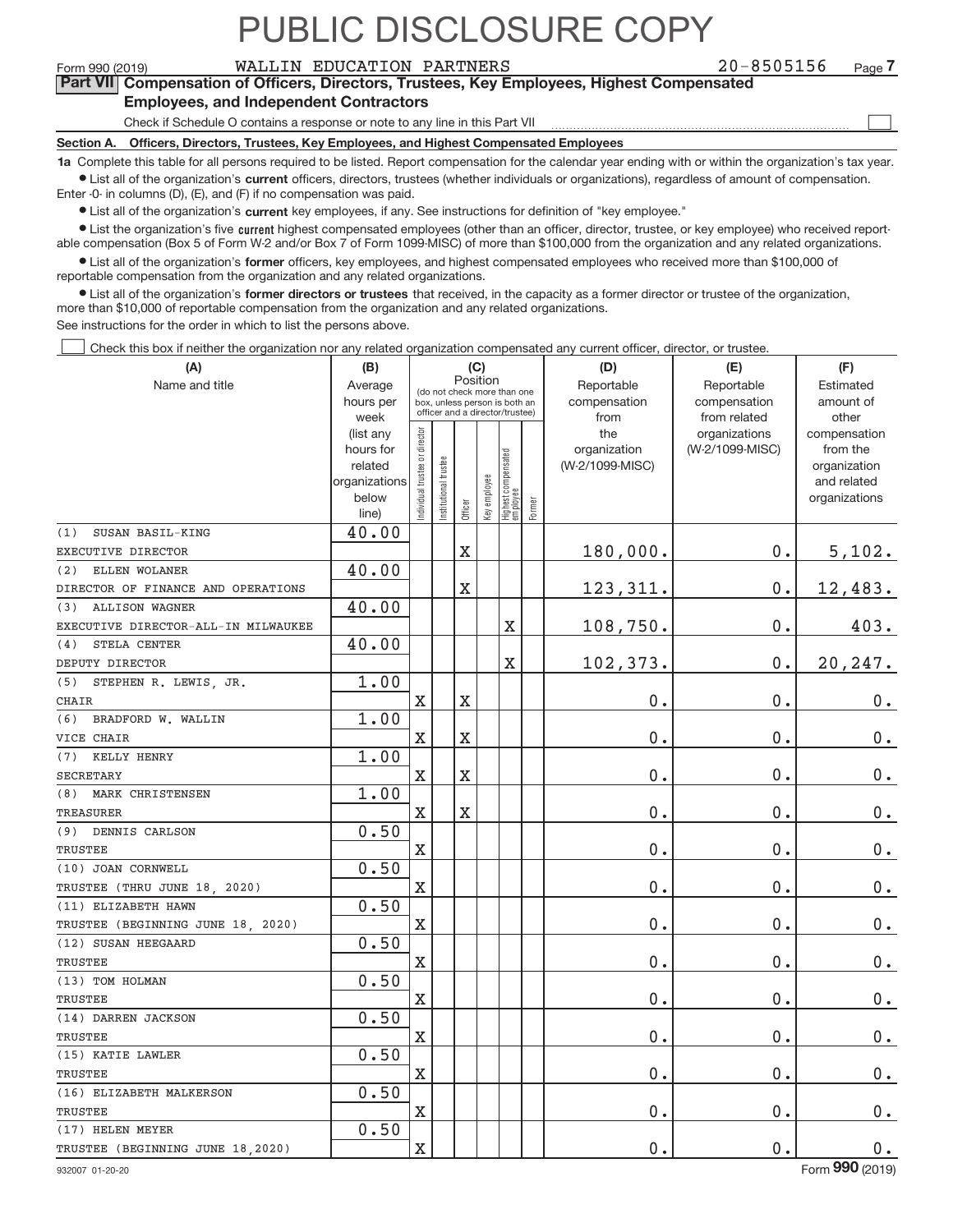| WALLIN EDUCATION PARTNERS<br>Form 990 (2019)                                                                                                                                                                                                                                     |                                                                      |                                |                                                                                                                    |         |              |                                 |                                           |                                                   | $20 - 8505156$                   |                                        |                                                                          | Page 8            |
|----------------------------------------------------------------------------------------------------------------------------------------------------------------------------------------------------------------------------------------------------------------------------------|----------------------------------------------------------------------|--------------------------------|--------------------------------------------------------------------------------------------------------------------|---------|--------------|---------------------------------|-------------------------------------------|---------------------------------------------------|----------------------------------|----------------------------------------|--------------------------------------------------------------------------|-------------------|
| <b>Part VII</b><br>Section A. Officers, Directors, Trustees, Key Employees, and Highest Compensated Employees (continued)                                                                                                                                                        |                                                                      |                                |                                                                                                                    |         |              |                                 |                                           |                                                   |                                  |                                        |                                                                          |                   |
| (A)<br>Name and title                                                                                                                                                                                                                                                            | (B)<br>Average<br>hours per<br>week                                  |                                | (C)<br>Position<br>(do not check more than one<br>box, unless person is both an<br>officer and a director/trustee) |         |              |                                 | (D)<br>Reportable<br>compensation<br>from | (E)<br>Reportable<br>compensation<br>from related |                                  | (F)<br>Estimated<br>amount of<br>other |                                                                          |                   |
|                                                                                                                                                                                                                                                                                  | (list any<br>hours for<br>related<br>organizations<br>below<br>line) | Individual trustee or director | Institutional trustee                                                                                              | Officer | Key employee | Highest compensated<br>employee | Former                                    | the<br>organization<br>(W-2/1099-MISC)            | organizations<br>(W-2/1099-MISC) |                                        | compensation<br>from the<br>organization<br>and related<br>organizations |                   |
| (18) ASTEIN OSEI<br>TRUSTEE (BEGINNING JUNE 18, 2020)                                                                                                                                                                                                                            | 0.50                                                                 | $\mathbf X$                    |                                                                                                                    |         |              |                                 |                                           | 0.                                                |                                  | 0.                                     |                                                                          | $0$ .             |
| (19) KALEB RUMICHO                                                                                                                                                                                                                                                               | 0.50                                                                 |                                |                                                                                                                    |         |              |                                 |                                           |                                                   |                                  |                                        |                                                                          |                   |
| TRUSTEE                                                                                                                                                                                                                                                                          |                                                                      | $\mathbf X$                    |                                                                                                                    |         |              |                                 |                                           | 0.                                                |                                  | 0.                                     |                                                                          | 0.                |
| (20) MAXINE WALLIN                                                                                                                                                                                                                                                               | 0.50                                                                 |                                |                                                                                                                    |         |              |                                 |                                           |                                                   |                                  |                                        |                                                                          |                   |
| TRUSTEE (THRU JUNE 18, 2020)                                                                                                                                                                                                                                                     |                                                                      | X                              |                                                                                                                    |         |              |                                 |                                           | 0.                                                |                                  | 0.                                     |                                                                          | $0$ .             |
|                                                                                                                                                                                                                                                                                  |                                                                      |                                |                                                                                                                    |         |              |                                 |                                           |                                                   |                                  |                                        |                                                                          |                   |
|                                                                                                                                                                                                                                                                                  |                                                                      |                                |                                                                                                                    |         |              |                                 |                                           |                                                   |                                  |                                        |                                                                          |                   |
|                                                                                                                                                                                                                                                                                  |                                                                      |                                |                                                                                                                    |         |              |                                 |                                           |                                                   |                                  |                                        |                                                                          |                   |
| 1b Subtotal                                                                                                                                                                                                                                                                      |                                                                      |                                |                                                                                                                    |         |              |                                 |                                           | 514,434.<br>0.                                    |                                  | 0.<br>0.                               |                                                                          | 38, 235.<br>$0$ . |
| c Total from continuation sheets to Part VII, Section A [11] [2000]                                                                                                                                                                                                              |                                                                      |                                |                                                                                                                    |         |              |                                 |                                           | 514,434.                                          |                                  | 0.                                     |                                                                          | 38, 235.          |
| Total number of individuals (including but not limited to those listed above) who received more than \$100,000 of reportable<br>$\mathbf{2}$<br>compensation from the organization                                                                                               |                                                                      |                                |                                                                                                                    |         |              |                                 |                                           |                                                   |                                  |                                        |                                                                          |                   |
|                                                                                                                                                                                                                                                                                  |                                                                      |                                |                                                                                                                    |         |              |                                 |                                           |                                                   |                                  |                                        | Yes                                                                      | No                |
| Did the organization list any former officer, director, trustee, key employee, or highest compensated employee on<br>3                                                                                                                                                           |                                                                      |                                |                                                                                                                    |         |              |                                 |                                           |                                                   |                                  |                                        | 3                                                                        | х                 |
| line 1a? If "Yes," complete Schedule J for such individual manufactured contained and the 1a? If "Yes," complete Schedule J for such individual<br>For any individual listed on line 1a, is the sum of reportable compensation and other compensation from the organization<br>4 |                                                                      |                                |                                                                                                                    |         |              |                                 |                                           |                                                   |                                  |                                        |                                                                          |                   |
|                                                                                                                                                                                                                                                                                  |                                                                      |                                |                                                                                                                    |         |              |                                 |                                           |                                                   |                                  |                                        | X<br>4                                                                   |                   |
| Did any person listed on line 1a receive or accrue compensation from any unrelated organization or individual for services<br>5                                                                                                                                                  |                                                                      |                                |                                                                                                                    |         |              |                                 |                                           |                                                   |                                  |                                        |                                                                          |                   |
|                                                                                                                                                                                                                                                                                  |                                                                      |                                |                                                                                                                    |         |              |                                 |                                           |                                                   |                                  |                                        | 5                                                                        | x                 |
| <b>Section B. Independent Contractors</b><br>Complete this table for your five highest compensated independent contractors that received more than \$100,000 of compensation from<br>1                                                                                           |                                                                      |                                |                                                                                                                    |         |              |                                 |                                           |                                                   |                                  |                                        |                                                                          |                   |
| the organization. Report compensation for the calendar year ending with or within the organization's tax year.                                                                                                                                                                   |                                                                      |                                |                                                                                                                    |         |              |                                 |                                           |                                                   |                                  |                                        |                                                                          |                   |
| (A)<br>Name and business address                                                                                                                                                                                                                                                 |                                                                      |                                | <b>NONE</b>                                                                                                        |         |              |                                 |                                           | (B)<br>Description of services                    |                                  |                                        | (C)<br>Compensation                                                      |                   |
|                                                                                                                                                                                                                                                                                  |                                                                      |                                |                                                                                                                    |         |              |                                 |                                           |                                                   |                                  |                                        |                                                                          |                   |
|                                                                                                                                                                                                                                                                                  |                                                                      |                                |                                                                                                                    |         |              |                                 |                                           |                                                   |                                  |                                        |                                                                          |                   |
|                                                                                                                                                                                                                                                                                  |                                                                      |                                |                                                                                                                    |         |              |                                 |                                           |                                                   |                                  |                                        |                                                                          |                   |
|                                                                                                                                                                                                                                                                                  |                                                                      |                                |                                                                                                                    |         |              |                                 |                                           |                                                   |                                  |                                        |                                                                          |                   |
|                                                                                                                                                                                                                                                                                  |                                                                      |                                |                                                                                                                    |         |              |                                 |                                           |                                                   |                                  |                                        |                                                                          |                   |

**2** Total number of independent contractors (including but not limited to those listed above) who received more than \$100,000 of compensation from the organization 0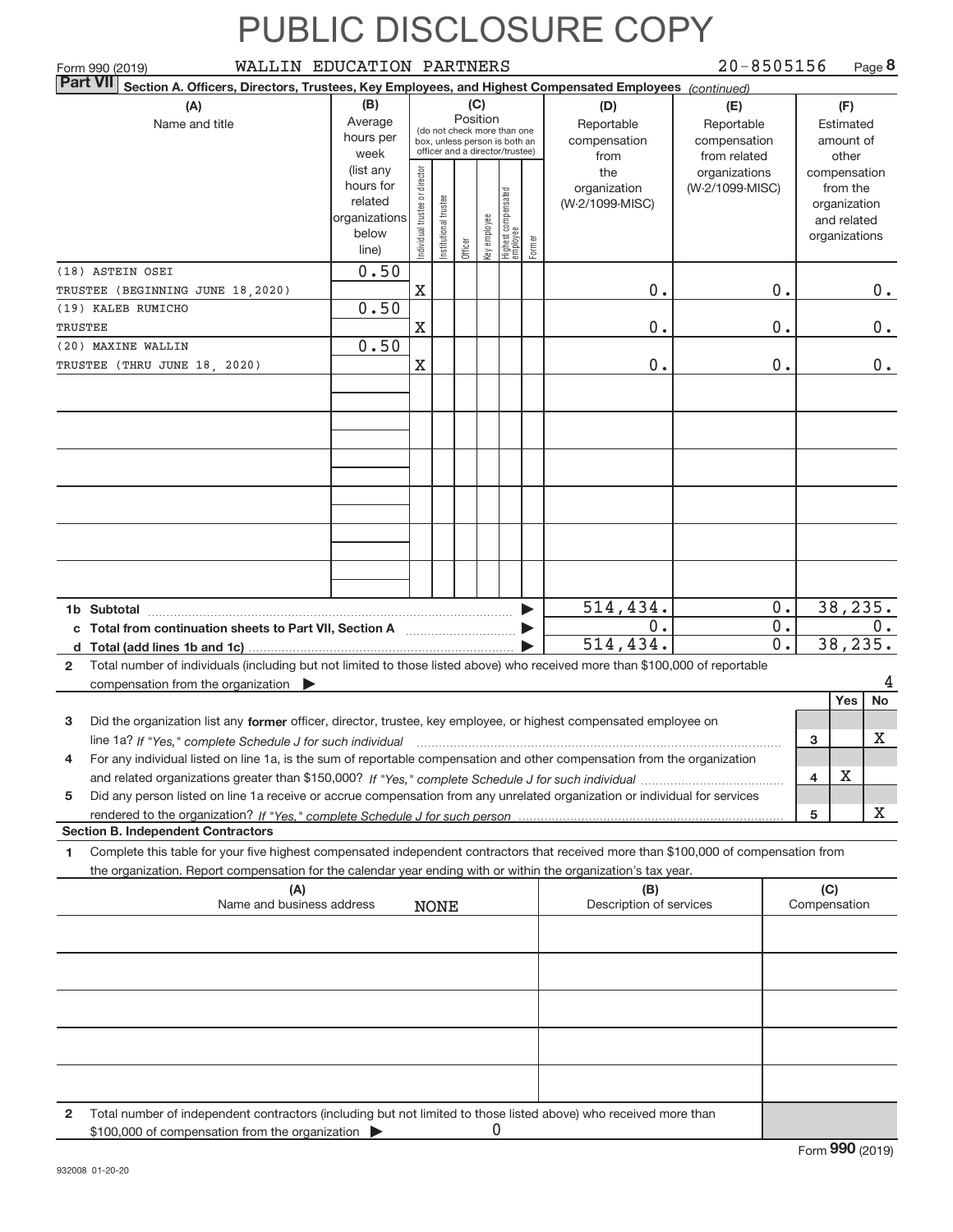|                                                           |                                                      |        | Form 990 (2019)                                                                                                      |                |                | WALLIN EDUCATION PARTNERS |                      |                                              | $20 - 8505156$                                    | Page 9                                                          |  |
|-----------------------------------------------------------|------------------------------------------------------|--------|----------------------------------------------------------------------------------------------------------------------|----------------|----------------|---------------------------|----------------------|----------------------------------------------|---------------------------------------------------|-----------------------------------------------------------------|--|
| <b>Part VIII</b><br><b>Statement of Revenue</b>           |                                                      |        |                                                                                                                      |                |                |                           |                      |                                              |                                                   |                                                                 |  |
|                                                           |                                                      |        | Check if Schedule O contains a response or note to any line in this Part VIII                                        |                |                |                           |                      |                                              |                                                   |                                                                 |  |
|                                                           |                                                      |        |                                                                                                                      |                |                |                           | (A)<br>Total revenue | (B)<br>Related or exempt<br>function revenue | $\overline{(C)}$<br>Unrelated<br>business revenue | (D)<br>Revenue excluded<br>from tax under<br>sections 512 - 514 |  |
|                                                           |                                                      |        | 1 a Federated campaigns                                                                                              |                | 1a             |                           |                      |                                              |                                                   |                                                                 |  |
| Contributions, Gifts, Grants<br>and Other Similar Amounts |                                                      |        | <b>b</b> Membership dues                                                                                             |                | 1 <sub>b</sub> |                           |                      |                                              |                                                   |                                                                 |  |
|                                                           |                                                      |        | c Fundraising events                                                                                                 |                | 1 <sub>c</sub> | 9,965.                    |                      |                                              |                                                   |                                                                 |  |
|                                                           |                                                      |        | d Related organizations                                                                                              |                | 1 <sub>d</sub> |                           |                      |                                              |                                                   |                                                                 |  |
|                                                           |                                                      |        | e Government grants (contributions)                                                                                  |                | 1e             |                           |                      |                                              |                                                   |                                                                 |  |
|                                                           |                                                      |        | f All other contributions, gifts, grants, and                                                                        |                |                |                           |                      |                                              |                                                   |                                                                 |  |
|                                                           |                                                      |        | similar amounts not included above                                                                                   |                | 1f             | 7,340,705.                |                      |                                              |                                                   |                                                                 |  |
|                                                           |                                                      |        | g Noncash contributions included in lines 1a-1f                                                                      |                | 1g             |                           |                      |                                              |                                                   |                                                                 |  |
|                                                           |                                                      |        |                                                                                                                      |                |                |                           | 7,350,670.           |                                              |                                                   |                                                                 |  |
|                                                           |                                                      |        |                                                                                                                      |                |                | <b>Business Code</b>      |                      |                                              |                                                   |                                                                 |  |
|                                                           | 2a                                                   |        | the control of the control of the control of the control of                                                          |                |                |                           |                      |                                              |                                                   |                                                                 |  |
|                                                           |                                                      | b      | <u> 1989 - Johann Barn, amerikansk politiker (d. 1989)</u>                                                           |                |                |                           |                      |                                              |                                                   |                                                                 |  |
|                                                           |                                                      | С      | <u> 1989 - Johann Stein, marwolaethau a bhann an t-Amhair an t-Amhair an t-Amhair an t-Amhair an t-Amhair an t-A</u> |                |                |                           |                      |                                              |                                                   |                                                                 |  |
|                                                           |                                                      | d      |                                                                                                                      |                |                |                           |                      |                                              |                                                   |                                                                 |  |
| Program Service                                           |                                                      | е      |                                                                                                                      |                |                |                           |                      |                                              |                                                   |                                                                 |  |
|                                                           |                                                      |        |                                                                                                                      |                |                |                           |                      |                                              |                                                   |                                                                 |  |
|                                                           | 3                                                    | q      | Investment income (including dividends, interest, and                                                                |                |                |                           |                      |                                              |                                                   |                                                                 |  |
|                                                           |                                                      |        |                                                                                                                      |                |                | ▶                         | 109,938.             |                                              |                                                   | 109,938.                                                        |  |
|                                                           | 4                                                    |        | Income from investment of tax-exempt bond proceeds                                                                   |                |                |                           |                      |                                              |                                                   |                                                                 |  |
|                                                           | 5                                                    |        |                                                                                                                      |                |                |                           |                      |                                              |                                                   |                                                                 |  |
|                                                           |                                                      |        |                                                                                                                      |                | (i) Real       | (ii) Personal             |                      |                                              |                                                   |                                                                 |  |
|                                                           |                                                      |        | <b>6 a</b> Gross rents                                                                                               | ∣6a            |                |                           |                      |                                              |                                                   |                                                                 |  |
|                                                           |                                                      | b      | Less: rental expenses                                                                                                | 6b             |                |                           |                      |                                              |                                                   |                                                                 |  |
|                                                           |                                                      |        | c Rental income or (loss)                                                                                            | 6c             |                |                           |                      |                                              |                                                   |                                                                 |  |
|                                                           |                                                      |        | d Net rental income or (loss)                                                                                        |                |                |                           |                      |                                              |                                                   |                                                                 |  |
|                                                           |                                                      |        | 7 a Gross amount from sales of                                                                                       |                | (i) Securities | (ii) Other                |                      |                                              |                                                   |                                                                 |  |
|                                                           |                                                      |        | assets other than inventory                                                                                          | 7a             | 7,357,727.     |                           |                      |                                              |                                                   |                                                                 |  |
|                                                           |                                                      |        | <b>b</b> Less: cost or other basis                                                                                   |                |                |                           |                      |                                              |                                                   |                                                                 |  |
| evenue                                                    |                                                      |        | and sales expenses                                                                                                   | 7 <sub>b</sub> | 7,301,137.     |                           |                      |                                              |                                                   |                                                                 |  |
|                                                           |                                                      |        | c Gain or (loss)                                                                                                     | 7c             | 56,590.        |                           | 56,590.              |                                              |                                                   | 56,590.                                                         |  |
| Other Re                                                  |                                                      |        |                                                                                                                      |                |                |                           |                      |                                              |                                                   |                                                                 |  |
|                                                           |                                                      |        | 8 a Gross income from fundraising events (not<br>including \$<br>$9,965.$ of                                         |                |                |                           |                      |                                              |                                                   |                                                                 |  |
|                                                           |                                                      |        | contributions reported on line 1c). See                                                                              |                |                |                           |                      |                                              |                                                   |                                                                 |  |
|                                                           |                                                      |        |                                                                                                                      |                |                | 0.<br>  8a                |                      |                                              |                                                   |                                                                 |  |
|                                                           |                                                      |        |                                                                                                                      |                |                | 0.<br>8b                  |                      |                                              |                                                   |                                                                 |  |
|                                                           |                                                      |        | c Net income or (loss) from fundraising events                                                                       |                |                |                           | $\mathbf{0}$ .       |                                              |                                                   |                                                                 |  |
|                                                           |                                                      |        | 9 a Gross income from gaming activities. See                                                                         |                |                |                           |                      |                                              |                                                   |                                                                 |  |
|                                                           |                                                      |        |                                                                                                                      |                |                | 9а                        |                      |                                              |                                                   |                                                                 |  |
|                                                           |                                                      |        |                                                                                                                      |                |                | 9 <sub>b</sub>            |                      |                                              |                                                   |                                                                 |  |
|                                                           |                                                      |        | c Net income or (loss) from gaming activities ______________                                                         |                |                | ▶                         |                      |                                              |                                                   |                                                                 |  |
|                                                           |                                                      |        | 10 a Gross sales of inventory, less returns                                                                          |                |                |                           |                      |                                              |                                                   |                                                                 |  |
|                                                           |                                                      |        |                                                                                                                      |                |                | 10a                       |                      |                                              |                                                   |                                                                 |  |
|                                                           | 10 <sub>b</sub><br><b>b</b> Less: cost of goods sold |        |                                                                                                                      |                |                |                           |                      |                                              |                                                   |                                                                 |  |
|                                                           |                                                      |        | c Net income or (loss) from sales of inventory                                                                       |                |                |                           |                      |                                              |                                                   |                                                                 |  |
|                                                           |                                                      |        |                                                                                                                      |                |                | <b>Business Code</b>      |                      |                                              |                                                   |                                                                 |  |
|                                                           | 11 a                                                 |        |                                                                                                                      |                |                |                           |                      |                                              |                                                   |                                                                 |  |
| Revenue                                                   |                                                      | b<br>С |                                                                                                                      |                |                |                           |                      |                                              |                                                   |                                                                 |  |
| Miscellaneous                                             |                                                      |        |                                                                                                                      |                |                |                           |                      |                                              |                                                   |                                                                 |  |
|                                                           |                                                      |        |                                                                                                                      |                |                | $\blacktriangleright$     |                      |                                              |                                                   |                                                                 |  |
|                                                           | 12                                                   |        |                                                                                                                      |                |                |                           | 7,517,198.           | 0.                                           | 0.                                                | 166,528.                                                        |  |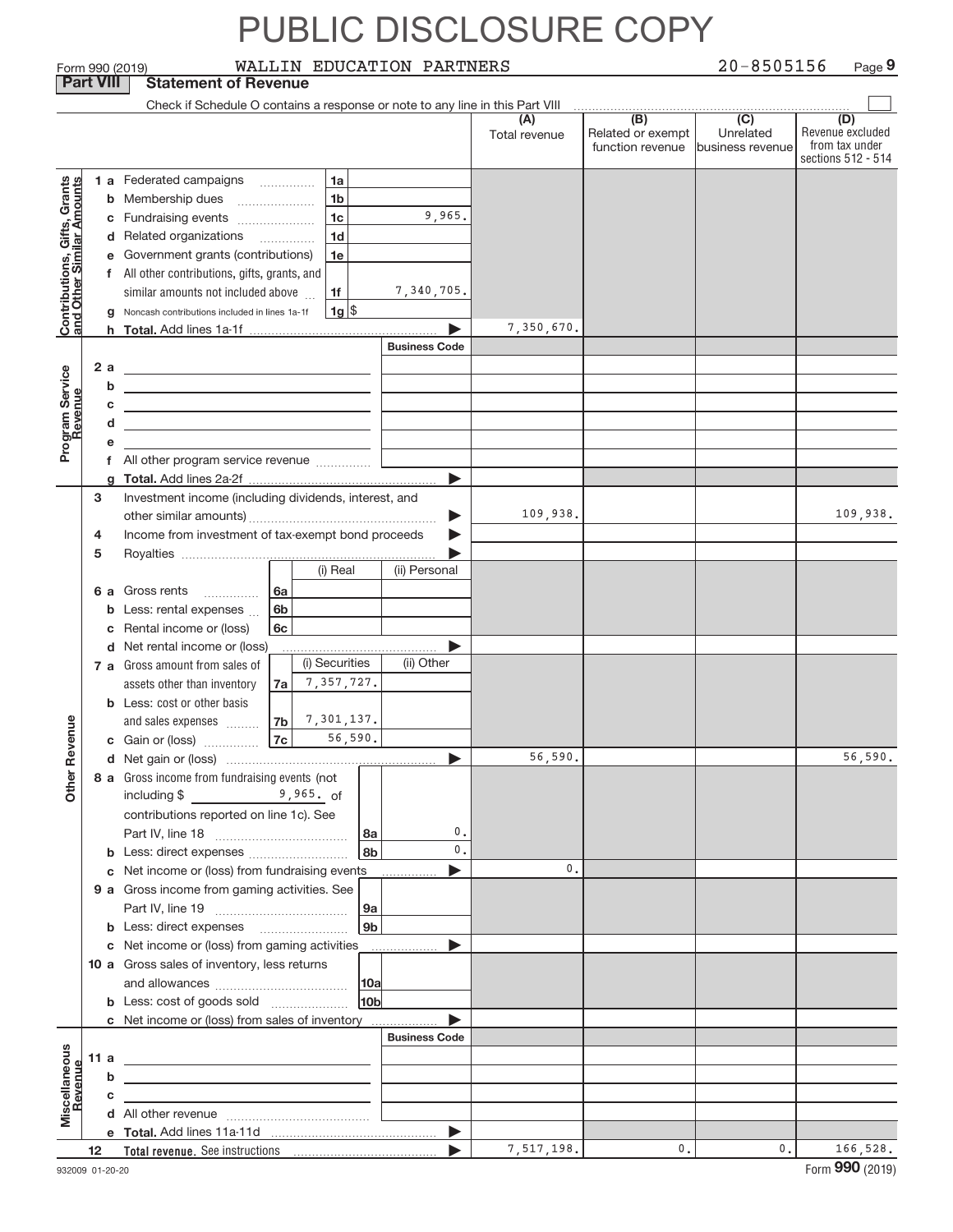#### **Total functional expenses.**  Add lines 1 through 24e **Joint costs.** Complete this line only if the organization **(A) (B) (B) (C)** (C) (A)<br>Total expenses Program service Management and Fundrain<br>expenses expenses expenses expen **1 2 3 4 5 6 7 8 9 10 11 a b c d e f g 12 13 14 15 16 17 18 19 20 21 22 23 24 a b c** DUES AND SUBSCRIPTIONS **d e 25 26** *Section 501(c)(3) and 501(c)(4) organizations must complete all columns. All other organizations must complete column (A).* Grants and other assistance to domestic organizations and domestic governments. See Part IV, line 21 Compensation not included above to disqualified persons (as defined under section 4958(f)(1)) and persons described in section  $4958(c)(3)(B)$  ........ Pension plan accruals and contributions (include section 401(k) and 403(b) employer contributions) Professional fundraising services. See Part IV, line 17 Other. (If line 11g amount exceeds 10% of line 25, column (A) amount, list line 11g expenses on Sch O.) Other expenses. Itemize expenses not covered above (List miscellaneous expenses on line 24e. If line 24e amount exceeds 10% of line 25, column (A) amount, list line 24e expenses on Schedule O.) reported in column (B) joint costs from a combined educational campaign and fundraising solicitation.  $_{\rm Form}$   $_{990}$   $_{(2019)}$   $_{\rm WALLIN}$   $_{\rm EDUCATION}$   $_{\rm PARTNERS}$   $_{\rm 20-8505156}$   $_{\rm Page}$ Check if Schedule O contains a response or note to any line in this Part IX (C) (C) (C) (C) (C) (C) (C) (C) (C) Management and general expenses Fundraising expenses ~<br>… Grants and other assistance to domestic  $individuals. See Part IV, line 22  $_________1$$ Grants and other assistance to foreign organizations, foreign governments, and foreign individuals. See Part IV, lines 15 and 16  $\ldots$ Benefits paid to or for members .................... Compensation of current officers, directors, trustees, and key employees ~~~~~~~~ Other salaries and wages ~~~~~~~~~~ Other employee benefits ~~~~~~~~~~ Payroll taxes ~~~~~~~~~~~~~~~~ Fees for services (nonemployees): Management ~~~~~~~~~~~~~~~~ Legal ~~~~~~~~~~~~~~~~~~~~ Accounting ~~~~~~~~~~~~~~~~~ Lobbying ~~~~~~~~~~~~~~~~~~ Investment management fees ........................ Advertising and promotion *www.community.com* Office expenses ~~~~~~~~~~~~~~~ Information technology ~~~~~~~~~~~ Royalties ~~~~~~~~~~~~~~~~~~ Occupancy ~~~~~~~~~~~~~~~~~ Travel ~~~~~~~~~~~~~~~~~~~ Payments of travel or entertainment expenses for any federal, state, or local public officials ... Conferences, conventions, and meetings Interest Payments to affiliates ~~~~~~~~~~~~ ~~~~~~~~~~~~~~~~~~ Depreciation, depletion, and amortization ...... Insurance ~~~~~~~~~~~~~~~~~ All other expenses *Do not include amounts reported on lines 6b, 7b, 8b, 9b, and 10b of Part VIII.* 20-8505156 <sub>Page</sub> 10 **Part IX Statement of Functional Expenses**  $\boxed{\phantom{1}}$ 3,514,972. 304,989. 1,230,129. 34,534. 84,573. 120,397. 7,658. 27,956. 100,299. 1,469. 135,353. 78,840. 2,124. 47,710. 6,873. 128,500. 26,359. 2,996. 5,855,731. 3,514,972. 215,871. 57,156. 31,962. 870,683. 230,533. 128,913. 24,443. 6,472. 3,619.  $59,861.$  15,849. 8,863. 85,217. 22,563. 12,617. 7,658. 27,956. 69,688. 18,707. 11,904. 11. 1,458. 72,939. 50,339. 12,075. 45,315. 15,233. 18,292. 917. 896. 311. 26,637. 135. 20,938. 3,813. 2,505. 555. 128,500. 11,376. 11,121. 3,862.  $1,293.$   $1,264.$   $439.$ 5,131,536. 468,387. 255,808. OTHER SCHOLARSHIP EXPEN OTHER EXPENSE

 $\blacktriangleright$   $\sqcup$ 

 $\frac{1}{1}$  if following SOP 98-2 (ASC 958-720)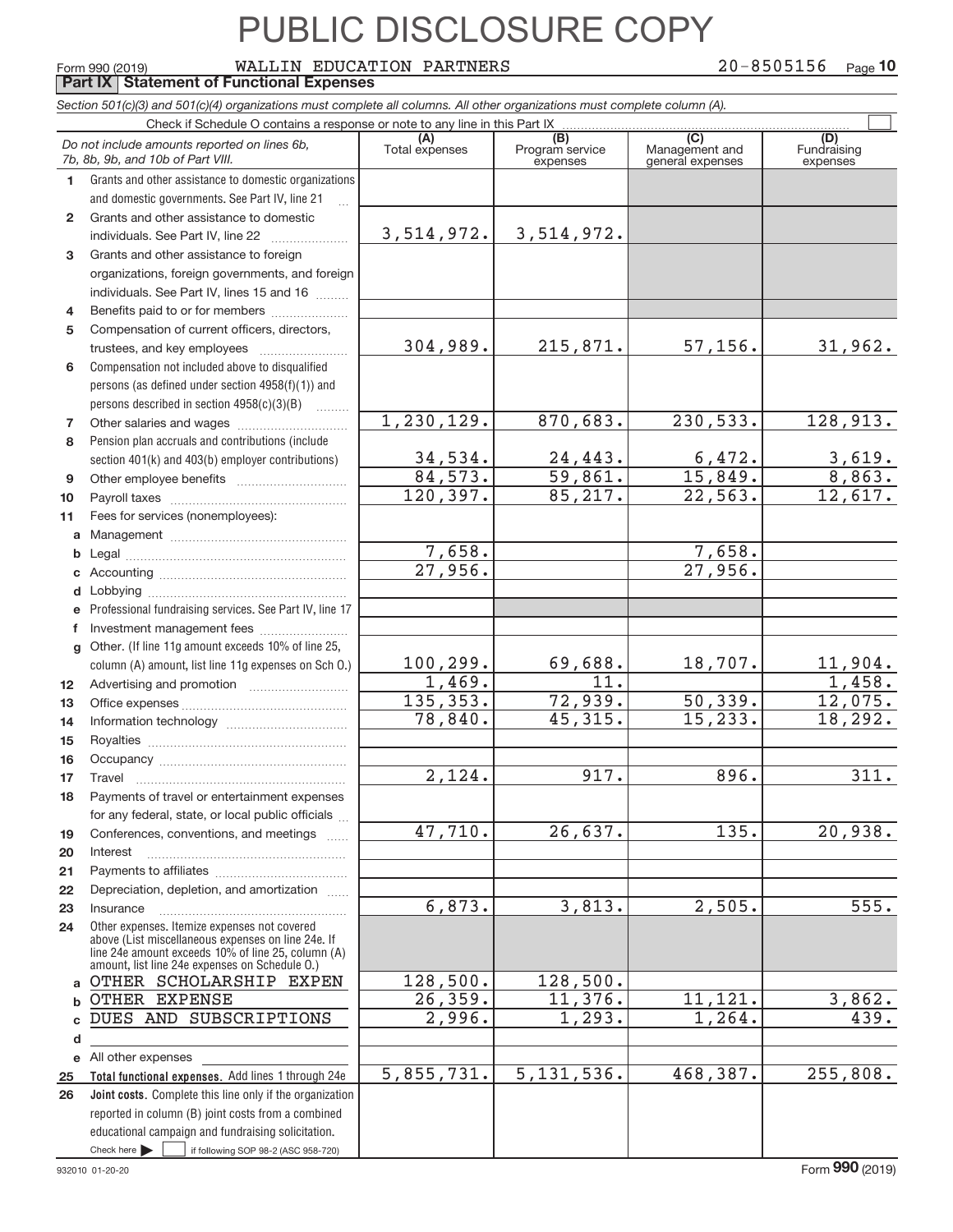#### $_{\rm Form}$   $_{990}$   $_{(2019)}$   $_{\rm WALLIN}$   $_{\rm EDUCATION}$   $_{\rm PARTNERS}$   $_{\rm 20-8505156}$   $_{\rm Page}$

|                             | Form 990 (2019) | WALLIN EDUCATION PARTNERS                                                                                                                                                                                                      |                             |                 | 20-8505156<br>$Page$ <sup>11</sup> |
|-----------------------------|-----------------|--------------------------------------------------------------------------------------------------------------------------------------------------------------------------------------------------------------------------------|-----------------------------|-----------------|------------------------------------|
|                             | Part X          | <b>Balance Sheet</b>                                                                                                                                                                                                           |                             |                 |                                    |
|                             |                 | Check if Schedule O contains a response or note to any line in this Part X [11] manumeron contains the contains a response or note to any line in this Part X [11] manumeron contains a response or note to any line in this P |                             |                 |                                    |
|                             |                 |                                                                                                                                                                                                                                | (A)<br>Beginning of year    |                 | (B)<br>End of year                 |
|                             | 1               |                                                                                                                                                                                                                                | 965,485.                    | $\mathbf{1}$    | 60,043.                            |
|                             | 2               |                                                                                                                                                                                                                                | 9, 163, 016.                | $\mathbf{2}$    | 10,566,046.                        |
|                             | з               |                                                                                                                                                                                                                                | 10,604,527.                 | 3               | $\overline{10}$ , 162, 904.        |
|                             | 4               |                                                                                                                                                                                                                                | 12,399.                     | $\overline{4}$  | 7,450.                             |
|                             | 5               | Loans and other receivables from any current or former officer, director,                                                                                                                                                      |                             |                 |                                    |
|                             |                 | trustee, key employee, creator or founder, substantial contributor, or 35%                                                                                                                                                     |                             |                 |                                    |
|                             |                 | controlled entity or family member of any of these persons                                                                                                                                                                     |                             | 5               |                                    |
|                             | 6               | Loans and other receivables from other disqualified persons (as defined                                                                                                                                                        |                             |                 |                                    |
|                             |                 | under section $4958(f)(1)$ , and persons described in section $4958(c)(3)(B)$                                                                                                                                                  |                             | 6               |                                    |
|                             | 7               |                                                                                                                                                                                                                                |                             | $\overline{7}$  |                                    |
| Assets                      | 8               |                                                                                                                                                                                                                                |                             | 8               |                                    |
|                             | 9               | Prepaid expenses and deferred charges                                                                                                                                                                                          | 34,864.                     | 9               | 37,900.                            |
|                             |                 | <b>10a</b> Land, buildings, and equipment: cost or other                                                                                                                                                                       |                             |                 |                                    |
|                             |                 | basis. Complete Part VI of Schedule D  10a                                                                                                                                                                                     |                             |                 |                                    |
|                             |                 | 10 <sub>b</sub><br><b>b</b> Less: accumulated depreciation<br>. 1                                                                                                                                                              |                             | 10 <sub>c</sub> |                                    |
|                             | 11              |                                                                                                                                                                                                                                |                             | 11              |                                    |
|                             | 12              |                                                                                                                                                                                                                                |                             | 12              |                                    |
|                             | 13              |                                                                                                                                                                                                                                |                             | 13              |                                    |
|                             | 14<br>15        |                                                                                                                                                                                                                                |                             | 14<br>15        |                                    |
|                             | 16              |                                                                                                                                                                                                                                | 20,780,291.                 | 16              | 20,834,343.                        |
|                             | 17              |                                                                                                                                                                                                                                | 152,647.                    | 17              | $\overline{222, 461.}$             |
|                             | 18              |                                                                                                                                                                                                                                | 10,931,100.                 | 18              | 0.                                 |
|                             | 19              | Deferred revenue manual contracts and contracts are contracted and contract and contract are contracted and contract are contracted and contract are contracted and contract are contracted and contract are contracted and co |                             | 19              |                                    |
|                             | 20              |                                                                                                                                                                                                                                |                             | 20              |                                    |
|                             | 21              | Escrow or custodial account liability. Complete Part IV of Schedule D                                                                                                                                                          |                             | 21              |                                    |
|                             | 22              | Loans and other payables to any current or former officer, director,                                                                                                                                                           |                             |                 |                                    |
|                             |                 | trustee, key employee, creator or founder, substantial contributor, or 35%                                                                                                                                                     |                             |                 |                                    |
| Liabilities                 |                 | controlled entity or family member of any of these persons                                                                                                                                                                     |                             | 22              |                                    |
|                             | 23              |                                                                                                                                                                                                                                |                             | 23              |                                    |
|                             | 24              |                                                                                                                                                                                                                                |                             | 24              |                                    |
|                             | 25              | Other liabilities (including federal income tax, payables to related third                                                                                                                                                     |                             |                 |                                    |
|                             |                 | parties, and other liabilities not included on lines 17-24). Complete Part X                                                                                                                                                   |                             |                 |                                    |
|                             |                 | of Schedule D                                                                                                                                                                                                                  |                             | 25              |                                    |
|                             | 26              | Total liabilities. Add lines 17 through 25                                                                                                                                                                                     | 11,083,747.                 | 26              | 222,461.                           |
|                             |                 | Organizations that follow FASB ASC 958, check here $\blacktriangleright \boxed{X}$                                                                                                                                             |                             |                 |                                    |
|                             |                 | and complete lines 27, 28, 32, and 33.                                                                                                                                                                                         | 881,119.                    |                 | 1,338,501.                         |
|                             | 27              |                                                                                                                                                                                                                                | 8,815,425.                  | 27<br>28        | 19, 273, 381.                      |
|                             | 28              | Net assets with donor restrictions<br>Organizations that do not follow FASB ASC 958, check here $\blacktriangleright$                                                                                                          |                             |                 |                                    |
|                             |                 | and complete lines 29 through 33.                                                                                                                                                                                              |                             |                 |                                    |
|                             | 29              |                                                                                                                                                                                                                                |                             | 29              |                                    |
|                             | 30              | Paid-in or capital surplus, or land, building, or equipment fund                                                                                                                                                               |                             | 30              |                                    |
|                             | 31              | Retained earnings, endowment, accumulated income, or other funds                                                                                                                                                               |                             | 31              |                                    |
| Net Assets or Fund Balances | 32              |                                                                                                                                                                                                                                | 9,696,544.                  | 32              | 20,611,882.                        |
|                             | 33              |                                                                                                                                                                                                                                | $\overline{20}$ , 780, 291. | 33              | 20,834,343.                        |
|                             |                 |                                                                                                                                                                                                                                |                             |                 | Form 990 (2019)                    |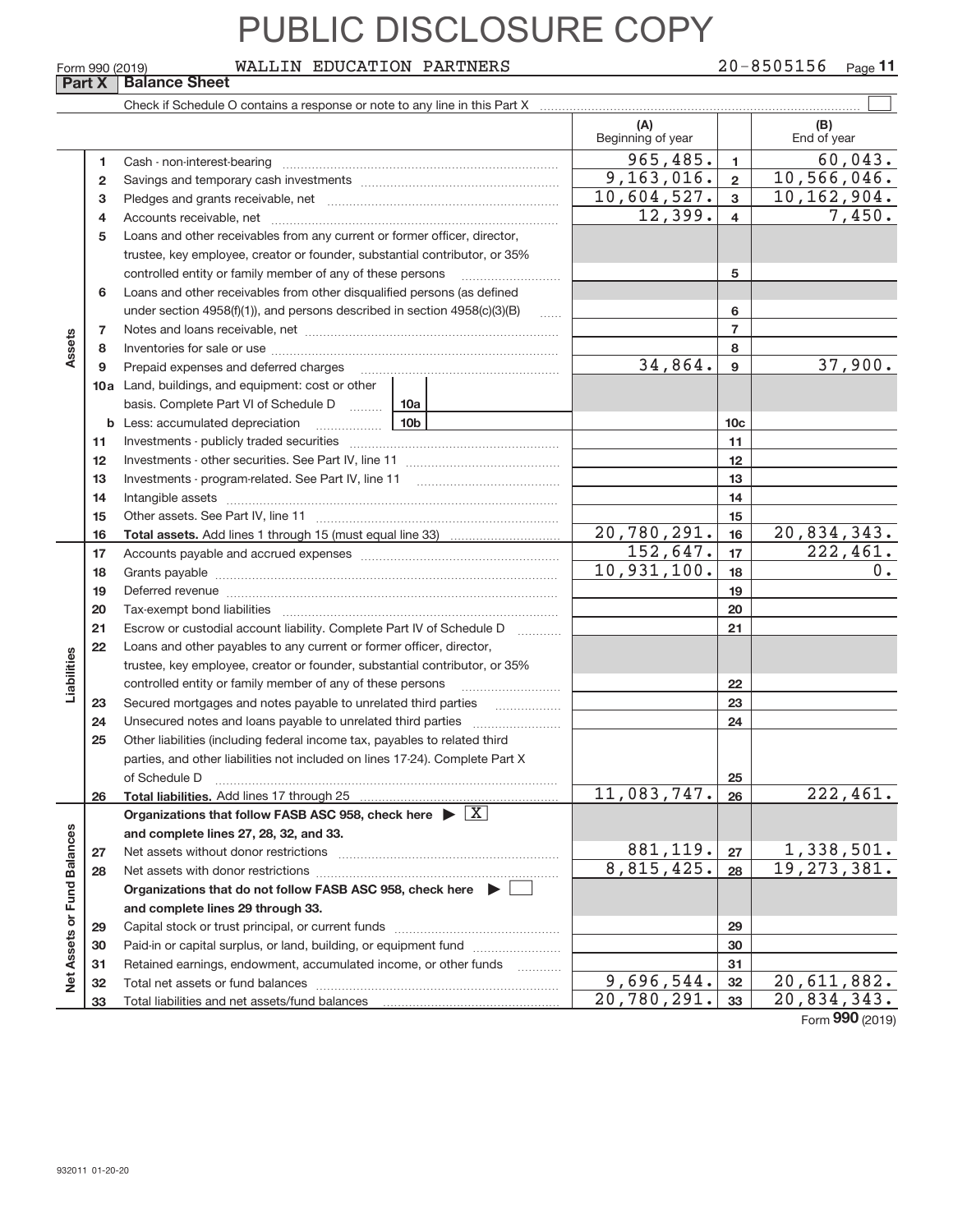|    | WALLIN EDUCATION PARTNERS<br>Form 990 (2019)                                                                                                                                                                                   |                | $20 - 8505156$ |             | $P_{A}$ 12              |
|----|--------------------------------------------------------------------------------------------------------------------------------------------------------------------------------------------------------------------------------|----------------|----------------|-------------|-------------------------|
|    | Part XI<br><b>Reconciliation of Net Assets</b>                                                                                                                                                                                 |                |                |             |                         |
|    |                                                                                                                                                                                                                                |                |                |             | $\overline{\mathbf{X}}$ |
|    |                                                                                                                                                                                                                                |                |                |             |                         |
|    |                                                                                                                                                                                                                                | 1              | 7,517,198.     |             |                         |
| 2  |                                                                                                                                                                                                                                | $\overline{2}$ | 5,855,731.     |             |                         |
| з  | Revenue less expenses. Subtract line 2 from line 1                                                                                                                                                                             | 3              | 1,661,467.     |             |                         |
| 4  |                                                                                                                                                                                                                                | 4              | 9,696,544.     |             |                         |
| 5  | Net unrealized gains (losses) on investments [11] matter continuum matter is a set of the state of the state of the state of the state of the state of the state of the state of the state of the state of the state of the st | 5              |                | 38, 353.    |                         |
| 6  |                                                                                                                                                                                                                                | 6              |                |             |                         |
| 7  | Investment expenses www.communication.com/www.communication.com/www.communication.com/www.communication.com                                                                                                                    | $\overline{7}$ |                |             |                         |
| 8  |                                                                                                                                                                                                                                | 8              | 10, 211, 101.  |             |                         |
| 9  | Other changes in net assets or fund balances (explain on Schedule O)                                                                                                                                                           | 9              |                | $-995,583.$ |                         |
| 10 | Net assets or fund balances at end of year. Combine lines 3 through 9 (must equal Part X, line 32,                                                                                                                             |                |                |             |                         |
|    |                                                                                                                                                                                                                                | 10             | 20,611,882.    |             |                         |
|    | Part XII Financial Statements and Reporting                                                                                                                                                                                    |                |                |             |                         |
|    |                                                                                                                                                                                                                                |                |                |             | X                       |
|    |                                                                                                                                                                                                                                |                |                | Yes         | <b>No</b>               |
| 1  | $\vert X \vert$ Accrual<br>Accounting method used to prepare the Form 990: <u>June</u> Cash<br>Other                                                                                                                           |                |                |             |                         |
|    | If the organization changed its method of accounting from a prior year or checked "Other," explain in Schedule O.                                                                                                              |                |                |             |                         |
|    | 2a Were the organization's financial statements compiled or reviewed by an independent accountant?                                                                                                                             |                | 2a             |             | X                       |
|    | If "Yes," check a box below to indicate whether the financial statements for the year were compiled or reviewed on a                                                                                                           |                |                |             |                         |
|    | separate basis, consolidated basis, or both:                                                                                                                                                                                   |                |                |             |                         |
|    | Separate basis<br>Consolidated basis<br>Both consolidated and separate basis                                                                                                                                                   |                |                |             |                         |
|    | <b>b</b> Were the organization's financial statements audited by an independent accountant?                                                                                                                                    |                | 2 <sub>b</sub> | $\mathbf X$ |                         |
|    | If "Yes," check a box below to indicate whether the financial statements for the year were audited on a separate basis,                                                                                                        |                |                |             |                         |
|    | consolidated basis, or both:                                                                                                                                                                                                   |                |                |             |                         |
|    | $X$ Separate basis<br>Consolidated basis<br>Both consolidated and separate basis                                                                                                                                               |                |                |             |                         |
|    | c If "Yes" to line 2a or 2b, does the organization have a committee that assumes responsibility for oversight of the audit,                                                                                                    |                |                |             |                         |
|    |                                                                                                                                                                                                                                |                | 2c             | Χ           |                         |
|    | If the organization changed either its oversight process or selection process during the tax year, explain on Schedule O.                                                                                                      |                |                |             |                         |
|    | 3a As a result of a federal award, was the organization required to undergo an audit or audits as set forth in the Single Audit                                                                                                |                |                |             |                         |
|    |                                                                                                                                                                                                                                |                | 3a             |             | х                       |
|    | b If "Yes," did the organization undergo the required audit or audits? If the organization did not undergo the required audit                                                                                                  |                |                |             |                         |
|    |                                                                                                                                                                                                                                |                | 3 <sub>b</sub> |             |                         |

Form (2019) **990**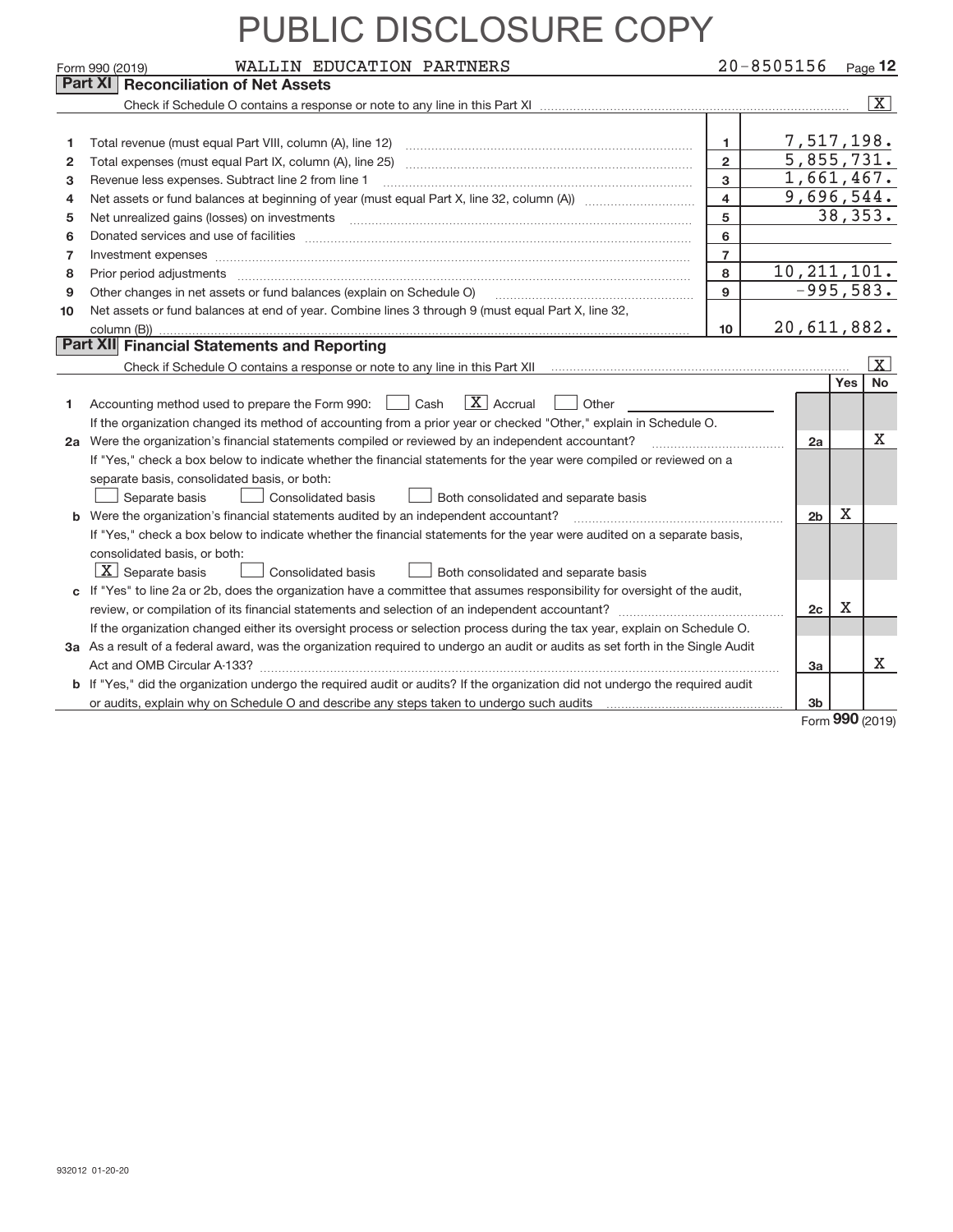|                   | <b>PUBLIC DISCLOSURE COPY</b>    |        |
|-------------------|----------------------------------|--------|
| <b>SCHEDULE A</b> | <b>BULLAL SE ALLES JBULLA</b> ST | OMB No |

| (Form 990 or 990-EZ) |  |  |  |  |
|----------------------|--|--|--|--|
|----------------------|--|--|--|--|

Internal Revenue Service

Department of the Treasury

#### Complete if the organization is a section 501(c)(3) organization or a section **Public Charity Status and Public Support**

**4947(a)(1) nonexempt charitable trust. | Attach to Form 990 or Form 990‐EZ.** 

| Go to www.irs.gov/Form990 for instructions and the latest information. |
|------------------------------------------------------------------------|
|------------------------------------------------------------------------|

| <b>Open to Public</b><br><b>Inspection</b> |  |
|--------------------------------------------|--|

1545-0047

#### **Name of the organization Employer identification Employer identification** number

|                                       |                                                                                                                                               |              | WALLIN EDUCATION PARTNERS  |                             |                                 |                                                      |  | $20 - 8505156$                                     |  |
|---------------------------------------|-----------------------------------------------------------------------------------------------------------------------------------------------|--------------|----------------------------|-----------------------------|---------------------------------|------------------------------------------------------|--|----------------------------------------------------|--|
| <b>Part I</b>                         | Reason for Public Charity Status (All organizations must complete this part.) See instructions.                                               |              |                            |                             |                                 |                                                      |  |                                                    |  |
|                                       | The organization is not a private foundation because it is: (For lines 1 through 12, check only one box.)                                     |              |                            |                             |                                 |                                                      |  |                                                    |  |
| 1                                     | A church, convention of churches, or association of churches described in section 170(b)(1)(A)(i).                                            |              |                            |                             |                                 |                                                      |  |                                                    |  |
| 2                                     | A school described in section 170(b)(1)(A)(ii). (Attach Schedule E (Form 990 or 990-EZ).)                                                     |              |                            |                             |                                 |                                                      |  |                                                    |  |
| 3                                     | A hospital or a cooperative hospital service organization described in section 170(b)(1)(A)(iii).                                             |              |                            |                             |                                 |                                                      |  |                                                    |  |
| 4                                     | A medical research organization operated in conjunction with a hospital described in section 170(b)(1)(A)(iii). Enter the hospital's name,    |              |                            |                             |                                 |                                                      |  |                                                    |  |
|                                       | city, and state:                                                                                                                              |              |                            |                             |                                 |                                                      |  |                                                    |  |
| 5                                     | An organization operated for the benefit of a college or university owned or operated by a governmental unit described in                     |              |                            |                             |                                 |                                                      |  |                                                    |  |
|                                       | section 170(b)(1)(A)(iv). (Complete Part II.)                                                                                                 |              |                            |                             |                                 |                                                      |  |                                                    |  |
|                                       |                                                                                                                                               |              |                            |                             |                                 |                                                      |  |                                                    |  |
| 6                                     | A federal, state, or local government or governmental unit described in section 170(b)(1)(A)(v).                                              |              |                            |                             |                                 |                                                      |  |                                                    |  |
| $\lfloor x \rfloor$<br>$\overline{7}$ | An organization that normally receives a substantial part of its support from a governmental unit or from the general public described in     |              |                            |                             |                                 |                                                      |  |                                                    |  |
|                                       | section 170(b)(1)(A)(vi). (Complete Part II.)                                                                                                 |              |                            |                             |                                 |                                                      |  |                                                    |  |
| 8                                     | A community trust described in section 170(b)(1)(A)(vi). (Complete Part II.)                                                                  |              |                            |                             |                                 |                                                      |  |                                                    |  |
| 9                                     | An agricultural research organization described in section 170(b)(1)(A)(ix) operated in conjunction with a land-grant college                 |              |                            |                             |                                 |                                                      |  |                                                    |  |
|                                       | or university or a non-land-grant college of agriculture (see instructions). Enter the name, city, and state of the college or                |              |                            |                             |                                 |                                                      |  |                                                    |  |
|                                       | university:                                                                                                                                   |              |                            |                             |                                 |                                                      |  |                                                    |  |
| 10                                    | An organization that normally receives: (1) more than 33 1/3% of its support from contributions, membership fees, and gross receipts from     |              |                            |                             |                                 |                                                      |  |                                                    |  |
|                                       | activities related to its exempt functions - subject to certain exceptions, and (2) no more than 33 1/3% of its support from gross investment |              |                            |                             |                                 |                                                      |  |                                                    |  |
|                                       | income and unrelated business taxable income (less section 511 tax) from businesses acquired by the organization after June 30, 1975.         |              |                            |                             |                                 |                                                      |  |                                                    |  |
|                                       | See section 509(a)(2). (Complete Part III.)                                                                                                   |              |                            |                             |                                 |                                                      |  |                                                    |  |
| 11                                    | An organization organized and operated exclusively to test for public safety. See section 509(a)(4).                                          |              |                            |                             |                                 |                                                      |  |                                                    |  |
| 12                                    | An organization organized and operated exclusively for the benefit of, to perform the functions of, or to carry out the purposes of one or    |              |                            |                             |                                 |                                                      |  |                                                    |  |
|                                       | more publicly supported organizations described in section 509(a)(1) or section 509(a)(2). See section 509(a)(3). Check the box in            |              |                            |                             |                                 |                                                      |  |                                                    |  |
|                                       | lines 12a through 12d that describes the type of supporting organization and complete lines 12e, 12f, and 12g.                                |              |                            |                             |                                 |                                                      |  |                                                    |  |
| a                                     | Type I. A supporting organization operated, supervised, or controlled by its supported organization(s), typically by giving                   |              |                            |                             |                                 |                                                      |  |                                                    |  |
|                                       | the supported organization(s) the power to regularly appoint or elect a majority of the directors or trustees of the supporting               |              |                            |                             |                                 |                                                      |  |                                                    |  |
|                                       | organization. You must complete Part IV, Sections A and B.                                                                                    |              |                            |                             |                                 |                                                      |  |                                                    |  |
| b                                     | Type II. A supporting organization supervised or controlled in connection with its supported organization(s), by having                       |              |                            |                             |                                 |                                                      |  |                                                    |  |
|                                       | control or management of the supporting organization vested in the same persons that control or manage the supported                          |              |                            |                             |                                 |                                                      |  |                                                    |  |
|                                       |                                                                                                                                               |              |                            |                             |                                 |                                                      |  |                                                    |  |
|                                       | organization(s). You must complete Part IV, Sections A and C.                                                                                 |              |                            |                             |                                 |                                                      |  |                                                    |  |
| с                                     | Type III functionally integrated. A supporting organization operated in connection with, and functionally integrated with,                    |              |                            |                             |                                 |                                                      |  |                                                    |  |
|                                       | its supported organization(s) (see instructions). You must complete Part IV, Sections A, D, and E.                                            |              |                            |                             |                                 |                                                      |  |                                                    |  |
| d                                     | Type III non-functionally integrated. A supporting organization operated in connection with its supported organization(s)                     |              |                            |                             |                                 |                                                      |  |                                                    |  |
|                                       | that is not functionally integrated. The organization generally must satisfy a distribution requirement and an attentiveness                  |              |                            |                             |                                 |                                                      |  |                                                    |  |
|                                       | requirement (see instructions). You must complete Part IV, Sections A and D, and Part V.                                                      |              |                            |                             |                                 |                                                      |  |                                                    |  |
| е                                     | Check this box if the organization received a written determination from the IRS that it is a Type I, Type II, Type III                       |              |                            |                             |                                 |                                                      |  |                                                    |  |
|                                       | functionally integrated, or Type III non-functionally integrated supporting organization.                                                     |              |                            |                             |                                 |                                                      |  |                                                    |  |
|                                       | f Enter the number of supported organizations                                                                                                 |              |                            |                             |                                 |                                                      |  |                                                    |  |
|                                       | g Provide the following information about the supported organization(s).<br>(i) Name of supported                                             |              | (iii) Type of organization |                             | (iv) Is the organization listed |                                                      |  |                                                    |  |
|                                       | organization                                                                                                                                  | $(ii)$ $EIN$ | (described on lines 1-10   | in your governing document? |                                 | (v) Amount of monetary<br>support (see instructions) |  | (vi) Amount of other<br>support (see instructions) |  |
|                                       |                                                                                                                                               |              | above (see instructions))  | Yes                         | No                              |                                                      |  |                                                    |  |
|                                       |                                                                                                                                               |              |                            |                             |                                 |                                                      |  |                                                    |  |
|                                       |                                                                                                                                               |              |                            |                             |                                 |                                                      |  |                                                    |  |
|                                       |                                                                                                                                               |              |                            |                             |                                 |                                                      |  |                                                    |  |
|                                       |                                                                                                                                               |              |                            |                             |                                 |                                                      |  |                                                    |  |
|                                       |                                                                                                                                               |              |                            |                             |                                 |                                                      |  |                                                    |  |
|                                       |                                                                                                                                               |              |                            |                             |                                 |                                                      |  |                                                    |  |
|                                       |                                                                                                                                               |              |                            |                             |                                 |                                                      |  |                                                    |  |
|                                       |                                                                                                                                               |              |                            |                             |                                 |                                                      |  |                                                    |  |
|                                       |                                                                                                                                               |              |                            |                             |                                 |                                                      |  |                                                    |  |
|                                       |                                                                                                                                               |              |                            |                             |                                 |                                                      |  |                                                    |  |
| Total                                 |                                                                                                                                               |              |                            |                             |                                 |                                                      |  |                                                    |  |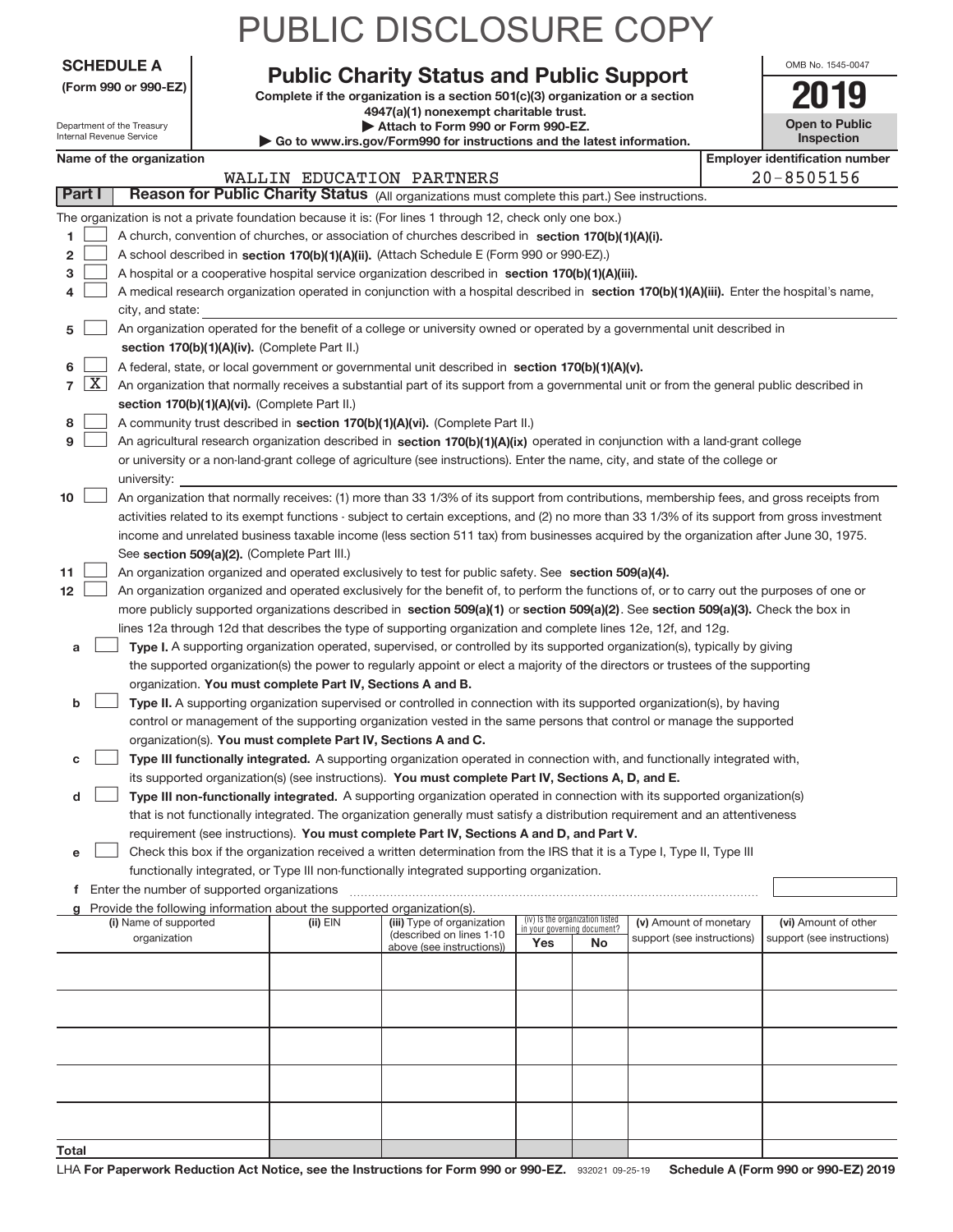#### Schedule A (Form 990 or 990‐EZ) 2019 Page WALLIN EDUCATION PARTNERS 20‐8505156

20-8505156 Page 2

(Complete only if you checked the box on line 5, 7, or 8 of Part I or if the organization failed to qualify under Part III. If the organization fails to qualify under the tests listed below, please complete Part III.) **Part II** Support Schedule for Organizations Described in Sections 170(b)(1)(A)(iv) and 170(b)(1)(A)(vi)

| <b>Section A. Public Support</b>                                                                                                               |          |          |            |                   |          |                                          |
|------------------------------------------------------------------------------------------------------------------------------------------------|----------|----------|------------|-------------------|----------|------------------------------------------|
| Calendar year (or fiscal year beginning in)                                                                                                    | (a) 2015 | (b) 2016 | $(c)$ 2017 | $(d)$ 2018        | (e) 2019 | (f) Total                                |
| 1 Gifts, grants, contributions, and                                                                                                            |          |          |            |                   |          |                                          |
| membership fees received. (Do not                                                                                                              |          |          |            |                   |          |                                          |
| include any "unusual grants.")                                                                                                                 | 3221299. | 5378954. |            | 8808233.10169762. |          | 7350670.34928918.                        |
| 2 Tax revenues levied for the organ-                                                                                                           |          |          |            |                   |          |                                          |
| ization's benefit and either paid to                                                                                                           |          |          |            |                   |          |                                          |
| or expended on its behalf                                                                                                                      |          |          |            |                   |          |                                          |
| 3 The value of services or facilities                                                                                                          |          |          |            |                   |          |                                          |
| furnished by a governmental unit to                                                                                                            |          |          |            |                   |          |                                          |
| the organization without charge                                                                                                                |          |          |            |                   |          |                                          |
| 4 Total. Add lines 1 through 3                                                                                                                 | 3221299. | 5378954. |            | 8808233.10169762. |          | 7350670.34928918.                        |
| The portion of total contributions                                                                                                             |          |          |            |                   |          |                                          |
| by each person (other than a                                                                                                                   |          |          |            |                   |          |                                          |
| governmental unit or publicly                                                                                                                  |          |          |            |                   |          |                                          |
| supported organization) included                                                                                                               |          |          |            |                   |          |                                          |
| on line 1 that exceeds 2% of the                                                                                                               |          |          |            |                   |          |                                          |
|                                                                                                                                                |          |          |            |                   |          |                                          |
| amount shown on line 11,                                                                                                                       |          |          |            |                   |          |                                          |
| column (f)                                                                                                                                     |          |          |            |                   |          | 14951532.                                |
| 6 Public support. Subtract line 5 from line 4.                                                                                                 |          |          |            |                   |          | 19977386.                                |
| <b>Section B. Total Support</b>                                                                                                                |          |          |            |                   |          |                                          |
| Calendar year (or fiscal year beginning in)                                                                                                    | (a) 2015 | (b) 2016 | (c) 2017   | $(d)$ 2018        | (e) 2019 | (f) Total                                |
| <b>7</b> Amounts from line 4                                                                                                                   | 3221299. | 5378954. |            | 8808233.10169762. |          | 7350670.34928918.                        |
| 8 Gross income from interest,                                                                                                                  |          |          |            |                   |          |                                          |
| dividends, payments received on                                                                                                                |          |          |            |                   |          |                                          |
| securities loans, rents, royalties,                                                                                                            |          |          |            |                   |          |                                          |
| and income from similar sources                                                                                                                | 12,847.  | 46,838.  | 99, 265.   | 167,481.          | 109,938. | 436,369.                                 |
| <b>9</b> Net income from unrelated business                                                                                                    |          |          |            |                   |          |                                          |
| activities, whether or not the                                                                                                                 |          |          |            |                   |          |                                          |
| business is regularly carried on                                                                                                               |          |          |            |                   |          |                                          |
| 10 Other income. Do not include gain                                                                                                           |          |          |            |                   |          |                                          |
| or loss from the sale of capital                                                                                                               |          |          |            |                   |          |                                          |
| assets (Explain in Part VI.)                                                                                                                   |          |          |            |                   |          |                                          |
| 11 Total support. Add lines 7 through 10                                                                                                       |          |          |            |                   |          | 35365287.                                |
| 12 Gross receipts from related activities, etc. (see instructions)                                                                             |          |          |            |                   | 12       |                                          |
| 13 First five years. If the Form 990 is for the organization's first, second, third, fourth, or fifth tax year as a section 501(c)(3)          |          |          |            |                   |          |                                          |
| organization, check this box and stop here                                                                                                     |          |          |            |                   |          |                                          |
| <b>Section C. Computation of Public Support Percentage</b>                                                                                     |          |          |            |                   |          |                                          |
| 14 Public support percentage for 2019 (line 6, column (f) divided by line 11, column (f) <i>mummention</i>                                     |          |          |            |                   | 14       | 56.49<br>%                               |
|                                                                                                                                                |          |          |            |                   | 15       | 46.17<br>$\%$                            |
| 16a 33 1/3% support test - 2019. If the organization did not check the box on line 13, and line 14 is 33 1/3% or more, check this box and      |          |          |            |                   |          |                                          |
| stop here. The organization qualifies as a publicly supported organization                                                                     |          |          |            |                   |          | $\blacktriangleright$ $\boxed{\text{X}}$ |
| b 33 1/3% support test - 2018. If the organization did not check a box on line 13 or 16a, and line 15 is 33 1/3% or more, check this box       |          |          |            |                   |          |                                          |
|                                                                                                                                                |          |          |            |                   |          |                                          |
| and stop here. The organization qualifies as a publicly supported organization                                                                 |          |          |            |                   |          |                                          |
| 17a 10% -facts-and-circumstances test - 2019. If the organization did not check a box on line 13, 16a, or 16b, and line 14 is 10% or more,     |          |          |            |                   |          |                                          |
| and if the organization meets the "facts-and-circumstances" test, check this box and stop here. Explain in Part VI how the organization        |          |          |            |                   |          |                                          |
| meets the "facts-and-circumstances" test. The organization qualifies as a publicly supported organization                                      |          |          |            |                   |          |                                          |
| <b>b 10% -facts-and-circumstances test - 2018.</b> If the organization did not check a box on line 13, 16a, 16b, or 17a, and line 15 is 10% or |          |          |            |                   |          |                                          |
| more, and if the organization meets the "facts-and-circumstances" test, check this box and stop here. Explain in Part VI how the               |          |          |            |                   |          |                                          |
| organization meets the "facts-and-circumstances" test. The organization qualifies as a publicly supported organization                         |          |          |            |                   |          | .                                        |
| 18 Private foundation. If the organization did not check a box on line 13, 16a, 16b, 17a, or 17b, check this box and see instructions          |          |          |            |                   |          |                                          |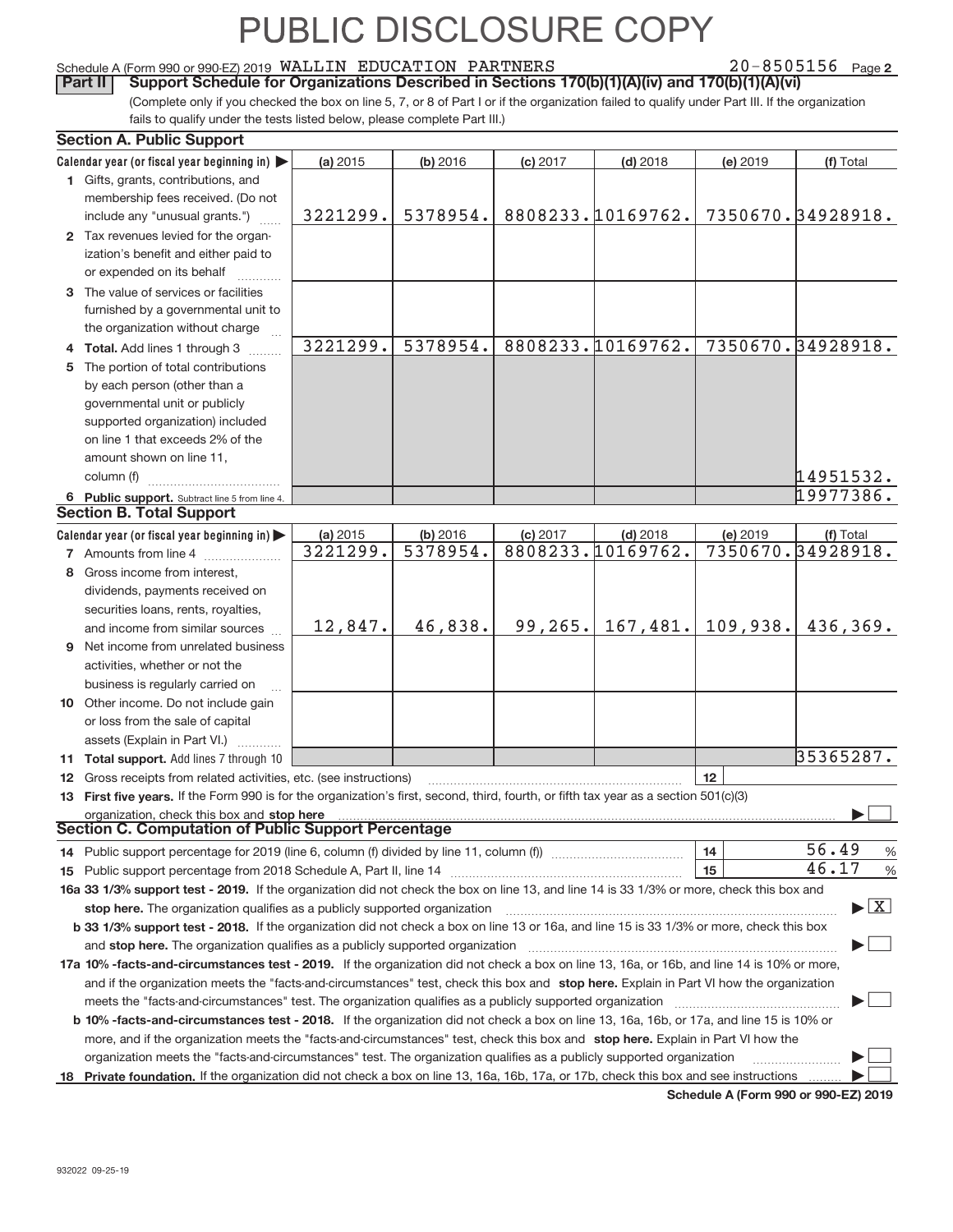#### Schedule A (Form 990 or 990‐EZ) 2019 Page WALLIN EDUCATION PARTNERS 20‐8505156 **Part III | Support Schedule for Organizations Described in Section 509(a)(2)**

20-8505156 Page 3

(Complete only if you checked the box on line 10 of Part I or if the organization failed to qualify under Part II. If the organization fails to qualify under the tests listed below, please complete Part II.)

|    | <b>Section A. Public Support</b>                                                                                                                    |          |          |            |            |          |           |
|----|-----------------------------------------------------------------------------------------------------------------------------------------------------|----------|----------|------------|------------|----------|-----------|
|    | Calendar year (or fiscal year beginning in) $\blacktriangleright$                                                                                   | (a) 2015 | (b) 2016 | (c) 2017   | $(d)$ 2018 | (e) 2019 | (f) Total |
|    | 1 Gifts, grants, contributions, and                                                                                                                 |          |          |            |            |          |           |
|    | membership fees received. (Do not                                                                                                                   |          |          |            |            |          |           |
|    | include any "unusual grants.")                                                                                                                      |          |          |            |            |          |           |
|    | 2 Gross receipts from admissions,                                                                                                                   |          |          |            |            |          |           |
|    | merchandise sold or services per-                                                                                                                   |          |          |            |            |          |           |
|    | formed, or facilities furnished in                                                                                                                  |          |          |            |            |          |           |
|    | any activity that is related to the<br>organization's tax-exempt purpose                                                                            |          |          |            |            |          |           |
|    | 3 Gross receipts from activities that                                                                                                               |          |          |            |            |          |           |
|    | are not an unrelated trade or bus-                                                                                                                  |          |          |            |            |          |           |
|    |                                                                                                                                                     |          |          |            |            |          |           |
|    | iness under section 513                                                                                                                             |          |          |            |            |          |           |
|    | 4 Tax revenues levied for the organ-                                                                                                                |          |          |            |            |          |           |
|    | ization's benefit and either paid to                                                                                                                |          |          |            |            |          |           |
|    | or expended on its behalf                                                                                                                           |          |          |            |            |          |           |
| 5  | The value of services or facilities                                                                                                                 |          |          |            |            |          |           |
|    | furnished by a governmental unit to                                                                                                                 |          |          |            |            |          |           |
|    | the organization without charge                                                                                                                     |          |          |            |            |          |           |
|    | <b>6 Total.</b> Add lines 1 through 5                                                                                                               |          |          |            |            |          |           |
|    | 7a Amounts included on lines 1, 2, and                                                                                                              |          |          |            |            |          |           |
|    | 3 received from disqualified persons                                                                                                                |          |          |            |            |          |           |
|    | <b>b</b> Amounts included on lines 2 and 3 received                                                                                                 |          |          |            |            |          |           |
|    | from other than disqualified persons that                                                                                                           |          |          |            |            |          |           |
|    | exceed the greater of \$5,000 or 1% of the<br>amount on line 13 for the year                                                                        |          |          |            |            |          |           |
|    | c Add lines 7a and 7b                                                                                                                               |          |          |            |            |          |           |
|    | 8 Public support. (Subtract line 7c from line 6.)                                                                                                   |          |          |            |            |          |           |
|    | <b>Section B. Total Support</b>                                                                                                                     |          |          |            |            |          |           |
|    | Calendar year (or fiscal year beginning in) $\blacktriangleright$                                                                                   | (a) 2015 | (b) 2016 | $(c)$ 2017 | $(d)$ 2018 | (e) 2019 | (f) Total |
|    | 9 Amounts from line 6                                                                                                                               |          |          |            |            |          |           |
|    | 10a Gross income from interest,                                                                                                                     |          |          |            |            |          |           |
|    | dividends, payments received on                                                                                                                     |          |          |            |            |          |           |
|    | securities loans, rents, royalties,<br>and income from similar sources                                                                              |          |          |            |            |          |           |
|    | <b>b</b> Unrelated business taxable income                                                                                                          |          |          |            |            |          |           |
|    | (less section 511 taxes) from businesses                                                                                                            |          |          |            |            |          |           |
|    | acquired after June 30, 1975                                                                                                                        |          |          |            |            |          |           |
|    |                                                                                                                                                     |          |          |            |            |          |           |
|    | c Add lines 10a and 10b<br><b>11</b> Net income from unrelated business                                                                             |          |          |            |            |          |           |
|    | activities not included in line 10b,                                                                                                                |          |          |            |            |          |           |
|    | whether or not the business is                                                                                                                      |          |          |            |            |          |           |
|    | regularly carried on                                                                                                                                |          |          |            |            |          |           |
|    | <b>12</b> Other income. Do not include gain<br>or loss from the sale of capital                                                                     |          |          |            |            |          |           |
|    | assets (Explain in Part VI.)                                                                                                                        |          |          |            |            |          |           |
|    | <b>13</b> Total support. (Add lines 9, 10c, 11, and 12.)                                                                                            |          |          |            |            |          |           |
|    | 14 First five years. If the Form 990 is for the organization's first, second, third, fourth, or fifth tax year as a section 501(c)(3) organization, |          |          |            |            |          |           |
|    | check this box and stop here <i>macuum macuum macuum macuum macuum macuum macuum macuum macuum</i>                                                  |          |          |            |            |          |           |
|    | <b>Section C. Computation of Public Support Percentage</b>                                                                                          |          |          |            |            |          |           |
|    | 15 Public support percentage for 2019 (line 8, column (f), divided by line 13, column (f))                                                          |          |          |            |            | 15       | %         |
| 16 | Public support percentage from 2018 Schedule A, Part III, line 15                                                                                   |          |          |            |            | 16       | %         |
|    | <b>Section D. Computation of Investment Income Percentage</b>                                                                                       |          |          |            |            |          |           |
|    | 17 Investment income percentage for 2019 (line 10c, column (f), divided by line 13, column (f) <i></i>                                              |          |          |            |            | 17       | %         |
|    | 18 Investment income percentage from 2018 Schedule A, Part III, line 17                                                                             |          |          |            |            | 18       | %         |
|    | 19a 33 1/3% support tests - 2019. If the organization did not check the box on line 14, and line 15 is more than 33 1/3%, and line 17 is not        |          |          |            |            |          |           |
|    | more than 33 1/3%, check this box and stop here. The organization qualifies as a publicly supported organization                                    |          |          |            |            |          |           |
|    | b 33 1/3% support tests - 2018. If the organization did not check a box on line 14 or line 19a, and line 16 is more than 33 1/3%, and               |          |          |            |            |          |           |
|    | line 18 is not more than 33 1/3%, check this box and stop here. The organization qualifies as a publicly supported organization                     |          |          |            |            |          |           |
| 20 |                                                                                                                                                     |          |          |            |            |          |           |
|    |                                                                                                                                                     |          |          |            |            |          |           |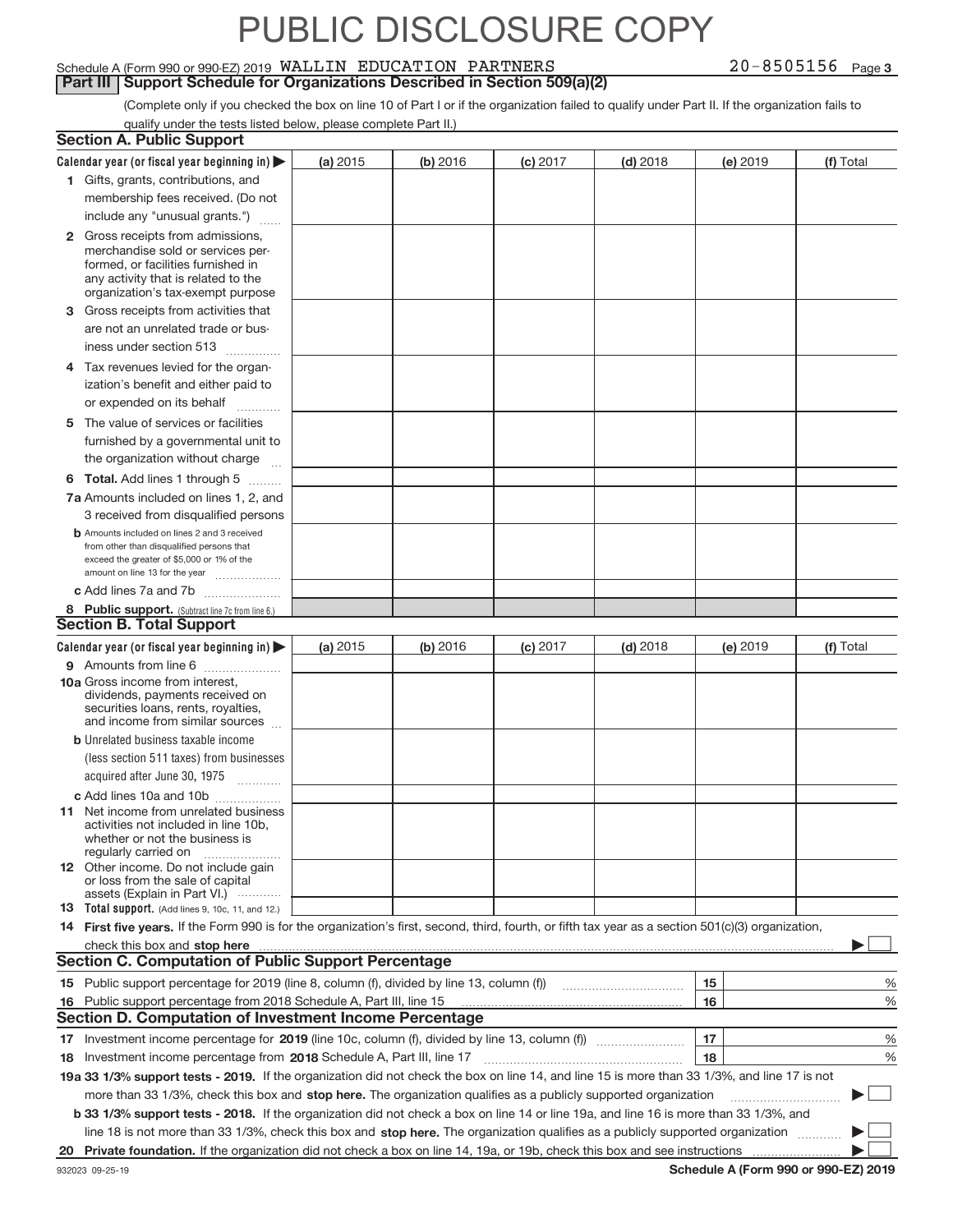#### Schedule A (Form 990 or 990‐EZ) 2019 Page WALLIN EDUCATION PARTNERS 20‐8505156

#### **Part IV Supporting Organizations**

(Complete only if you checked a box in line 12 on Part I. If you checked 12a of Part I, complete Sections A and B. If you checked 12b of Part I, complete Sections A and C. If you checked 12c of Part I, complete Sections A, D, and E. If you checked 12d of Part I, complete Sections A and D, and complete Part V.)

#### **Section A. All Supporting Organizations**

- **1** Are all of the organization's supported organizations listed by name in the organization's governing documents? If "No," describe in Part VI how the supported organizations are designated. If designated by *class or purpose, describe the designation. If historic and continuing relationship, explain.*
- **2** under section 509(a)(1) or (2)? If "Yes," explain in Part VI how the organization determined that the supported *organization was described in section 509(a)(1) or (2).* Did the organization have any supported organization that does not have an IRS determination of status
- **3a** Did the organization have a supported organization described in section 501(c)(4), (5), or (6)? If "Yes," answer *(b) and (c) below.*
- **b** Did the organization confirm that each supported organization qualified under section 501(c)(4), (5), or (6) and satisfied the public support tests under section 509(a)(2)? If "Yes," describe in Part VI when and how the *organization made the determination.*
- **c** Did the organization ensure that all support to such organizations was used exclusively for section 170(c)(2)(B) purposes? If "Yes," explain in Part VI what controls the organization put in place to ensure such use.
- **4 a** *If* Was any supported organization not organized in the United States ("foreign supported organization")? *"Yes," and if you checked 12a or 12b in Part I, answer (b) and (c) below.*
- **b** Did the organization have ultimate control and discretion in deciding whether to make grants to the foreign supported organization? If "Yes," describe in Part VI how the organization had such control and discretion *despite being controlled or supervised by or in connection with its supported organizations.*
- **c** Did the organization support any foreign supported organization that does not have an IRS determination under sections 501(c)(3) and 509(a)(1) or (2)? If "Yes," explain in Part VI what controls the organization used *to ensure that all support to the foreign supported organization was used exclusively for section 170(c)(2)(B) purposes.*
- **5a** Did the organization add, substitute, or remove any supported organizations during the tax year? If "Yes," answer (b) and (c) below (if applicable). Also, provide detail in **Part VI,** including (i) the names and EIN *numbers of the supported organizations added, substituted, or removed; (ii) the reasons for each such action; (iii) the authority under the organization's organizing document authorizing such action; and (iv) how the action was accomplished (such as by amendment to the organizing document).*
- **b** Type I or Type II only. Was any added or substituted supported organization part of a class already designated in the organization's organizing document?
- **c Substitutions only.**  Was the substitution the result of an event beyond the organization's control?
- **6** Did the organization provide support (whether in the form of grants or the provision of services or facilities) to **Part VI.** *If "Yes," provide detail in* support or benefit one or more of the filing organization's supported organizations? anyone other than (i) its supported organizations, (ii) individuals that are part of the charitable class benefited by one or more of its supported organizations, or (iii) other supporting organizations that also
- **7** Did the organization provide a grant, loan, compensation, or other similar payment to a substantial contributor regard to a substantial contributor? If "Yes," complete Part I of Schedule L (Form 990 or 990-EZ). (as defined in section 4958(c)(3)(C)), a family member of a substantial contributor, or a 35% controlled entity with
- **8** Did the organization make a loan to a disqualified person (as defined in section 4958) not described in line 7? *If "Yes," complete Part I of Schedule L (Form 990 or 990-EZ).*
- **9 a** Was the organization controlled directly or indirectly at any time during the tax year by one or more in section 509(a)(1) or (2))? If "Yes," provide detail in Part VI. disqualified persons as defined in section 4946 (other than foundation managers and organizations described
- **b** the supporting organization had an interest? If "Yes," provide detail in Part VI. Did one or more disqualified persons (as defined in line 9a) hold a controlling interest in any entity in which
- **c** Did a disqualified person (as defined in line 9a) have an ownership interest in, or derive any personal benefit from, assets in which the supporting organization also had an interest? If "Yes," provide detail in Part VI.
- **10 a** Was the organization subject to the excess business holdings rules of section 4943 because of section supporting organizations)? If "Yes," answer 10b below. 4943(f) (regarding certain Type II supporting organizations, and all Type III non‐functionally integrated
	- **b** Did the organization have any excess business holdings in the tax year? (Use Schedule C, Form 4720, to *determine whether the organization had excess business holdings.)*

**2 3a 3b 3c 4a 4b 4c 5a 5b 5c 6 7 8 9a 9b 9c 10a**

**10b**

**1**

Yes | No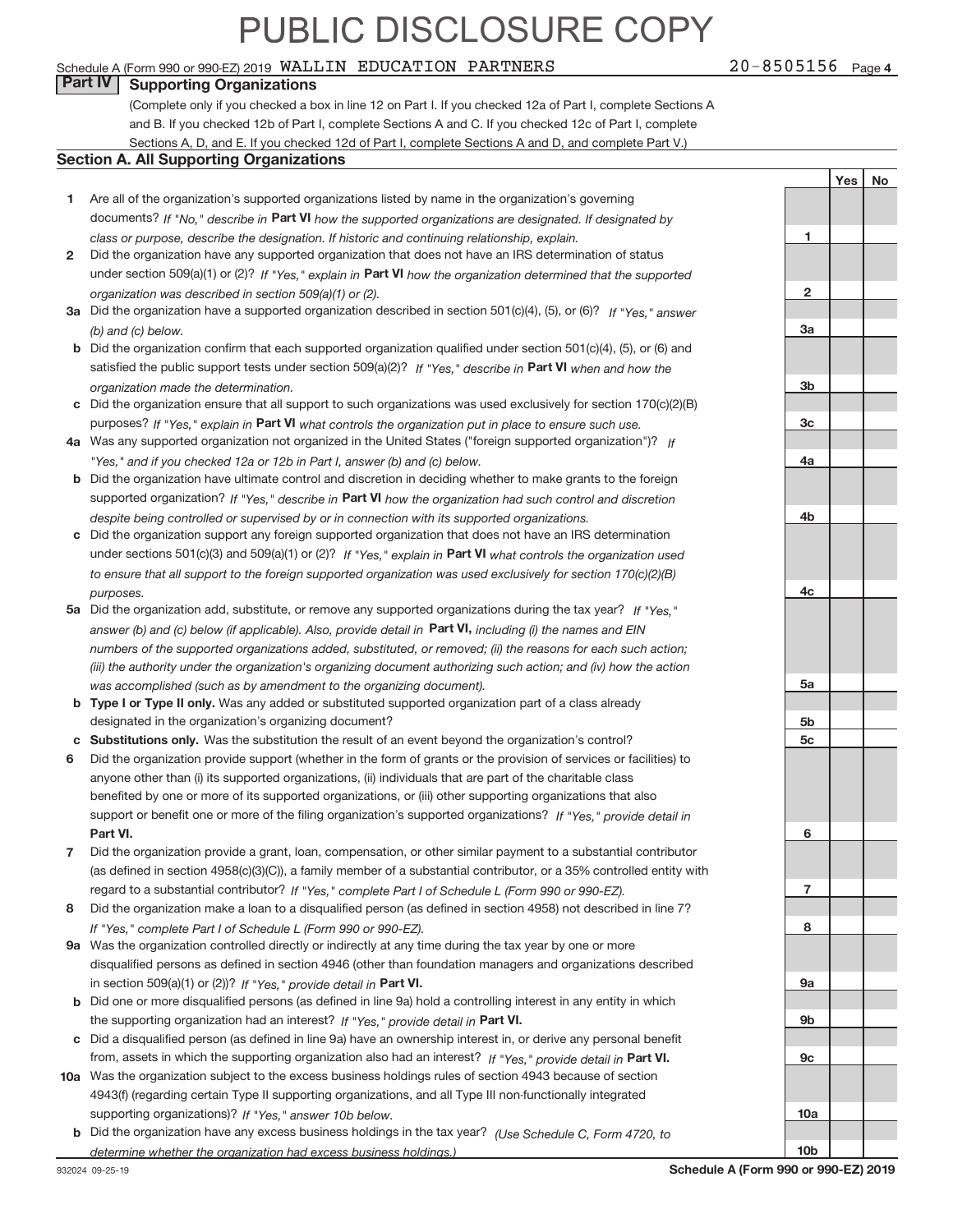#### Schedule A (Form 990 or 990‐EZ) 2019 Page WALLIN EDUCATION PARTNERS 20‐8505156 **Part IV Supporting Organizations** *(continued)*

20-8505156 Page 5

|    |                                                                                                                                                                                                        |                 | Yes | No |
|----|--------------------------------------------------------------------------------------------------------------------------------------------------------------------------------------------------------|-----------------|-----|----|
|    | 11 Has the organization accepted a gift or contribution from any of the following persons?                                                                                                             |                 |     |    |
|    | a A person who directly or indirectly controls, either alone or together with persons described in (b) and (c)                                                                                         |                 |     |    |
|    | below, the governing body of a supported organization?                                                                                                                                                 | 11a             |     |    |
|    | <b>b</b> A family member of a person described in (a) above?                                                                                                                                           | 11 <sub>b</sub> |     |    |
|    | c A 35% controlled entity of a person described in (a) or (b) above? If "Yes" to a, b, or c, provide detail in Part VI.                                                                                | 11c             |     |    |
|    | <b>Section B. Type I Supporting Organizations</b>                                                                                                                                                      |                 |     |    |
|    |                                                                                                                                                                                                        |                 | Yes | No |
| 1  | Did the directors, trustees, or membership of one or more supported organizations have the power to                                                                                                    |                 |     |    |
|    | regularly appoint or elect at least a majority of the organization's directors or trustees at all times during the                                                                                     |                 |     |    |
|    | tax year? If "No," describe in Part VI how the supported organization(s) effectively operated, supervised, or                                                                                          |                 |     |    |
|    | controlled the organization's activities. If the organization had more than one supported organization,                                                                                                |                 |     |    |
|    | describe how the powers to appoint and/or remove directors or trustees were allocated among the supported                                                                                              |                 |     |    |
|    | organizations and what conditions or restrictions, if any, applied to such powers during the tax year.                                                                                                 | 1               |     |    |
| 2  | Did the organization operate for the benefit of any supported organization other than the supported                                                                                                    |                 |     |    |
|    | organization(s) that operated, supervised, or controlled the supporting organization? If "Yes," explain in                                                                                             |                 |     |    |
|    | <b>Part VI</b> how providing such benefit carried out the purposes of the supported organization(s) that operated,                                                                                     |                 |     |    |
|    | supervised, or controlled the supporting organization.<br><b>Section C. Type II Supporting Organizations</b>                                                                                           | 2               |     |    |
|    |                                                                                                                                                                                                        |                 |     |    |
|    | Were a majority of the organization's directors or trustees during the tax year also a majority of the directors                                                                                       |                 | Yes | No |
| 1. | or trustees of each of the organization's supported organization(s)? If "No," describe in Part VI how control                                                                                          |                 |     |    |
|    | or management of the supporting organization was vested in the same persons that controlled or managed                                                                                                 |                 |     |    |
|    | the supported organization(s).                                                                                                                                                                         | 1               |     |    |
|    | <b>Section D. All Type III Supporting Organizations</b>                                                                                                                                                |                 |     |    |
|    |                                                                                                                                                                                                        |                 | Yes | No |
| 1  | Did the organization provide to each of its supported organizations, by the last day of the fifth month of the                                                                                         |                 |     |    |
|    | organization's tax year, (i) a written notice describing the type and amount of support provided during the prior tax                                                                                  |                 |     |    |
|    | year, (ii) a copy of the Form 990 that was most recently filed as of the date of notification, and (iii) copies of the                                                                                 |                 |     |    |
|    | organization's governing documents in effect on the date of notification, to the extent not previously provided?                                                                                       | 1               |     |    |
| 2  | Were any of the organization's officers, directors, or trustees either (i) appointed or elected by the supported                                                                                       |                 |     |    |
|    | organization(s) or (ii) serving on the governing body of a supported organization? If "No," explain in Part VI how                                                                                     |                 |     |    |
|    | the organization maintained a close and continuous working relationship with the supported organization(s).                                                                                            | $\mathbf{2}$    |     |    |
| 3  | By reason of the relationship described in (2), did the organization's supported organizations have a                                                                                                  |                 |     |    |
|    | significant voice in the organization's investment policies and in directing the use of the organization's                                                                                             |                 |     |    |
|    | income or assets at all times during the tax year? If "Yes," describe in Part VI the role the organization's                                                                                           |                 |     |    |
|    | supported organizations played in this regard.                                                                                                                                                         | 3               |     |    |
|    | Section E. Type III Functionally Integrated Supporting Organizations                                                                                                                                   |                 |     |    |
| 1  | Check the box next to the method that the organization used to satisfy the Integral Part Test during the year (see instructions).                                                                      |                 |     |    |
| a  | The organization satisfied the Activities Test. Complete line 2 below.                                                                                                                                 |                 |     |    |
| b  | The organization is the parent of each of its supported organizations. Complete line 3 below.                                                                                                          |                 |     |    |
| c  | The organization supported a governmental entity. Describe in Part VI how you supported a government entity (see instructions),                                                                        |                 |     |    |
| 2  | Activities Test. Answer (a) and (b) below.                                                                                                                                                             |                 | Yes | No |
|    | a Did substantially all of the organization's activities during the tax year directly further the exempt purposes of                                                                                   |                 |     |    |
|    | the supported organization(s) to which the organization was responsive? If "Yes," then in Part VI identify                                                                                             |                 |     |    |
|    | those supported organizations and explain how these activities directly furthered their exempt purposes,                                                                                               |                 |     |    |
|    | how the organization was responsive to those supported organizations, and how the organization determined                                                                                              | 2a              |     |    |
|    | that these activities constituted substantially all of its activities.<br><b>b</b> Did the activities described in (a) constitute activities that, but for the organization's involvement, one or more |                 |     |    |
|    | of the organization's supported organization(s) would have been engaged in? If "Yes," explain in Part VI the                                                                                           |                 |     |    |
|    | reasons for the organization's position that its supported organization(s) would have engaged in these                                                                                                 |                 |     |    |
|    | activities but for the organization's involvement.                                                                                                                                                     | 2b              |     |    |
| з  | Parent of Supported Organizations. Answer (a) and (b) below.                                                                                                                                           |                 |     |    |
|    | a Did the organization have the power to regularly appoint or elect a majority of the officers, directors, or                                                                                          |                 |     |    |
|    | trustees of each of the supported organizations? Provide details in Part VI.                                                                                                                           | Зa              |     |    |
|    | <b>b</b> Did the organization exercise a substantial degree of direction over the policies, programs, and activities of each                                                                           |                 |     |    |
|    | of its supported organizations? If "Yes," describe in Part VI the role played by the organization in this regard.                                                                                      | 3b              |     |    |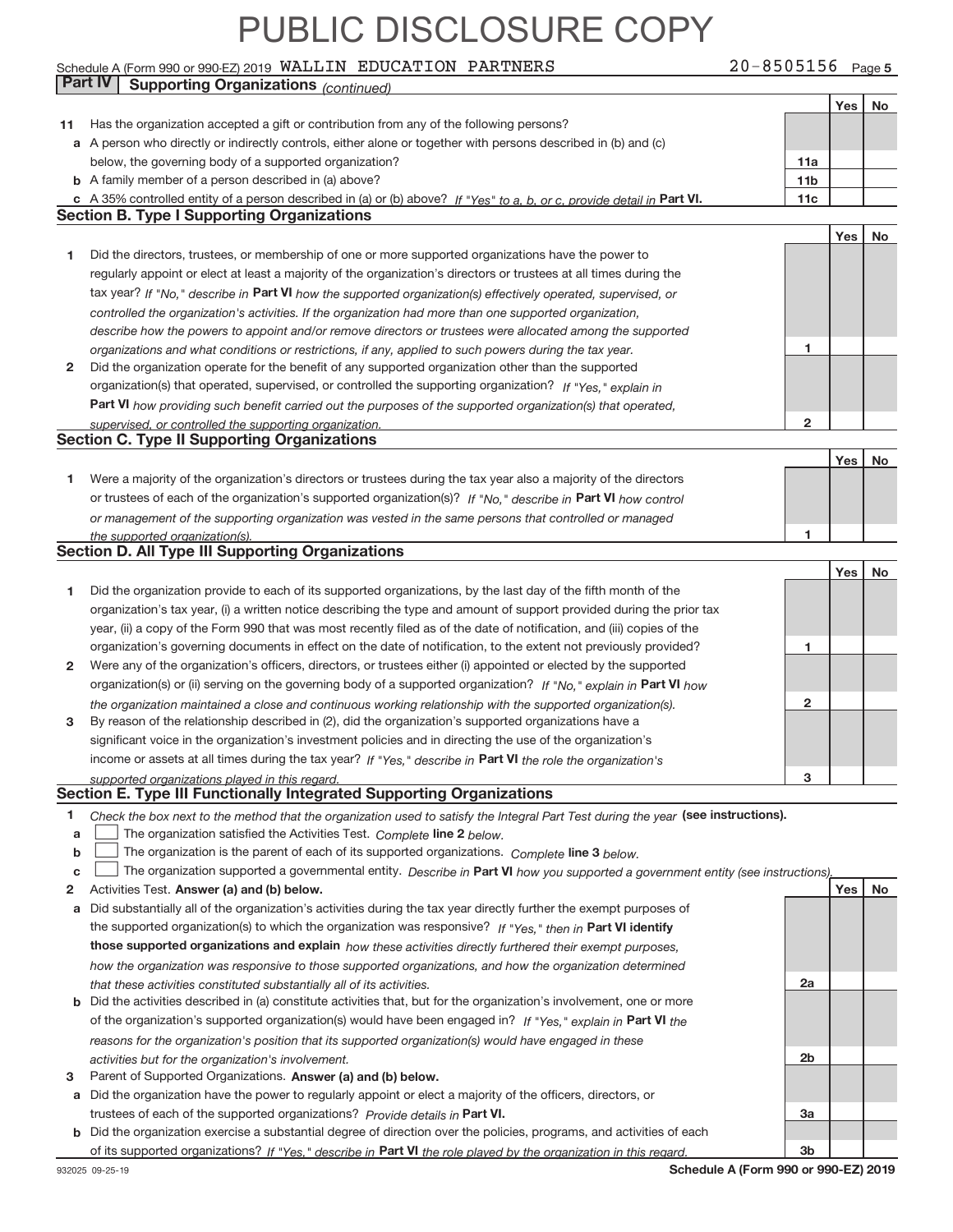#### Schedule A (Form 990 or 990‐EZ) 2019 Page WALLIN EDUCATION PARTNERS 20‐8505156 **Part V** Type III Non-Functionally Integrated 509(a)(3) Supporting Organizations

20-8505156 Page 6

|  | Check here if the organization satisfied the Integral Part Test as a qualifying trust on Nov. 20, 1970 (explain in Part VI). See instructions. All |  |  |  |  |
|--|----------------------------------------------------------------------------------------------------------------------------------------------------|--|--|--|--|
|  | other Type III non-functionally integrated supporting organizations must complete Sections A through E.                                            |  |  |  |  |
|  |                                                                                                                                                    |  |  |  |  |

|                | Section A - Adjusted Net Income                                              | (A) Prior Year | (B) Current Year<br>(optional) |                                |
|----------------|------------------------------------------------------------------------------|----------------|--------------------------------|--------------------------------|
| 1              | Net short-term capital gain                                                  | 1              |                                |                                |
| 2              | Recoveries of prior-year distributions                                       | $\overline{2}$ |                                |                                |
| 3              | Other gross income (see instructions)                                        | 3              |                                |                                |
| 4              | Add lines 1 through 3.                                                       | 4              |                                |                                |
| 5              | Depreciation and depletion                                                   | 5              |                                |                                |
| 6              | Portion of operating expenses paid or incurred for production or             |                |                                |                                |
|                | collection of gross income or for management, conservation, or               |                |                                |                                |
|                | maintenance of property held for production of income (see instructions)     | 6              |                                |                                |
| 7              | Other expenses (see instructions)                                            | $\overline{7}$ |                                |                                |
| 8              | Adjusted Net Income (subtract lines 5, 6, and 7 from line 4)                 | 8              |                                |                                |
|                | <b>Section B - Minimum Asset Amount</b>                                      |                | (A) Prior Year                 | (B) Current Year<br>(optional) |
| 1              | Aggregate fair market value of all non-exempt-use assets (see                |                |                                |                                |
|                | instructions for short tax year or assets held for part of year):            |                |                                |                                |
|                | a Average monthly value of securities                                        | 1a             |                                |                                |
|                | <b>b</b> Average monthly cash balances                                       | 1 <sub>b</sub> |                                |                                |
|                | c Fair market value of other non-exempt-use assets                           | 1c             |                                |                                |
|                | d Total (add lines 1a, 1b, and 1c)                                           | 1 <sub>d</sub> |                                |                                |
|                | <b>e</b> Discount claimed for blockage or other                              |                |                                |                                |
|                | factors (explain in detail in Part VI):                                      |                |                                |                                |
| 2              | Acquisition indebtedness applicable to non-exempt-use assets                 | $\overline{2}$ |                                |                                |
| 3              | Subtract line 2 from line 1d.                                                | 3              |                                |                                |
| 4              | Cash deemed held for exempt use. Enter 1-1/2% of line 3 (for greater amount, |                |                                |                                |
|                | see instructions).                                                           | 4              |                                |                                |
| 5              | Net value of non-exempt-use assets (subtract line 4 from line 3)             | 5              |                                |                                |
| 6              | Multiply line 5 by .035.                                                     | 6              |                                |                                |
| $\overline{7}$ | Recoveries of prior-year distributions                                       | $\overline{7}$ |                                |                                |
| 8              | Minimum Asset Amount (add line 7 to line 6)                                  | 8              |                                |                                |
|                | <b>Section C - Distributable Amount</b>                                      |                |                                | <b>Current Year</b>            |
| 1              | Adjusted net income for prior year (from Section A, line 8, Column A)        | 1              |                                |                                |
| $\overline{2}$ | Enter 85% of line 1.                                                         | $\overline{2}$ |                                |                                |
| 3              | Minimum asset amount for prior year (from Section B, line 8, Column A)       | 3              |                                |                                |
| 4              | Enter greater of line 2 or line 3.                                           | 4              |                                |                                |
| 5              | Income tax imposed in prior year                                             | 5              |                                |                                |
| 6              | Distributable Amount. Subtract line 5 from line 4, unless subject to         |                |                                |                                |
|                | emergency temporary reduction (see instructions).                            | 6              |                                |                                |
|                |                                                                              |                |                                |                                |

**7** └ ○ Check here if the current year is the organization's first as a non-functionally integrated Type III supporting organization (see instructions).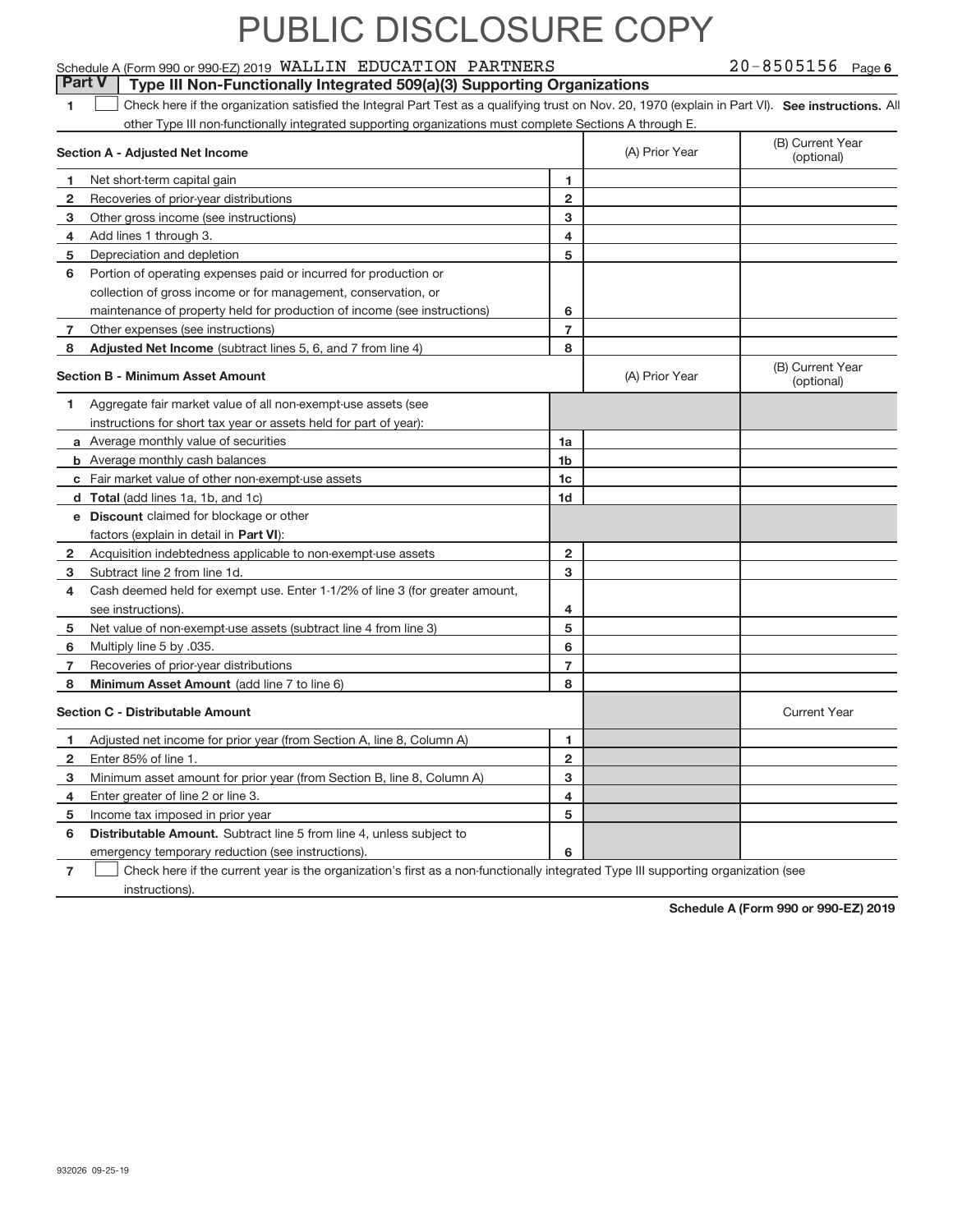#### Schedule A (Form 990 or 990‐EZ) 2019 Page WALLIN EDUCATION PARTNERS 20‐8505156

|              | <b>Part V</b><br>Type III Non-Functionally Integrated 509(a)(3) Supporting Organizations<br>(continued) |                             |                                       |                                         |  |  |  |  |
|--------------|---------------------------------------------------------------------------------------------------------|-----------------------------|---------------------------------------|-----------------------------------------|--|--|--|--|
|              | <b>Section D - Distributions</b><br><b>Current Year</b>                                                 |                             |                                       |                                         |  |  |  |  |
| 1            | Amounts paid to supported organizations to accomplish exempt purposes                                   |                             |                                       |                                         |  |  |  |  |
| $\mathbf{2}$ | Amounts paid to perform activity that directly furthers exempt purposes of supported                    |                             |                                       |                                         |  |  |  |  |
|              | organizations, in excess of income from activity                                                        |                             |                                       |                                         |  |  |  |  |
| 3            | Administrative expenses paid to accomplish exempt purposes of supported organizations                   |                             |                                       |                                         |  |  |  |  |
| 4            | Amounts paid to acquire exempt-use assets                                                               |                             |                                       |                                         |  |  |  |  |
| 5            | Qualified set-aside amounts (prior IRS approval required)                                               |                             |                                       |                                         |  |  |  |  |
| 6            | Other distributions (describe in Part VI). See instructions.                                            |                             |                                       |                                         |  |  |  |  |
| 7            | Total annual distributions. Add lines 1 through 6.                                                      |                             |                                       |                                         |  |  |  |  |
| 8            | Distributions to attentive supported organizations to which the organization is responsive              |                             |                                       |                                         |  |  |  |  |
|              | (provide details in Part VI). See instructions.                                                         |                             |                                       |                                         |  |  |  |  |
| 9            | Distributable amount for 2019 from Section C, line 6                                                    |                             |                                       |                                         |  |  |  |  |
| 10           | Line 8 amount divided by line 9 amount                                                                  |                             |                                       |                                         |  |  |  |  |
|              |                                                                                                         | (i)                         | (iii)                                 | (iii)                                   |  |  |  |  |
|              | <b>Section E - Distribution Allocations</b> (see instructions)                                          | <b>Excess Distributions</b> | <b>Underdistributions</b><br>Pre-2019 | <b>Distributable</b><br>Amount for 2019 |  |  |  |  |
| 1            | Distributable amount for 2019 from Section C, line 6                                                    |                             |                                       |                                         |  |  |  |  |
| $\mathbf{2}$ | Underdistributions, if any, for years prior to 2019 (reason-                                            |                             |                                       |                                         |  |  |  |  |
|              | able cause required-explain in Part VI). See instructions.                                              |                             |                                       |                                         |  |  |  |  |
| 3            | Excess distributions carryover, if any, to 2019                                                         |                             |                                       |                                         |  |  |  |  |
|              | <b>a</b> From 2014                                                                                      |                             |                                       |                                         |  |  |  |  |
|              | <b>b</b> From 2015                                                                                      |                             |                                       |                                         |  |  |  |  |
|              | c From 2016                                                                                             |                             |                                       |                                         |  |  |  |  |
|              | d From 2017                                                                                             |                             |                                       |                                         |  |  |  |  |
|              | e From 2018                                                                                             |                             |                                       |                                         |  |  |  |  |
|              | f Total of lines 3a through e                                                                           |                             |                                       |                                         |  |  |  |  |
|              | g Applied to underdistributions of prior years                                                          |                             |                                       |                                         |  |  |  |  |
|              | h Applied to 2019 distributable amount                                                                  |                             |                                       |                                         |  |  |  |  |
|              | i Carryover from 2014 not applied (see instructions)                                                    |                             |                                       |                                         |  |  |  |  |
|              | Remainder. Subtract lines 3g, 3h, and 3i from 3f.                                                       |                             |                                       |                                         |  |  |  |  |
| 4            | Distributions for 2019 from Section D,                                                                  |                             |                                       |                                         |  |  |  |  |
|              | \$<br>line $7:$                                                                                         |                             |                                       |                                         |  |  |  |  |
|              | a Applied to underdistributions of prior years                                                          |                             |                                       |                                         |  |  |  |  |
|              | <b>b</b> Applied to 2019 distributable amount                                                           |                             |                                       |                                         |  |  |  |  |
|              | c Remainder. Subtract lines 4a and 4b from 4.                                                           |                             |                                       |                                         |  |  |  |  |
| 5            | Remaining underdistributions for years prior to 2019, if                                                |                             |                                       |                                         |  |  |  |  |
|              | any. Subtract lines 3g and 4a from line 2. For result greater                                           |                             |                                       |                                         |  |  |  |  |
|              | than zero, explain in Part VI. See instructions.                                                        |                             |                                       |                                         |  |  |  |  |
| 6            | Remaining underdistributions for 2019. Subtract lines 3h                                                |                             |                                       |                                         |  |  |  |  |
|              | and 4b from line 1. For result greater than zero, explain in                                            |                             |                                       |                                         |  |  |  |  |
|              | Part VI. See instructions.                                                                              |                             |                                       |                                         |  |  |  |  |
| 7            | Excess distributions carryover to 2020. Add lines 3j                                                    |                             |                                       |                                         |  |  |  |  |
|              | and 4c.                                                                                                 |                             |                                       |                                         |  |  |  |  |
| 8            | Breakdown of line 7:                                                                                    |                             |                                       |                                         |  |  |  |  |
|              | a Excess from 2015                                                                                      |                             |                                       |                                         |  |  |  |  |
|              | <b>b</b> Excess from 2016                                                                               |                             |                                       |                                         |  |  |  |  |
|              | c Excess from 2017                                                                                      |                             |                                       |                                         |  |  |  |  |
|              | d Excess from 2018                                                                                      |                             |                                       |                                         |  |  |  |  |
|              | e Excess from 2019                                                                                      |                             |                                       |                                         |  |  |  |  |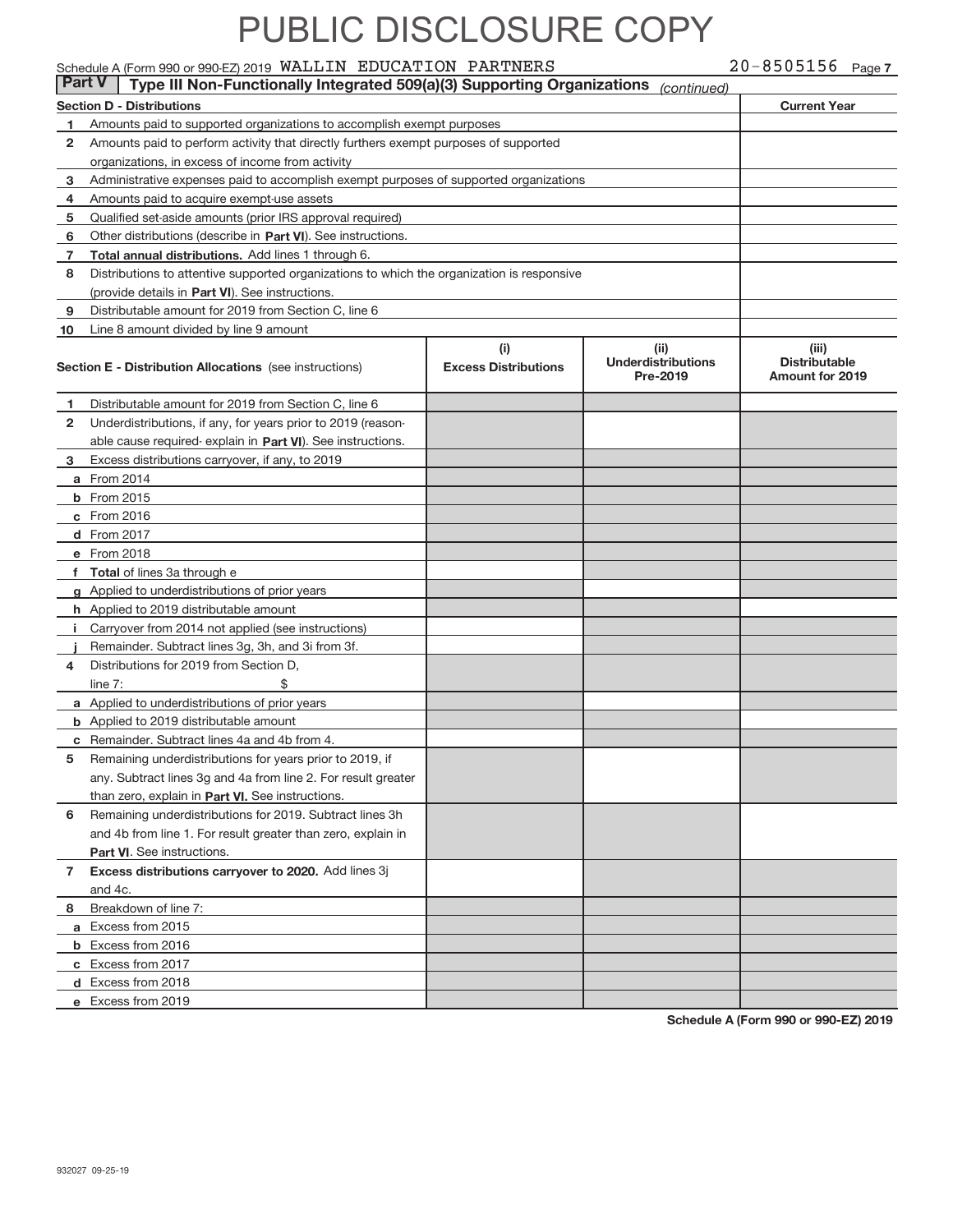# 20-8505156 Page 8 Schedule A (Form 990 or 990‐EZ) 2019 Page WALLIN EDUCATION PARTNERS 20‐8505156 Part VI | Supplemental Information. Provide the explanations required by Part II, line 10; Part II, line 17a or 17b; Part III, line 12; Part IV, Section A, lines 1, 2, 3b, 3c, 4b, 4c, 5a, 6, 9a, 9b, 9c, 11a, 11b, and 11c; Part IV, Section B, lines 1 and 2; Part IV, Section C, line 1; Part IV, Section D, lines 2 and 3; Part IV, Section E, lines 1c, 2a, 2b, 3a, and 3b; Part V, line 1; Part V, Section B, line 1e; Part V, Section D, lines 5, 6, and 8; and Part V, Section E, lines 2, 5, and 6. Also complete this part for any additional information. (See instructions.)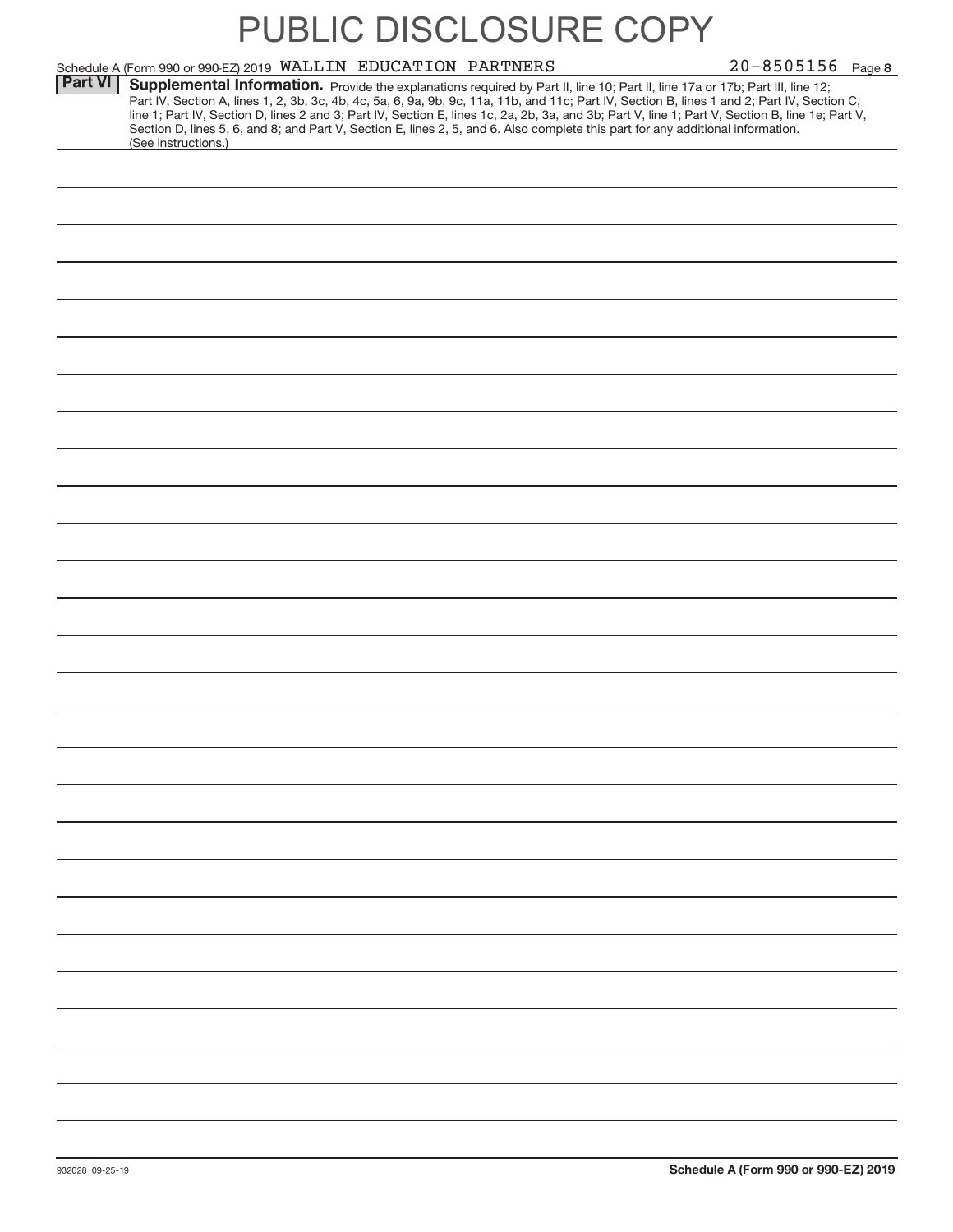Department of the Treasury Internal Revenue Service **(Form 990, 990‐EZ,**

Name of the organization

#### PUBLI@EHSGL@&URE\*COPY

#### **Schedule B Schedule of Contributors**

**or 990‐PF) | Attach to Form 990, Form 990‐EZ, or Form 990‐PF. | Go to www.irs.gov/Form990 for the latest information.** OMB No. 1545-0047

#### **2019**

**Employer identification number**

| $0 - 8505156$ |  |
|---------------|--|
|---------------|--|

| WALLIN EDUCATION PARTNERS | 20-8505156 |
|---------------------------|------------|
|                           |            |

|                    | <b>Organization type (check one):</b>                                       |  |  |  |  |
|--------------------|-----------------------------------------------------------------------------|--|--|--|--|
| Filers of:         | Section:                                                                    |  |  |  |  |
| Form 990 or 990-EZ | $\lfloor x \rfloor$ 501(c)( 3) (enter number) organization                  |  |  |  |  |
|                    | $4947(a)(1)$ nonexempt charitable trust not treated as a private foundation |  |  |  |  |
|                    | 527 political organization                                                  |  |  |  |  |
| Form 990-PF        | 501(c)(3) exempt private foundation                                         |  |  |  |  |
|                    | 4947(a)(1) nonexempt charitable trust treated as a private foundation       |  |  |  |  |
|                    | 501(c)(3) taxable private foundation                                        |  |  |  |  |

Check if your organization is covered by the General Rule or a Special Rule. **Note:**  Only a section 501(c)(7), (8), or (10) organization can check boxes for both the General Rule and a Special Rule. See instructions.

#### **General Rule**

 $\begin{array}{c} \hline \end{array}$ 

For an organization filing Form 990, 990‐EZ, or 990‐PF that received, during the year, contributions totaling \$5,000 or more (in money or property) from any one contributor. Complete Parts I and II. See instructions for determining a contributor's total contributions.

#### **Special Rules**

any one contributor, during the year, total contributions of the greater of  $\,$  (1) \$5,000; or (2) 2% of the amount on (i) Form 990, Part VIII, line 1h;  $\boxed{\text{X}}$  For an organization described in section 501(c)(3) filing Form 990 or 990-EZ that met the 33 1/3% support test of the regulations under sections 509(a)(1) and 170(b)(1)(A)(vi), that checked Schedule A (Form 990 or 990‐EZ), Part II, line 13, 16a, or 16b, and that received from or (ii) Form 990‐EZ, line 1. Complete Parts I and II.

year, total contributions of more than \$1,000 *exclusively* for religious, charitable, scientific, literary, or educational purposes, or for the For an organization described in section 501(c)(7), (8), or (10) filing Form 990 or 990‐EZ that received from any one contributor, during the prevention of cruelty to children or animals. Complete Parts I, II, and III.  $\begin{array}{c} \hline \end{array}$ 

purpose. Don't complete any of the parts unless the General Rule applies to this organization because it received nonexclusively year, contributions <sub>exclusively</sub> for religious, charitable, etc., purposes, but no such contributions totaled more than \$1,000. If this box is checked, enter here the total contributions that were received during the year for an *exclusively* religious, charitable, etc., For an organization described in section 501(c)(7), (8), or (10) filing Form 990 or 990‐EZ that received from any one contributor, during the religious, charitable, etc., contributions totaling \$5,000 or more during the year  $\Box$ — $\Box$   $\Box$  $\begin{array}{c} \hline \end{array}$ 

**Caution:**  An organization that isn't covered by the General Rule and/or the Special Rules doesn't file Schedule B (Form 990, 990‐EZ, or 990‐PF),  **must** but it answer "No" on Part IV, line 2, of its Form 990; or check the box on line H of its Form 990‐EZ or on its Form 990‐PF, Part I, line 2, to certify that it doesn't meet the filing requirements of Schedule B (Form 990, 990‐EZ, or 990‐PF).

**For Paperwork Reduction Act Notice, see the instructions for Form 990, 990-EZ, or 990-PF. Schedule B (Form 990, 990-EZ, or 990-PF) (2019)** LHA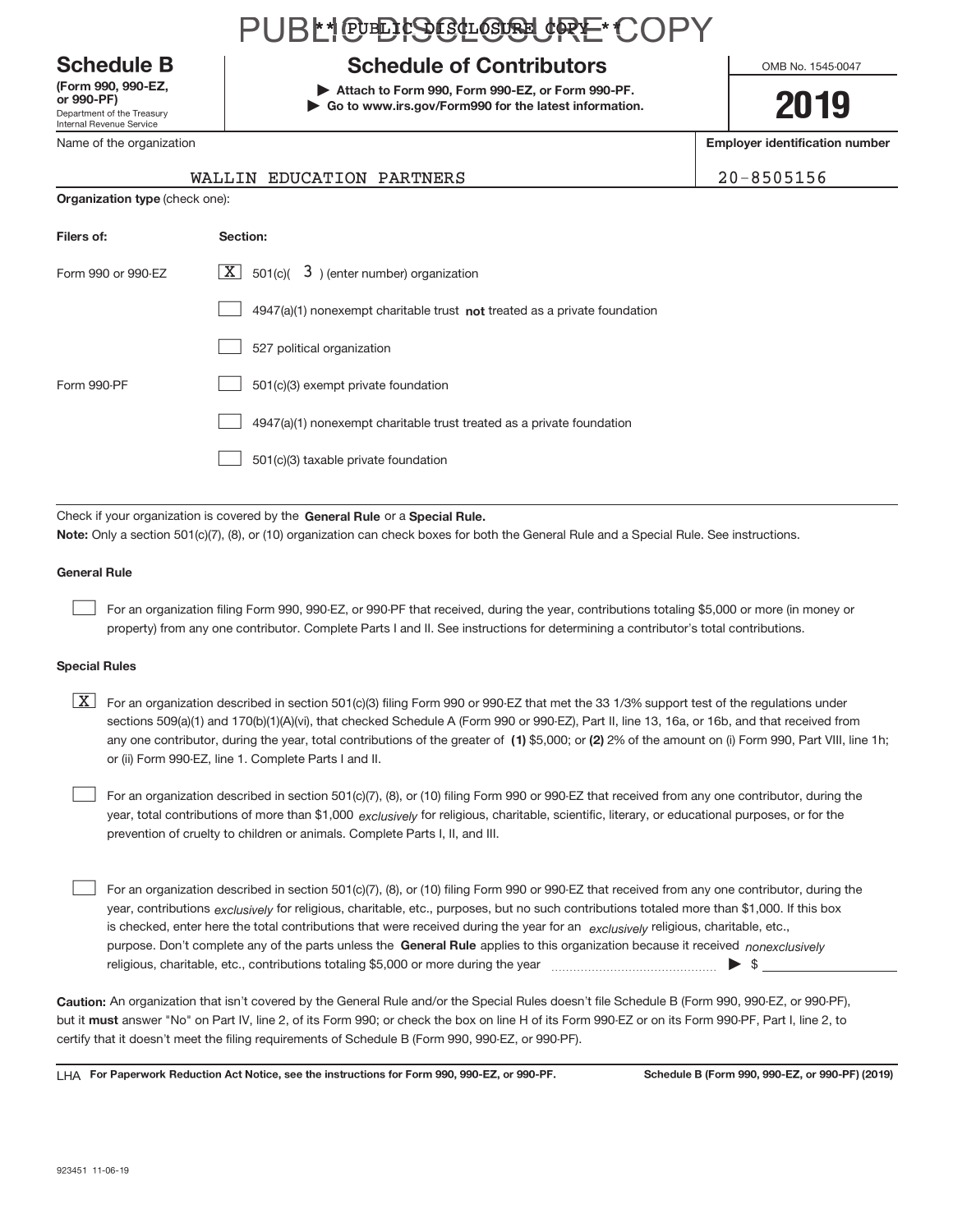Schedule B (Form 990, 990-EZ, or 990-PF) (2019)

Name of organization

**Employer identification number**

#### WALLIN EDUCATION PARTNERS 20-8505156

| Part I           | Contributors (see instructions). Use duplicate copies of Part I if additional space is needed. |                                              |                                                                                                                                          |
|------------------|------------------------------------------------------------------------------------------------|----------------------------------------------|------------------------------------------------------------------------------------------------------------------------------------------|
| (a)<br>No.       | (b)<br>Name, address, and ZIP + 4                                                              | (c)<br><b>Total contributions</b>            | (d)<br>Type of contribution                                                                                                              |
| 1                |                                                                                                | 220,000.<br>\$                               | $\overline{\text{X}}$<br>Person<br>Payroll<br><b>Noncash</b><br>(Complete Part II for<br>noncash contributions.)                         |
| (a)<br>No.       | (b)<br>Name, address, and ZIP + 4                                                              | (c)<br><b>Total contributions</b>            | (d)<br>Type of contribution                                                                                                              |
| $\boldsymbol{2}$ |                                                                                                | 3,462,000.<br>$$\mathbb{S}$$                 | $\overline{\text{X}}$<br>Person<br>Payroll<br><b>Noncash</b><br>(Complete Part II for<br>noncash contributions.)                         |
| (a)<br>No.       | (b)<br>Name, address, and ZIP + 4                                                              | (c)<br><b>Total contributions</b>            | (d)<br>Type of contribution                                                                                                              |
| 3                |                                                                                                | 1,150,000.<br>$$\mathbb{S}$$                 | $\overline{\text{X}}$<br>Person<br>Payroll<br><b>Noncash</b><br>(Complete Part II for<br>noncash contributions.)                         |
| (a)              | (b)                                                                                            | (c)                                          | (d)                                                                                                                                      |
| No.<br>4         | Name, address, and ZIP + 4                                                                     | <b>Total contributions</b><br>354,000.<br>\$ | Type of contribution<br>$\overline{\text{X}}$<br>Person<br>Payroll<br><b>Noncash</b><br>(Complete Part II for<br>noncash contributions.) |
| (a)<br>No.       | (b)<br>Name, address, and ZIP + 4                                                              | (c)<br><b>Total contributions</b>            | (d)<br>Type of contribution                                                                                                              |
|                  |                                                                                                | \$                                           | Person<br>Payroll<br><b>Noncash</b><br>(Complete Part II for<br>noncash contributions.)                                                  |
| (a)<br>No.       | (b)<br>Name, address, and ZIP + 4                                                              | (c)<br><b>Total contributions</b>            | (d)<br>Type of contribution                                                                                                              |
|                  |                                                                                                | \$                                           | Person<br>Payroll<br>Noncash<br>(Complete Part II for<br>noncash contributions.)                                                         |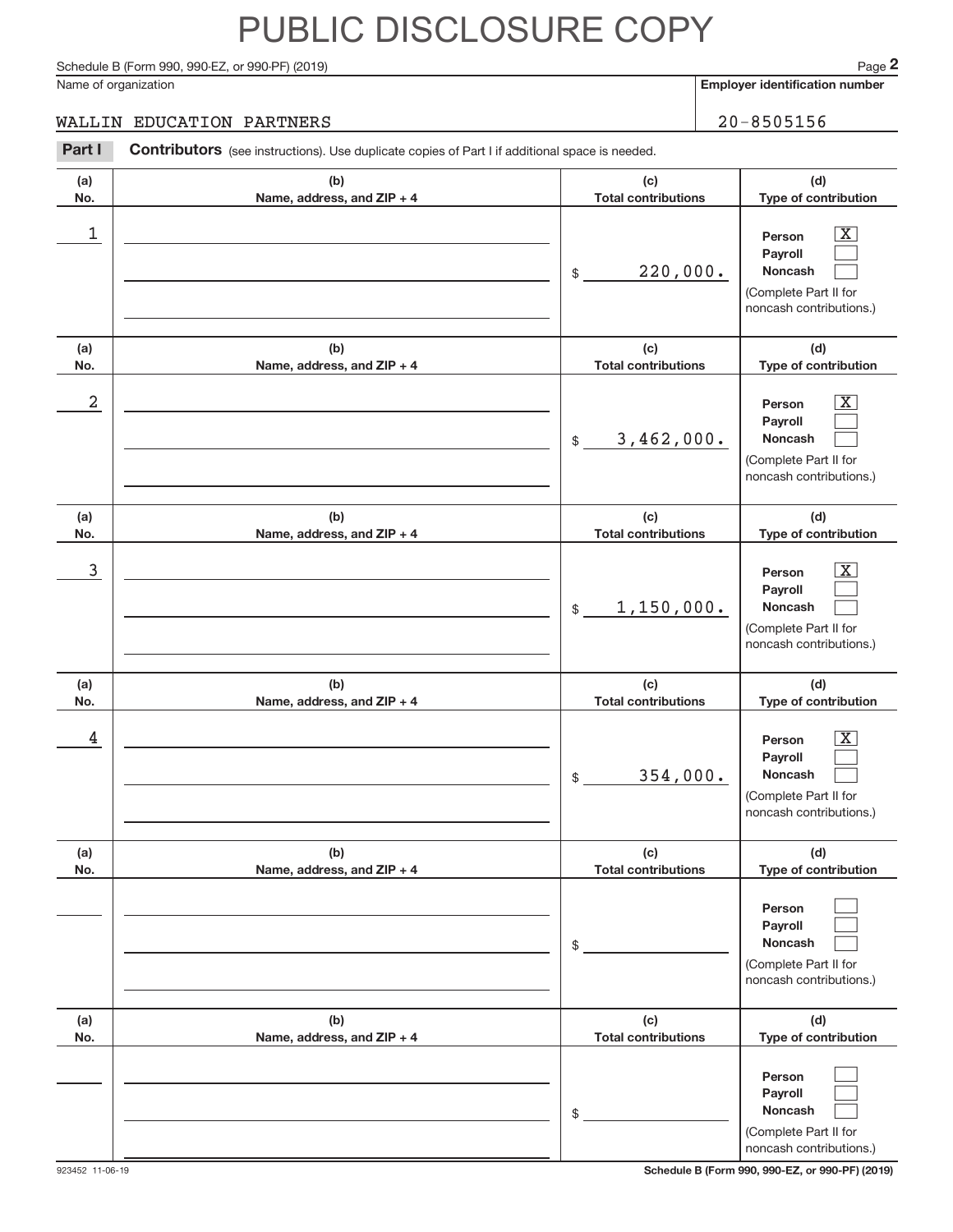#### Schedule B (Form 990, 990-EZ, or 990-PF) (2019)

Name of organization

**Employer identification number**

#### WALLIN EDUCATION PARTNERS 20-8505156

Part II Noncash Property (see instructions). Use duplicate copies of Part II if additional space is needed.

| (a)<br>No.<br>from<br>Part I | (b)<br>Description of noncash property given | (c)<br>FMV (or estimate)<br>(See instructions.) | (d)<br>Date received |
|------------------------------|----------------------------------------------|-------------------------------------------------|----------------------|
|                              |                                              | $$\overbrace{\hspace{2.5cm}}$                   |                      |
| (a)<br>No.<br>from<br>Part I | (b)<br>Description of noncash property given | (c)<br>FMV (or estimate)<br>(See instructions.) | (d)<br>Date received |
|                              |                                              | $\mathfrak{S}$                                  |                      |
| (a)<br>No.<br>from<br>Part I | (b)<br>Description of noncash property given | (c)<br>FMV (or estimate)<br>(See instructions.) | (d)<br>Date received |
|                              |                                              | $\mathfrak{S}$                                  |                      |
| (a)<br>No.<br>from<br>Part I | (b)<br>Description of noncash property given | (c)<br>FMV (or estimate)<br>(See instructions.) | (d)<br>Date received |
|                              |                                              | \$                                              |                      |
| (a)<br>No.<br>from<br>Part I | (b)<br>Description of noncash property given | (c)<br>FMV (or estimate)<br>(See instructions.) | (d)<br>Date received |
|                              |                                              | $$\mathbb{S}$$                                  |                      |
| (a)<br>No.<br>from<br>Part I | (b)<br>Description of noncash property given | (c)<br>FMV (or estimate)<br>(See instructions.) | (d)<br>Date received |
|                              |                                              | \$                                              |                      |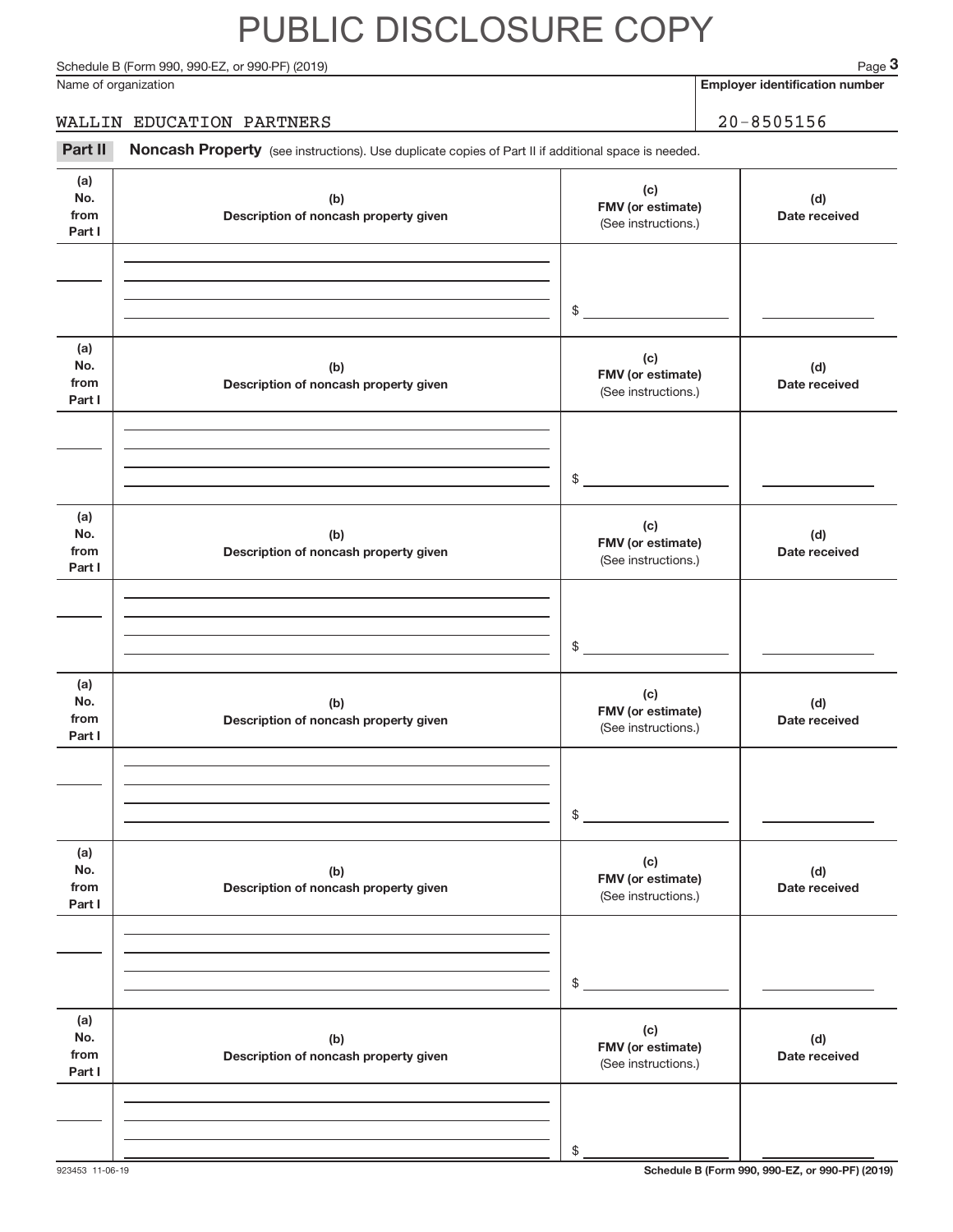Schedule B (Form 990, 990-EZ, or 990-PF) (2019)

| Name of organization        |                                                                                                                                                                                                                                                                                                                                                                  |                      | <b>Employer identification number</b>                                                                                                                          |
|-----------------------------|------------------------------------------------------------------------------------------------------------------------------------------------------------------------------------------------------------------------------------------------------------------------------------------------------------------------------------------------------------------|----------------------|----------------------------------------------------------------------------------------------------------------------------------------------------------------|
|                             | WALLIN EDUCATION PARTNERS                                                                                                                                                                                                                                                                                                                                        |                      | $20 - 8505156$                                                                                                                                                 |
| Part III                    | from any one contributor. Complete columns (a) through (e) and the following line entry. For organizations<br>completing Part III, enter the total of exclusively religious, charitable, etc., contributions of $$1,000$ or less for the year. (Enter this info. once.) $\blacktriangleright$<br>Use duplicate copies of Part III if additional space is needed. |                      | Exclusively religious, charitable, etc., contributions to organizations described in section 501(c)(7), (8), or (10) that total more than \$1,000 for the year |
| (a) No.<br>from<br>Part I   | (b) Purpose of gift                                                                                                                                                                                                                                                                                                                                              | (c) Use of gift      | (d) Description of how gift is held                                                                                                                            |
|                             |                                                                                                                                                                                                                                                                                                                                                                  | (e) Transfer of gift |                                                                                                                                                                |
|                             | Transferee's name, address, and ZIP + 4                                                                                                                                                                                                                                                                                                                          |                      | Relationship of transferor to transferee                                                                                                                       |
| (a) No.<br>from<br>Part I   | (b) Purpose of gift                                                                                                                                                                                                                                                                                                                                              | (c) Use of gift      | (d) Description of how gift is held                                                                                                                            |
|                             | Transferee's name, address, and ZIP + 4                                                                                                                                                                                                                                                                                                                          | (e) Transfer of gift | Relationship of transferor to transferee                                                                                                                       |
| $(a)$ No.<br>from<br>Part I | (b) Purpose of gift                                                                                                                                                                                                                                                                                                                                              | (c) Use of gift      | (d) Description of how gift is held                                                                                                                            |
|                             |                                                                                                                                                                                                                                                                                                                                                                  | (e) Transfer of gift |                                                                                                                                                                |
|                             | Transferee's name, address, and ZIP + 4                                                                                                                                                                                                                                                                                                                          |                      | Relationship of transferor to transferee                                                                                                                       |
| $(a)$ No.<br>from<br>Part I | (b) Purpose of gift                                                                                                                                                                                                                                                                                                                                              | (c) Use of gift      | (d) Description of how gift is held                                                                                                                            |
|                             |                                                                                                                                                                                                                                                                                                                                                                  | (e) Transfer of gift |                                                                                                                                                                |
|                             | Transferee's name, address, and ZIP + 4                                                                                                                                                                                                                                                                                                                          |                      | Relationship of transferor to transferee                                                                                                                       |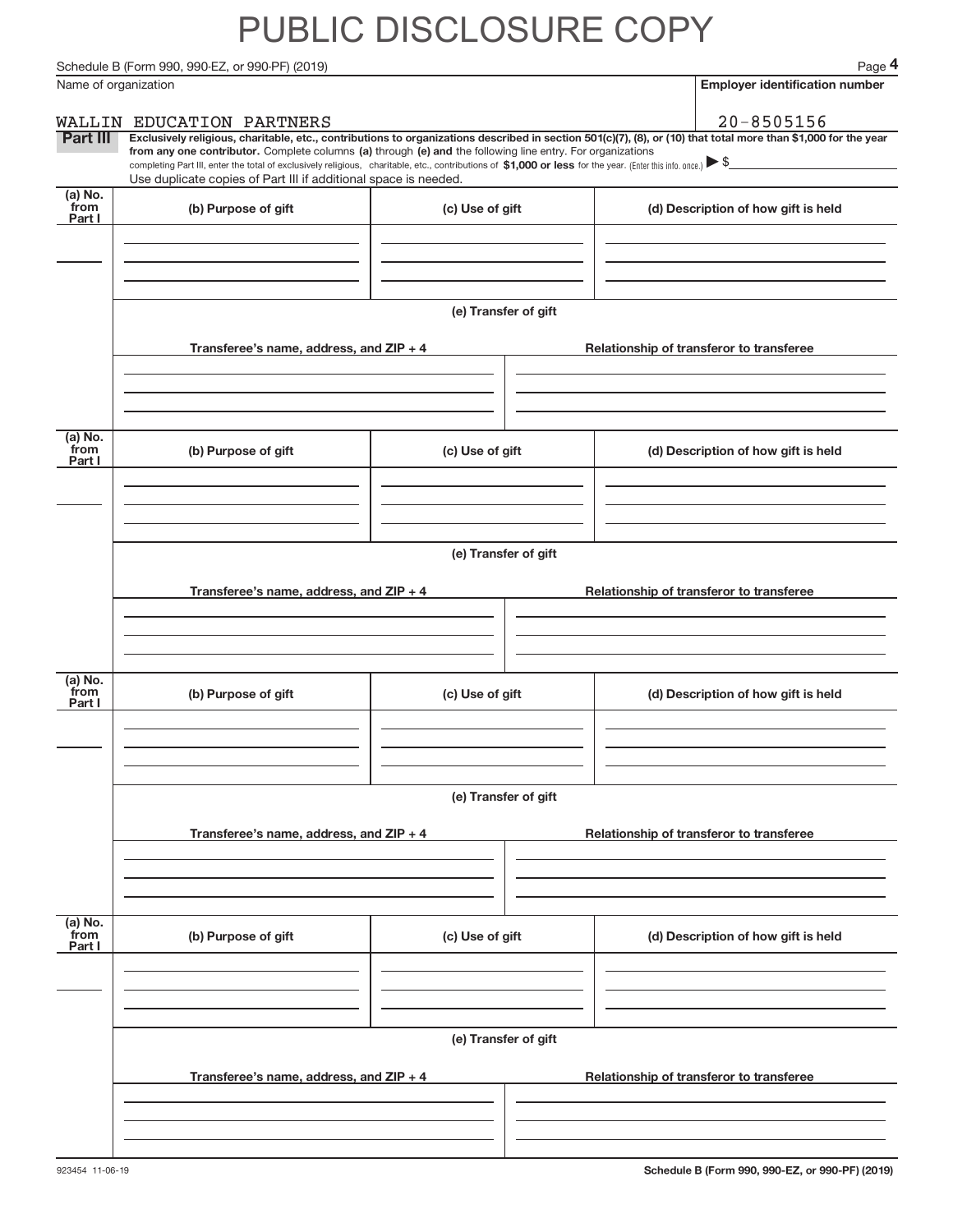|        |                                                                                                                                                    |                                                                                                             | PUBLIC DISCLOSURE COPY                                                                                                                                                                                                                                                                                                                                            |                          |                                                    |  |  |  |
|--------|----------------------------------------------------------------------------------------------------------------------------------------------------|-------------------------------------------------------------------------------------------------------------|-------------------------------------------------------------------------------------------------------------------------------------------------------------------------------------------------------------------------------------------------------------------------------------------------------------------------------------------------------------------|--------------------------|----------------------------------------------------|--|--|--|
|        | <b>SCHEDULE D</b>                                                                                                                                  |                                                                                                             | <b>Supplemental Financial Statements</b>                                                                                                                                                                                                                                                                                                                          |                          | OMB No. 1545-0047                                  |  |  |  |
|        | Complete if the organization answered "Yes" on Form 990,<br>(Form 990)<br>Part IV, line 6, 7, 8, 9, 10, 11a, 11b, 11c, 11d, 11e, 11f, 12a, or 12b. |                                                                                                             |                                                                                                                                                                                                                                                                                                                                                                   |                          |                                                    |  |  |  |
|        | Department of the Treasury                                                                                                                         |                                                                                                             | Attach to Form 990.                                                                                                                                                                                                                                                                                                                                               |                          | <b>Open to Public</b><br><b>Inspection</b>         |  |  |  |
|        | Internal Revenue Service<br>Name of the organization                                                                                               |                                                                                                             | Go to www.irs.gov/Form990 for instructions and the latest information.                                                                                                                                                                                                                                                                                            |                          | <b>Employer identification number</b>              |  |  |  |
|        |                                                                                                                                                    | WALLIN EDUCATION PARTNERS                                                                                   |                                                                                                                                                                                                                                                                                                                                                                   |                          | $20 - 8505156$                                     |  |  |  |
|        | Part I                                                                                                                                             |                                                                                                             | Organizations Maintaining Donor Advised Funds or Other Similar Funds or Accounts. Complete if the                                                                                                                                                                                                                                                                 |                          |                                                    |  |  |  |
|        |                                                                                                                                                    | organization answered "Yes" on Form 990, Part IV, line 6.                                                   |                                                                                                                                                                                                                                                                                                                                                                   |                          |                                                    |  |  |  |
|        |                                                                                                                                                    |                                                                                                             | (a) Donor advised funds                                                                                                                                                                                                                                                                                                                                           |                          | (b) Funds and other accounts                       |  |  |  |
| 1      |                                                                                                                                                    |                                                                                                             |                                                                                                                                                                                                                                                                                                                                                                   |                          |                                                    |  |  |  |
| 2      |                                                                                                                                                    | Aggregate value of contributions to (during year)                                                           |                                                                                                                                                                                                                                                                                                                                                                   |                          |                                                    |  |  |  |
| з<br>4 |                                                                                                                                                    |                                                                                                             |                                                                                                                                                                                                                                                                                                                                                                   |                          |                                                    |  |  |  |
| 5      |                                                                                                                                                    |                                                                                                             | Did the organization inform all donors and donor advisors in writing that the assets held in donor advised funds                                                                                                                                                                                                                                                  |                          |                                                    |  |  |  |
|        |                                                                                                                                                    |                                                                                                             |                                                                                                                                                                                                                                                                                                                                                                   |                          | Yes<br>No                                          |  |  |  |
| 6      |                                                                                                                                                    |                                                                                                             | Did the organization inform all grantees, donors, and donor advisors in writing that grant funds can be used only                                                                                                                                                                                                                                                 |                          |                                                    |  |  |  |
|        |                                                                                                                                                    |                                                                                                             | for charitable purposes and not for the benefit of the donor or donor advisor, or for any other purpose conferring                                                                                                                                                                                                                                                |                          |                                                    |  |  |  |
|        | impermissible private benefit?                                                                                                                     |                                                                                                             |                                                                                                                                                                                                                                                                                                                                                                   |                          | Yes<br><b>No</b>                                   |  |  |  |
|        | Part II                                                                                                                                            |                                                                                                             | Conservation Easements. Complete if the organization answered "Yes" on Form 990, Part IV, line 7.                                                                                                                                                                                                                                                                 |                          |                                                    |  |  |  |
| 1.     |                                                                                                                                                    | Purpose(s) of conservation easements held by the organization (check all that apply).                       |                                                                                                                                                                                                                                                                                                                                                                   |                          |                                                    |  |  |  |
|        |                                                                                                                                                    | Preservation of land for public use (for example, recreation or education)<br>Protection of natural habitat | Preservation of a certified historic structure                                                                                                                                                                                                                                                                                                                    |                          | Preservation of a historically important land area |  |  |  |
|        |                                                                                                                                                    | Preservation of open space                                                                                  |                                                                                                                                                                                                                                                                                                                                                                   |                          |                                                    |  |  |  |
| 2      |                                                                                                                                                    |                                                                                                             | Complete lines 2a through 2d if the organization held a qualified conservation contribution in the form of a conservation easement on the last                                                                                                                                                                                                                    |                          |                                                    |  |  |  |
|        | day of the tax year.                                                                                                                               |                                                                                                             |                                                                                                                                                                                                                                                                                                                                                                   |                          | Held at the End of the Tax Year                    |  |  |  |
| a      |                                                                                                                                                    |                                                                                                             |                                                                                                                                                                                                                                                                                                                                                                   | 2a                       |                                                    |  |  |  |
| b      |                                                                                                                                                    | Total acreage restricted by conservation easements                                                          |                                                                                                                                                                                                                                                                                                                                                                   | 2 <sub>b</sub>           |                                                    |  |  |  |
| С      |                                                                                                                                                    |                                                                                                             |                                                                                                                                                                                                                                                                                                                                                                   | 2 <sub>c</sub>           |                                                    |  |  |  |
|        |                                                                                                                                                    |                                                                                                             | d Number of conservation easements included in (c) acquired after 7/25/06, and not on a historic structure                                                                                                                                                                                                                                                        |                          |                                                    |  |  |  |
| 3      |                                                                                                                                                    |                                                                                                             | listed in the National Register [111] Marshall Register [11] Marshall Register [11] Marshall Register [11] Marshall Register [11] Marshall Register [11] Marshall Register [11] Marshall Register [11] Marshall Register [11]<br>Number of conservation easements modified, transferred, released, extinguished, or terminated by the organization during the tax | 2d                       |                                                    |  |  |  |
|        | year                                                                                                                                               |                                                                                                             |                                                                                                                                                                                                                                                                                                                                                                   |                          |                                                    |  |  |  |
| 4      |                                                                                                                                                    | Number of states where property subject to conservation easement is located                                 |                                                                                                                                                                                                                                                                                                                                                                   |                          |                                                    |  |  |  |
| 5      |                                                                                                                                                    | Does the organization have a written policy regarding the periodic monitoring, inspection, handling of      |                                                                                                                                                                                                                                                                                                                                                                   |                          |                                                    |  |  |  |
|        |                                                                                                                                                    | violations, and enforcement of the conservation easements it holds?                                         |                                                                                                                                                                                                                                                                                                                                                                   |                          | Yes<br>No                                          |  |  |  |
| 6      |                                                                                                                                                    |                                                                                                             | Staff and volunteer hours devoted to monitoring, inspecting, handling of violations, and enforcing conservation easements during the year                                                                                                                                                                                                                         |                          |                                                    |  |  |  |
|        |                                                                                                                                                    |                                                                                                             |                                                                                                                                                                                                                                                                                                                                                                   |                          |                                                    |  |  |  |
| 7      | $\blacktriangleright$ \$                                                                                                                           |                                                                                                             | Amount of expenses incurred in monitoring, inspecting, handling of violations, and enforcing conservation easements during the year                                                                                                                                                                                                                               |                          |                                                    |  |  |  |
| 8      |                                                                                                                                                    |                                                                                                             | Does each conservation easement reported on line 2(d) above satisfy the requirements of section 170(h)(4)(B)(i)                                                                                                                                                                                                                                                   |                          |                                                    |  |  |  |
|        |                                                                                                                                                    |                                                                                                             |                                                                                                                                                                                                                                                                                                                                                                   |                          | Yes<br><b>No</b>                                   |  |  |  |
| 9      |                                                                                                                                                    |                                                                                                             | In Part XIII, describe how the organization reports conservation easements in its revenue and expense statement and                                                                                                                                                                                                                                               |                          |                                                    |  |  |  |
|        |                                                                                                                                                    |                                                                                                             | balance sheet, and include, if applicable, the text of the footnote to the organization's financial statements that describes the                                                                                                                                                                                                                                 |                          |                                                    |  |  |  |
|        |                                                                                                                                                    | organization's accounting for conservation easements.                                                       | Part III   Organizations Maintaining Collections of Art, Historical Treasures, or Other Similar Assets.                                                                                                                                                                                                                                                           |                          |                                                    |  |  |  |
|        |                                                                                                                                                    | Complete if the organization answered "Yes" on Form 990, Part IV, line 8.                                   |                                                                                                                                                                                                                                                                                                                                                                   |                          |                                                    |  |  |  |
|        |                                                                                                                                                    |                                                                                                             | 1a If the organization elected, as permitted under FASB ASC 958, not to report in its revenue statement and balance sheet works                                                                                                                                                                                                                                   |                          |                                                    |  |  |  |
|        |                                                                                                                                                    |                                                                                                             | of art, historical treasures, or other similar assets held for public exhibition, education, or research in furtherance of public                                                                                                                                                                                                                                 |                          |                                                    |  |  |  |
|        |                                                                                                                                                    |                                                                                                             | service, provide in Part XIII the text of the footnote to its financial statements that describes these items.                                                                                                                                                                                                                                                    |                          |                                                    |  |  |  |
|        |                                                                                                                                                    |                                                                                                             | b If the organization elected, as permitted under FASB ASC 958, to report in its revenue statement and balance sheet works of                                                                                                                                                                                                                                     |                          |                                                    |  |  |  |
|        |                                                                                                                                                    |                                                                                                             | art, historical treasures, or other similar assets held for public exhibition, education, or research in furtherance of public service,                                                                                                                                                                                                                           |                          |                                                    |  |  |  |
|        |                                                                                                                                                    | provide the following amounts relating to these items:                                                      |                                                                                                                                                                                                                                                                                                                                                                   |                          |                                                    |  |  |  |
|        |                                                                                                                                                    |                                                                                                             |                                                                                                                                                                                                                                                                                                                                                                   |                          | $\frac{1}{2}$                                      |  |  |  |
|        |                                                                                                                                                    |                                                                                                             | If the organization received or held works of art, historical treasures, or other similar assets for financial gain, provide                                                                                                                                                                                                                                      |                          | $\triangleright$ \$                                |  |  |  |
| 2      |                                                                                                                                                    | the following amounts required to be reported under FASB ASC 958 relating to these items:                   |                                                                                                                                                                                                                                                                                                                                                                   |                          |                                                    |  |  |  |
| a      |                                                                                                                                                    |                                                                                                             |                                                                                                                                                                                                                                                                                                                                                                   |                          |                                                    |  |  |  |
|        |                                                                                                                                                    |                                                                                                             |                                                                                                                                                                                                                                                                                                                                                                   | $\blacktriangleright$ \$ |                                                    |  |  |  |

LHA For Paperwork Reduction Act Notice, see the Instructions for Form 990. Names and Schedule D (Form 990) 2019

932051 10‐02‐19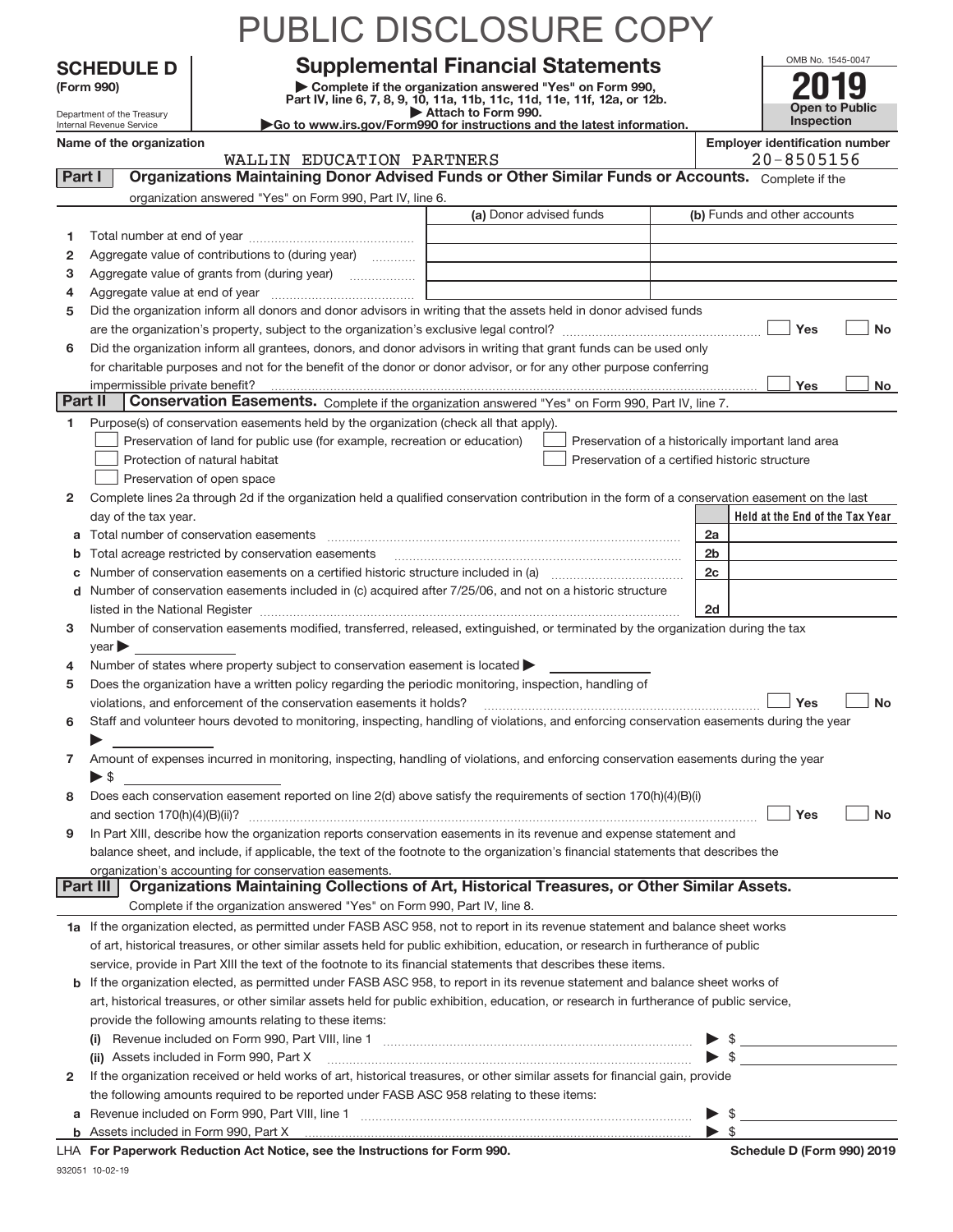|    | Schedule D (Form 990) 2019                                                                                                                                                                                                     | WALLIN EDUCATION PARTNERS               |                |               |                          |                                 | $20 - 8505156$ Page 2                      |                |     |           |
|----|--------------------------------------------------------------------------------------------------------------------------------------------------------------------------------------------------------------------------------|-----------------------------------------|----------------|---------------|--------------------------|---------------------------------|--------------------------------------------|----------------|-----|-----------|
|    | Part III<br>Organizations Maintaining Collections of Art, Historical Treasures, or Other Similar Assets (continued)                                                                                                            |                                         |                |               |                          |                                 |                                            |                |     |           |
| 3. | Using the organization's acquisition, accession, and other records, check any of the following that make significant use of its                                                                                                |                                         |                |               |                          |                                 |                                            |                |     |           |
|    | collection items (check all that apply):                                                                                                                                                                                       |                                         |                |               |                          |                                 |                                            |                |     |           |
| a  | Public exhibition                                                                                                                                                                                                              |                                         | d              |               | Loan or exchange program |                                 |                                            |                |     |           |
| b  | Scholarly research                                                                                                                                                                                                             |                                         | e              |               |                          |                                 |                                            |                |     |           |
| C  | Preservation for future generations                                                                                                                                                                                            |                                         |                |               |                          |                                 |                                            |                |     |           |
| 4  | Provide a description of the organization's collections and explain how they further the organization's exempt purpose in Part XIII.                                                                                           |                                         |                |               |                          |                                 |                                            |                |     |           |
| 5  | During the year, did the organization solicit or receive donations of art, historical treasures, or other similar assets                                                                                                       |                                         |                |               |                          |                                 |                                            |                |     |           |
|    |                                                                                                                                                                                                                                |                                         |                |               |                          |                                 |                                            | Yes            |     | No        |
|    | <b>Part IV</b><br>Escrow and Custodial Arrangements. Complete if the organization answered "Yes" on Form 990, Part IV, line 9, or                                                                                              |                                         |                |               |                          |                                 |                                            |                |     |           |
|    | reported an amount on Form 990, Part X, line 21.                                                                                                                                                                               |                                         |                |               |                          |                                 |                                            |                |     |           |
|    | 1a Is the organization an agent, trustee, custodian or other intermediary for contributions or other assets not included                                                                                                       |                                         |                |               |                          |                                 |                                            |                |     |           |
|    | on Form 990, Part X? [11] matter and the contract of the contract of the contract of the contract of the contract of the contract of the contract of the contract of the contract of the contract of the contract of the contr |                                         |                |               |                          |                                 |                                            | Yes            |     | <b>No</b> |
|    | b If "Yes," explain the arrangement in Part XIII and complete the following table:                                                                                                                                             |                                         |                |               |                          |                                 |                                            |                |     |           |
|    |                                                                                                                                                                                                                                |                                         |                |               |                          |                                 |                                            | Amount         |     |           |
|    | c Beginning balance measurements and the contract of the contract of the contract of the contract of the contract of the contract of the contract of the contract of the contract of the contract of the contract of the contr |                                         |                |               |                          | 1c                              |                                            |                |     |           |
|    |                                                                                                                                                                                                                                |                                         |                |               |                          | 1d                              |                                            |                |     |           |
|    | e Distributions during the year manufactured and contain an according to the year manufactured and the year manufactured and the year manufactured and the year manufactured and the year manufactured and the year manufactur |                                         |                |               |                          | 1e                              |                                            |                |     |           |
| f  |                                                                                                                                                                                                                                |                                         |                |               |                          | 1f                              |                                            |                |     |           |
|    | 2a Did the organization include an amount on Form 990, Part X, line 21, for escrow or custodial account liability?                                                                                                             |                                         |                |               |                          |                                 |                                            | Yes            |     | <b>No</b> |
|    | b If "Yes," explain the arrangement in Part XIII. Check here if the explanation has been provided on Part XIII<br><b>Part V</b>                                                                                                |                                         |                |               |                          |                                 |                                            |                |     |           |
|    | Endowment Funds. Complete if the organization answered "Yes" on Form 990, Part IV, line 10.                                                                                                                                    |                                         |                |               |                          |                                 |                                            |                |     |           |
|    |                                                                                                                                                                                                                                | (a) Current year                        | (b) Prior year |               | (c) Two years back       |                                 | (d) Three years back   (e) Four years back |                |     |           |
|    | 1a Beginning of year balance                                                                                                                                                                                                   |                                         |                |               |                          |                                 |                                            |                |     |           |
|    |                                                                                                                                                                                                                                |                                         |                |               |                          |                                 |                                            |                |     |           |
|    | c Net investment earnings, gains, and losses                                                                                                                                                                                   |                                         |                |               |                          |                                 |                                            |                |     |           |
|    |                                                                                                                                                                                                                                |                                         |                |               |                          |                                 |                                            |                |     |           |
|    | e Other expenditures for facilities                                                                                                                                                                                            |                                         |                |               |                          |                                 |                                            |                |     |           |
|    | and programs                                                                                                                                                                                                                   |                                         |                |               |                          |                                 |                                            |                |     |           |
|    |                                                                                                                                                                                                                                |                                         |                |               |                          |                                 |                                            |                |     |           |
| g  |                                                                                                                                                                                                                                |                                         |                |               |                          |                                 |                                            |                |     |           |
| 2  | Provide the estimated percentage of the current year end balance (line 1g, column (a)) held as:                                                                                                                                |                                         |                |               |                          |                                 |                                            |                |     |           |
|    | <b>a</b> Board designated or quasi-endowment $\blacktriangleright$                                                                                                                                                             |                                         | $\%$           |               |                          |                                 |                                            |                |     |           |
|    | <b>b</b> Permanent endowment > <u>example and property</u>                                                                                                                                                                     | %                                       |                |               |                          |                                 |                                            |                |     |           |
| c  | Term endowment > <u>example</u>                                                                                                                                                                                                | $\frac{0}{0}$                           |                |               |                          |                                 |                                            |                |     |           |
|    | The percentages on lines 2a, 2b, and 2c should equal 100%.                                                                                                                                                                     |                                         |                |               |                          |                                 |                                            |                |     |           |
|    | 3a Are there endowment funds not in the possession of the organization that are held and administered for the organization                                                                                                     |                                         |                |               |                          |                                 |                                            |                |     |           |
|    | by:                                                                                                                                                                                                                            |                                         |                |               |                          |                                 |                                            |                | Yes | No        |
|    | (i)                                                                                                                                                                                                                            |                                         |                |               |                          |                                 |                                            | 3a(i)          |     |           |
|    |                                                                                                                                                                                                                                |                                         |                |               |                          |                                 |                                            | 3a(ii)         |     |           |
|    |                                                                                                                                                                                                                                |                                         |                |               |                          |                                 |                                            | 3 <sub>b</sub> |     |           |
| 4  | Describe in Part XIII the intended uses of the organization's endowment funds.<br><b>Land, Buildings, and Equipment.</b><br>Part VI                                                                                            |                                         |                |               |                          |                                 |                                            |                |     |           |
|    |                                                                                                                                                                                                                                |                                         |                |               |                          |                                 |                                            |                |     |           |
|    | Complete if the organization answered "Yes" on Form 990, Part IV, line 11a. See Form 990, Part X, line 10.                                                                                                                     |                                         |                |               |                          |                                 |                                            |                |     |           |
|    | Description of property                                                                                                                                                                                                        | (a) Cost or other<br>basis (investment) |                | basis (other) | (b) Cost or other        | (c) Accumulated<br>depreciation |                                            | (d) Book value |     |           |
|    |                                                                                                                                                                                                                                |                                         |                |               |                          |                                 |                                            |                |     |           |
|    |                                                                                                                                                                                                                                |                                         |                |               |                          |                                 |                                            |                |     |           |
|    |                                                                                                                                                                                                                                |                                         |                |               |                          |                                 |                                            |                |     |           |
|    |                                                                                                                                                                                                                                |                                         |                |               |                          |                                 |                                            |                |     |           |
|    |                                                                                                                                                                                                                                |                                         |                |               |                          |                                 |                                            |                |     |           |
|    |                                                                                                                                                                                                                                |                                         |                |               |                          |                                 |                                            |                |     | $0$ .     |

**Schedule D (Form 990) 2019**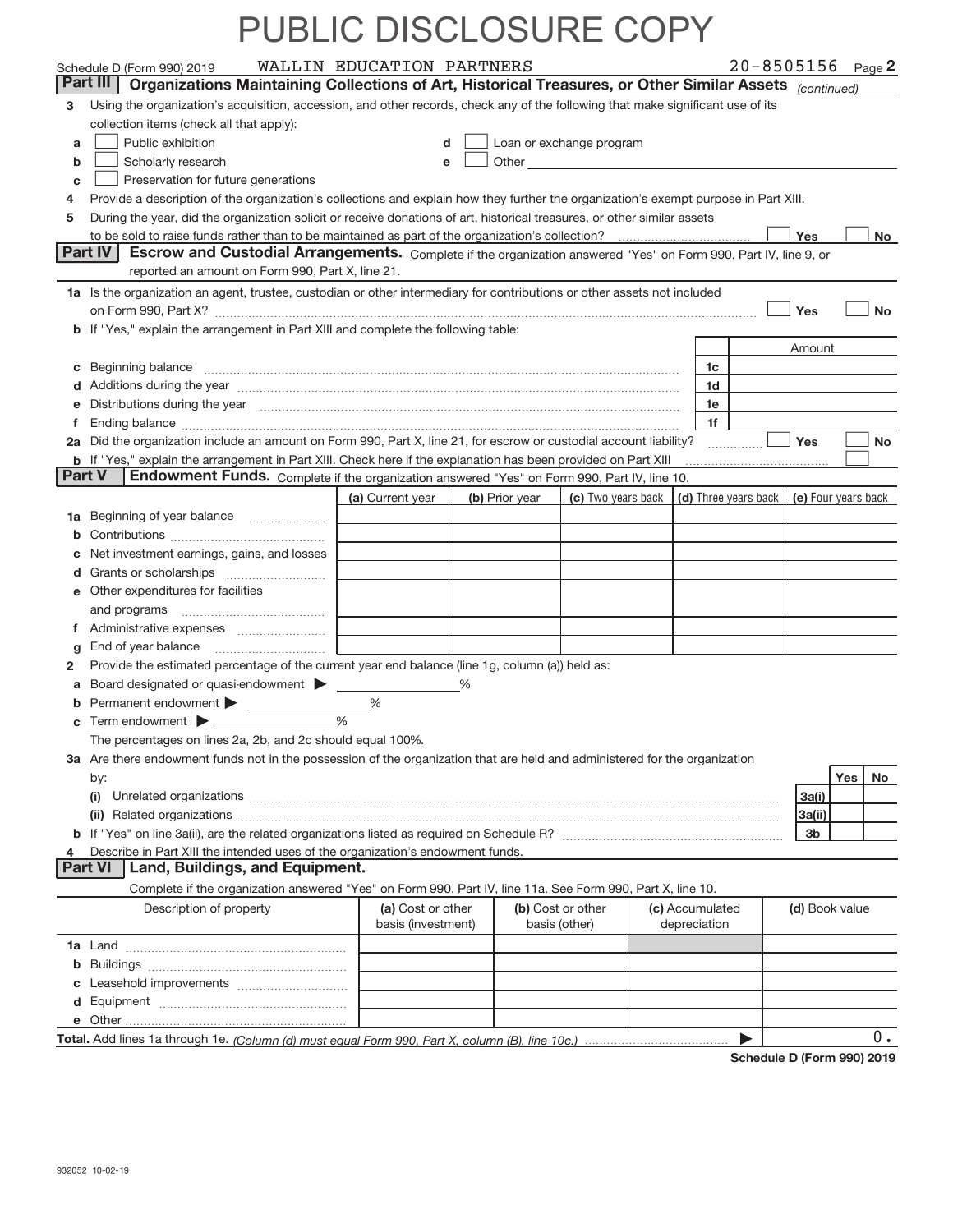| Schedule D (Form 990) 2019                                                                                        | WALLIN EDUCATION PARTNERS |                |                                                           | $20 - 8505156$ Page 3 |
|-------------------------------------------------------------------------------------------------------------------|---------------------------|----------------|-----------------------------------------------------------|-----------------------|
| <b>Investments - Other Securities.</b><br>Part VII                                                                |                           |                |                                                           |                       |
| Complete if the organization answered "Yes" on Form 990, Part IV, line 11b. See Form 990, Part X, line 12.        |                           |                |                                                           |                       |
| (a) Description of security or category (including name of security)                                              |                           | (b) Book value | (c) Method of valuation: Cost or end-of-year market value |                       |
|                                                                                                                   |                           |                |                                                           |                       |
|                                                                                                                   |                           |                |                                                           |                       |
| (3) Other                                                                                                         |                           |                |                                                           |                       |
| (A)                                                                                                               |                           |                |                                                           |                       |
| (B)                                                                                                               |                           |                |                                                           |                       |
| (C)                                                                                                               |                           |                |                                                           |                       |
| (D)                                                                                                               |                           |                |                                                           |                       |
| (E)                                                                                                               |                           |                |                                                           |                       |
| (F)                                                                                                               |                           |                |                                                           |                       |
| (G)                                                                                                               |                           |                |                                                           |                       |
| (H)                                                                                                               |                           |                |                                                           |                       |
| Total. (Col. (b) must equal Form 990, Part X, col. (B) line 12.)                                                  |                           |                |                                                           |                       |
| Part VIII Investments - Program Related.                                                                          |                           |                |                                                           |                       |
| Complete if the organization answered "Yes" on Form 990, Part IV, line 11c. See Form 990, Part X, line 13.        |                           |                |                                                           |                       |
| (a) Description of investment                                                                                     |                           | (b) Book value | (c) Method of valuation: Cost or end-of-year market value |                       |
| (1)                                                                                                               |                           |                |                                                           |                       |
| (2)                                                                                                               |                           |                |                                                           |                       |
| (3)                                                                                                               |                           |                |                                                           |                       |
| (4)                                                                                                               |                           |                |                                                           |                       |
| (5)                                                                                                               |                           |                |                                                           |                       |
| (6)                                                                                                               |                           |                |                                                           |                       |
| (7)                                                                                                               |                           |                |                                                           |                       |
| (8)                                                                                                               |                           |                |                                                           |                       |
| (9)                                                                                                               |                           |                |                                                           |                       |
| Total. (Col. (b) must equal Form 990, Part X, col. (B) line 13.)                                                  |                           |                |                                                           |                       |
| <b>Other Assets.</b><br><b>Part IX</b>                                                                            |                           |                |                                                           |                       |
| Complete if the organization answered "Yes" on Form 990, Part IV, line 11d. See Form 990, Part X, line 15.        |                           |                |                                                           |                       |
|                                                                                                                   | (a) Description           |                |                                                           | (b) Book value        |
| (1)                                                                                                               |                           |                |                                                           |                       |
| (2)                                                                                                               |                           |                |                                                           |                       |
| (3)                                                                                                               |                           |                |                                                           |                       |
| (4)                                                                                                               |                           |                |                                                           |                       |
| (5)                                                                                                               |                           |                |                                                           |                       |
| (6)                                                                                                               |                           |                |                                                           |                       |
| (7)                                                                                                               |                           |                |                                                           |                       |
| (8)                                                                                                               |                           |                |                                                           |                       |
| (9)                                                                                                               |                           |                |                                                           |                       |
| Total. (Column (b) must equal Form 990. Part X. col. (B) line 15.)                                                |                           |                |                                                           |                       |
| Part X<br><b>Other Liabilities.</b>                                                                               |                           |                |                                                           |                       |
| Complete if the organization answered "Yes" on Form 990, Part IV, line 11e or 11f. See Form 990, Part X, line 25. |                           |                |                                                           |                       |

| (a) Description of liability | (b) Book value |
|------------------------------|----------------|
| Federal income taxes<br>(1)  |                |
| (2)                          |                |
| $\qquad \qquad (3)$          |                |
| (4)                          |                |
| (5)                          |                |
| (6)                          |                |
| (7)                          |                |
| (8)                          |                |
| (9)                          |                |
| Total (O <sub>2</sub> )      |                |

**Total.**  *(Column (b) must equal Form 990, Part X, col. (B) line 25.)* |

**2.** Liability for uncertain tax positions. In Part XIII, provide the text of the footnote to the organization's financial statements that reports the organization's liability for uncertain tax positions under FASB ASC 740. Check here if the text of the footnote has been provided in Part XIII.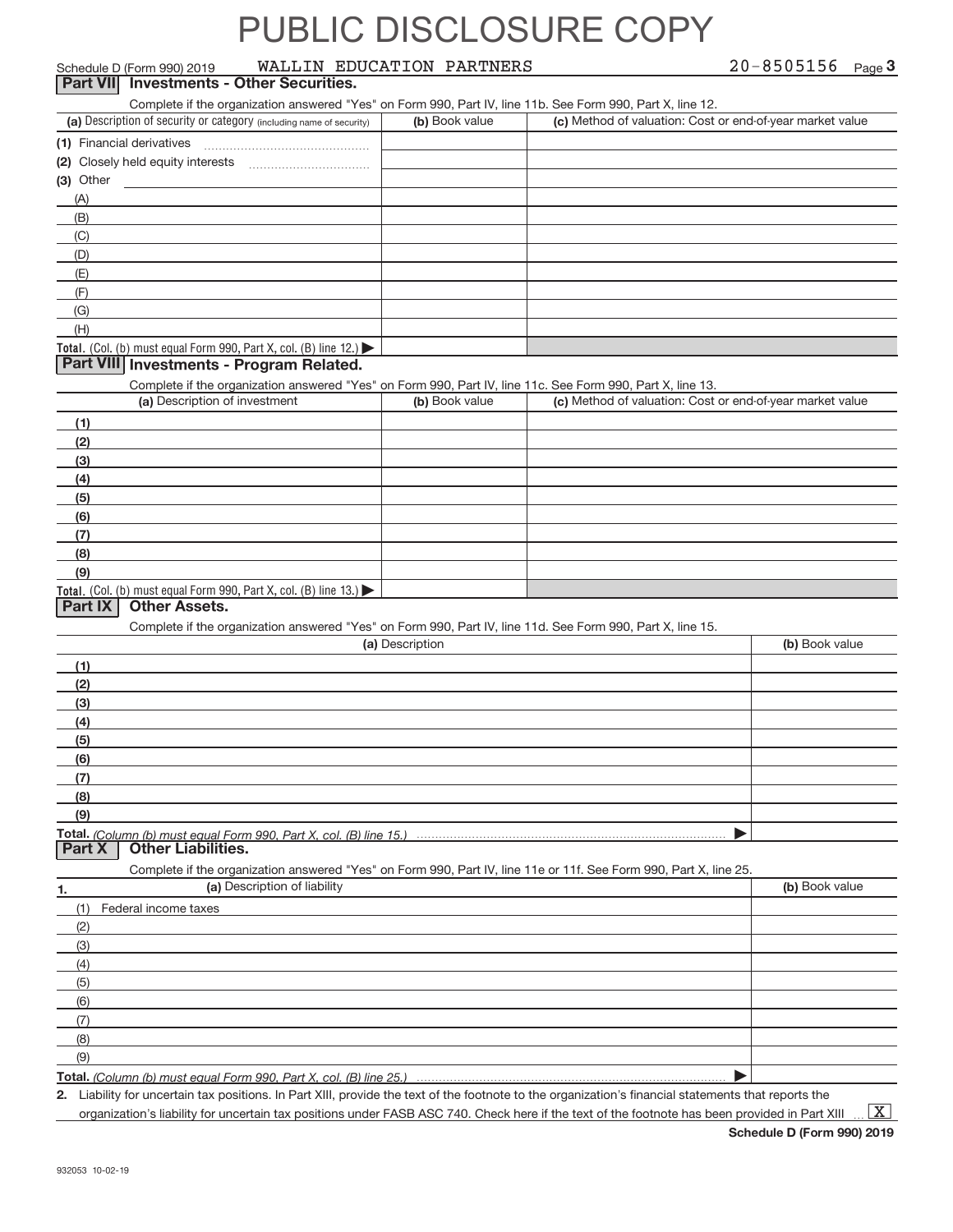|              | WALLIN EDUCATION PARTNERS<br>Schedule D (Form 990) 2019<br>Reconciliation of Revenue per Audited Financial Statements With Revenue per Return.<br>Part XI                                                                            |                | $20 - 8505156$ Page 4 |                |            |                |
|--------------|--------------------------------------------------------------------------------------------------------------------------------------------------------------------------------------------------------------------------------------|----------------|-----------------------|----------------|------------|----------------|
|              | Complete if the organization answered "Yes" on Form 990, Part IV, line 12a.                                                                                                                                                          |                |                       |                |            |                |
| 1            | Total revenue, gains, and other support per audited financial statements                                                                                                                                                             |                |                       | $\blacksquare$ | 7,555,551. |                |
| $\mathbf{2}$ | Amounts included on line 1 but not on Form 990, Part VIII, line 12:                                                                                                                                                                  |                |                       |                |            |                |
| a            |                                                                                                                                                                                                                                      | 2a             | 38, 353.              |                |            |                |
| b            |                                                                                                                                                                                                                                      | 2 <sub>b</sub> |                       |                |            |                |
| С            |                                                                                                                                                                                                                                      | 2c             |                       |                |            |                |
| d            |                                                                                                                                                                                                                                      | 2d             |                       |                |            |                |
| е            | Add lines 2a through 2d                                                                                                                                                                                                              |                |                       | 2e             |            | <u>38,353.</u> |
| з            |                                                                                                                                                                                                                                      |                |                       | 3              | 7,517,198. |                |
| 4            | Amounts included on Form 990, Part VIII, line 12, but not on line 1:                                                                                                                                                                 |                |                       |                |            |                |
| a            | Investment expenses not included on Form 990, Part VIII, line 7b                                                                                                                                                                     | 4a             |                       |                |            |                |
| b            | Other (Describe in Part XIII.)                                                                                                                                                                                                       | 4 <sub>b</sub> |                       |                |            |                |
|              | Add lines 4a and 4b                                                                                                                                                                                                                  |                |                       | 4c             |            | υ.             |
| 5            |                                                                                                                                                                                                                                      |                |                       | 5              | 7,517,198. |                |
|              | Part XII   Reconciliation of Expenses per Audited Financial Statements With Expenses per Return.                                                                                                                                     |                |                       |                |            |                |
|              | Complete if the organization answered "Yes" on Form 990, Part IV, line 12a.                                                                                                                                                          |                |                       |                |            |                |
| 1            |                                                                                                                                                                                                                                      |                |                       | $\blacksquare$ | 5,855,731. |                |
| $\mathbf{2}$ | Amounts included on line 1 but not on Form 990, Part IX, line 25:                                                                                                                                                                    |                |                       |                |            |                |
| a            |                                                                                                                                                                                                                                      | 2a             |                       |                |            |                |
| b            |                                                                                                                                                                                                                                      | 2 <sub>b</sub> |                       |                |            |                |
|              |                                                                                                                                                                                                                                      | 2c             |                       |                |            |                |
|              |                                                                                                                                                                                                                                      | 2d             |                       |                |            |                |
| e            | Add lines 2a through 2d <b>contained a contained a contained a contained a contained a contained a contained a contained a contact a contact a contact a contact a contact a contact a contact a contact a contact a contact a c</b> |                |                       | 2e             |            |                |
| З.           |                                                                                                                                                                                                                                      |                |                       | 3              | 5,855,731. |                |
| 4            | Amounts included on Form 990, Part IX, line 25, but not on line 1:                                                                                                                                                                   |                |                       |                |            |                |
| a            | Investment expenses not included on Form 990, Part VIII, line 7b                                                                                                                                                                     | 4a             |                       |                |            |                |
| b            |                                                                                                                                                                                                                                      | 4b             |                       |                |            |                |
|              | Add lines 4a and 4b                                                                                                                                                                                                                  |                |                       | 4c             |            | υ.             |
|              |                                                                                                                                                                                                                                      |                |                       | 5              | 5,855,731. |                |
|              | Part XIII Supplemental Information.                                                                                                                                                                                                  |                |                       |                |            |                |

Provide the descriptions required for Part II, lines 3, 5, and 9; Part III, lines 1a and 4; Part IV, lines 1b and 2b; Part V, line 4; Part X, line 2; Part XI, lines 2d and 4b; and Part XII, lines 2d and 4b. Also complete this part to provide any additional information.

PART X, LINE 2:

THE ORGANIZATION IS EXEMPT FROM FEDERAL AND STATE INCOME TAXES UNDER

SECTION 501(C)(3) OF THE INTERNAL REVENUE CODE THEREFORE, THE STATEMENTS

DO NOT INCLUDE A PROVISION FOR INCOME TAXES BUT IS SUBJECT TO INCOME TAX

ON NET UNRELATED BUSINESS INCOME.

THE ORGANIZATION REVIEWS INCOME TAX POSITIONS TAKEN OR EXPECTED TO BE

TAKEN IN INCOME TAX RETURNS TO DETERMINE IF THERE ARE ANY INCOME TAX

UNCERTAINTIES. THIS INCLUDES POSITIONS THAT THE ENTITY IS EXEMPT FROM

INCOME TAXES OR NOT SUBJECT TO INCOME TAXES ON UNRELATED BUSINESS INCOME.

THE ORGANIZATION RECOGNIZES TAX BENEFITS FROM UNCERTAIN TAX POSITIONS ONLY

#### IF IT IS MORE LIKELY THAN NOT THAT THE TAX POSITIONS WILL BE SUSTAINED ON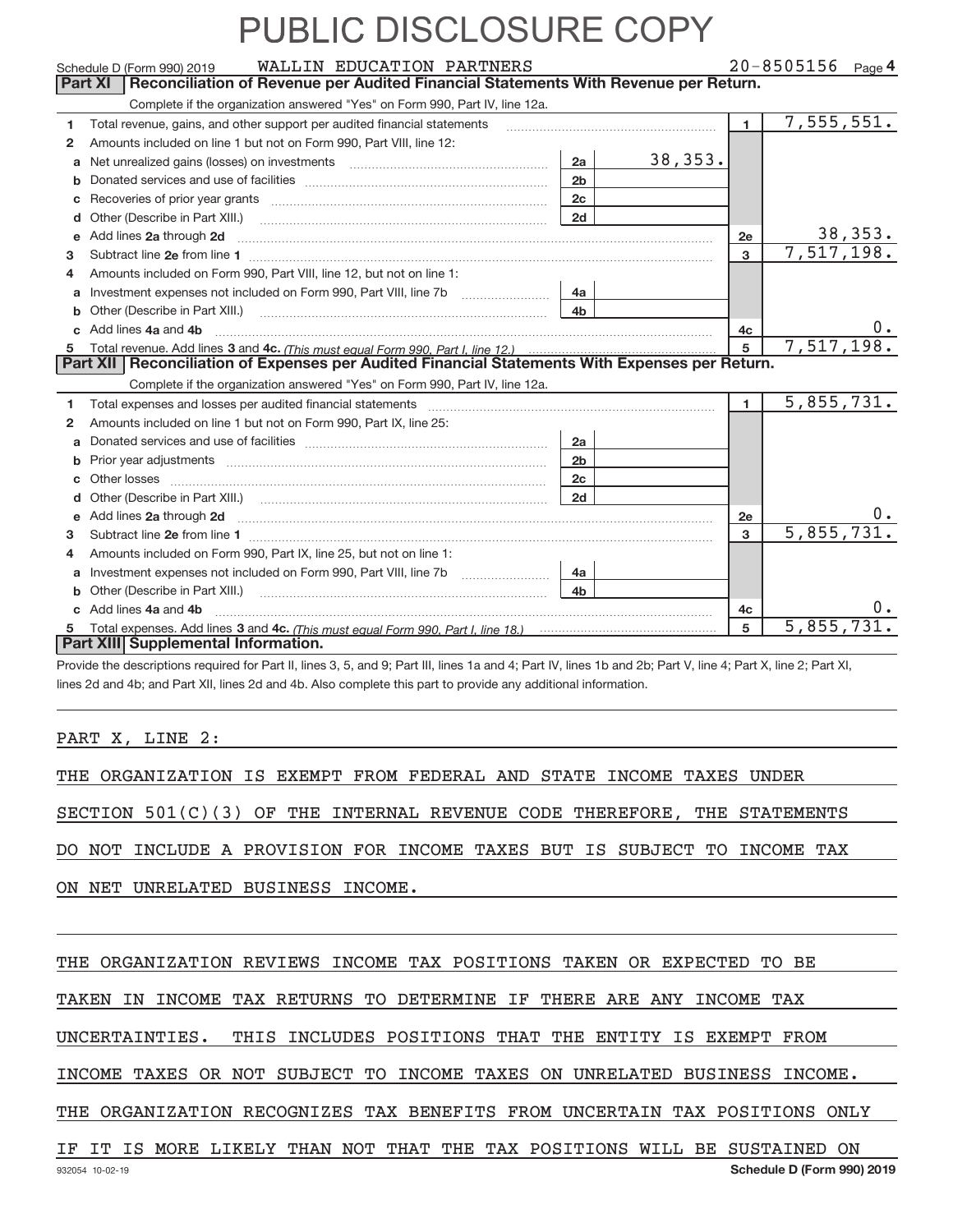| PUBLIC DISCLOSURE COPY<br>$20 - 8505156$ Page 5<br>WALLIN EDUCATION PARTNERS<br>Schedule D (Form 990) 2019<br><b>Part XIII Supplemental Information</b> (continued) |
|---------------------------------------------------------------------------------------------------------------------------------------------------------------------|
| EXAMINATION BY TAXING AUTHORITIES, BASED ON THE TECHNICAL MERITS OF THE                                                                                             |
| THE ORGANIZATION HAS IDENTIFIED NO INCOME TAX UNCERTAINTIES.<br>POSITIONS.                                                                                          |
| THE ORGANIZATION FILES INFORMATION RETURNS AS A TAX-EXEMPT ORGANIZATION.                                                                                            |
| SHOULD THAT STATUS BE CHALLENGED IN THE FUTURE, ALL YEARS SINCE INCEPTION                                                                                           |
| COULD BE SUBJECT TO REVIEW BY THE IRS.                                                                                                                              |
|                                                                                                                                                                     |
|                                                                                                                                                                     |
|                                                                                                                                                                     |
|                                                                                                                                                                     |
|                                                                                                                                                                     |
|                                                                                                                                                                     |
|                                                                                                                                                                     |
|                                                                                                                                                                     |
|                                                                                                                                                                     |
|                                                                                                                                                                     |
|                                                                                                                                                                     |
|                                                                                                                                                                     |
|                                                                                                                                                                     |
|                                                                                                                                                                     |
|                                                                                                                                                                     |
|                                                                                                                                                                     |
|                                                                                                                                                                     |
|                                                                                                                                                                     |
|                                                                                                                                                                     |
|                                                                                                                                                                     |
|                                                                                                                                                                     |
|                                                                                                                                                                     |
|                                                                                                                                                                     |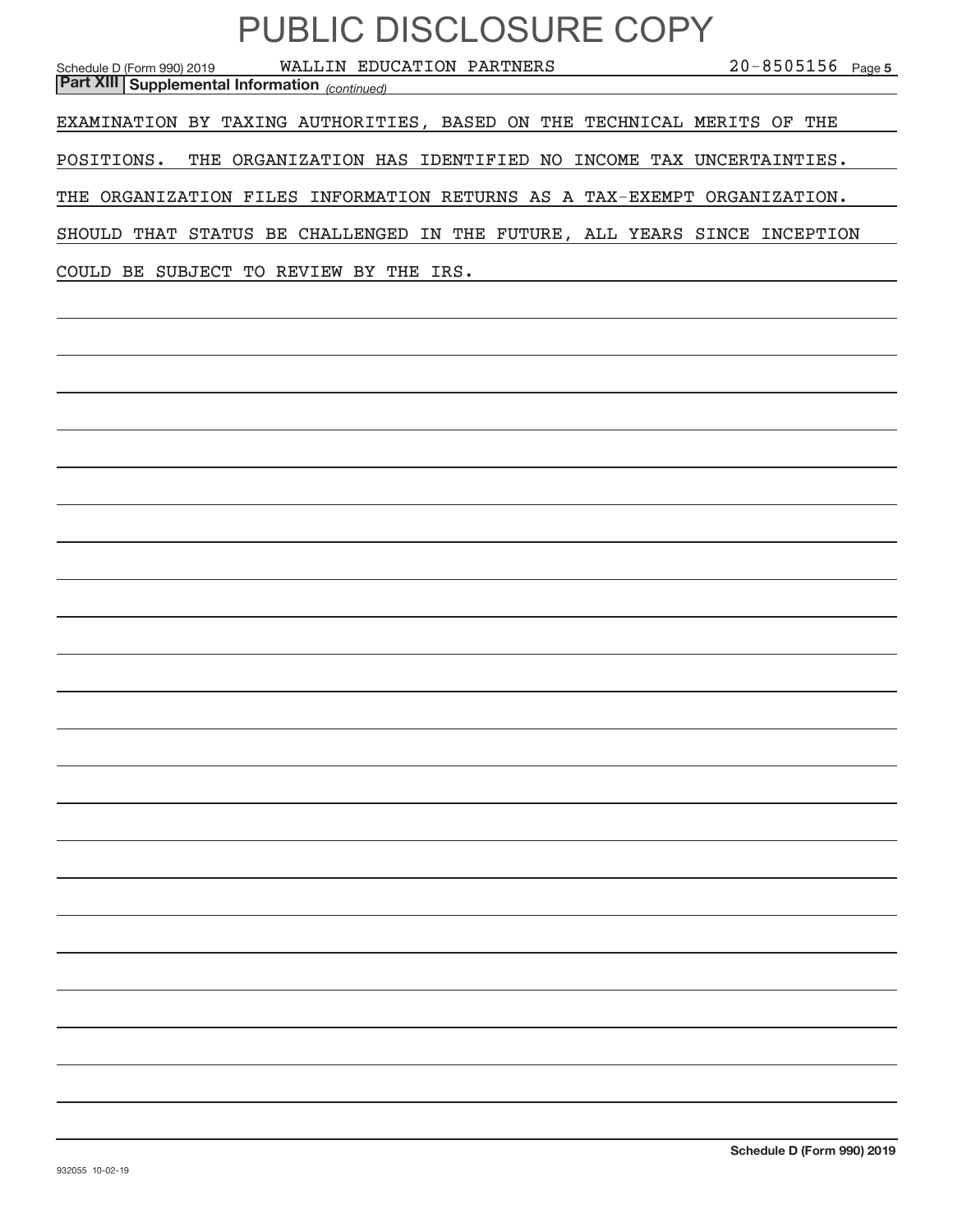|                        | OMB No. 1545-0047                                                                                                                                                                      | Open to Public<br>Inspection                                                 | Employer identification number<br>$20 - 8505156$ |                                              |                                                                                                                                                                          | <u>ខ</u><br>$\boxed{\text{X}}$ Yes               |                                                                                                              |                                                                                                                                                                    | (h) Purpose of grant<br>or assistance                                                                                           |                                                                                                 |                                                                      | Schedule I (Form 990) (2019)                                           |  |  |  |  |           |  |  |  |
|------------------------|----------------------------------------------------------------------------------------------------------------------------------------------------------------------------------------|------------------------------------------------------------------------------|--------------------------------------------------|----------------------------------------------|--------------------------------------------------------------------------------------------------------------------------------------------------------------------------|--------------------------------------------------|--------------------------------------------------------------------------------------------------------------|--------------------------------------------------------------------------------------------------------------------------------------------------------------------|---------------------------------------------------------------------------------------------------------------------------------|-------------------------------------------------------------------------------------------------|----------------------------------------------------------------------|------------------------------------------------------------------------|--|--|--|--|-----------|--|--|--|
|                        |                                                                                                                                                                                        |                                                                              |                                                  |                                              |                                                                                                                                                                          |                                                  |                                                                                                              | Grants and Other Assistance to Domestic Organizations and Domestic Governments. Complete if the organization answered "Yes" on Form 990, Part IV, line 21, for any | noncash assistance<br>(g) Description of                                                                                        |                                                                                                 |                                                                      |                                                                        |  |  |  |  |           |  |  |  |
|                        |                                                                                                                                                                                        |                                                                              |                                                  |                                              |                                                                                                                                                                          |                                                  |                                                                                                              |                                                                                                                                                                    | valuation (book,<br>FMV, appraisal,<br>(f) Method of                                                                            | other)                                                                                          |                                                                      |                                                                        |  |  |  |  |           |  |  |  |
|                        |                                                                                                                                                                                        |                                                                              |                                                  |                                              |                                                                                                                                                                          |                                                  |                                                                                                              |                                                                                                                                                                    | (e) Amount of<br>assistance<br>non-cash                                                                                         |                                                                                                 |                                                                      |                                                                        |  |  |  |  |           |  |  |  |
|                        |                                                                                                                                                                                        | Go to www.irs.gov/Form990 for the latest information.<br>Attach to Form 990. |                                                  |                                              |                                                                                                                                                                          |                                                  |                                                                                                              |                                                                                                                                                                    | if additional space is needed<br>(d) Amount of<br>cash grant                                                                    |                                                                                                 |                                                                      |                                                                        |  |  |  |  |           |  |  |  |
| PUBLIC DISCLOSURE COPY | Complete if the organization answered "Yes" on Form 990, Part IV, line 21 or 22.<br>Governments, and Individuals in the United States<br>Grants and Other Assistance to Organizations, |                                                                              | PARTNERS                                         |                                              |                                                                                                                                                                          |                                                  |                                                                                                              |                                                                                                                                                                    | (c) IRC section<br>(if applicable)                                                                                              |                                                                                                 |                                                                      |                                                                        |  |  |  |  |           |  |  |  |
|                        |                                                                                                                                                                                        |                                                                              | WALLIN EDUCATION                                 |                                              |                                                                                                                                                                          |                                                  |                                                                                                              |                                                                                                                                                                    |                                                                                                                                 |                                                                                                 |                                                                      |                                                                        |  |  |  |  | $(b)$ EIN |  |  |  |
|                        |                                                                                                                                                                                        |                                                                              |                                                  | General Information on Grants and Assistance | Does the organization maintain records to substantiate the amount of the grants or assistance, the grantees' eligibility for the grants or assistance, and the selection | criteria used to award the grants or assistance? | Describe in Part IV the organization's procedures for monitoring the use of grant funds in the United States |                                                                                                                                                                    | recipient that received more than \$5,000. Part II can be duplicated<br>1 (a) Name and address of organization<br>or government | Enter total number of section 501(c)(3) and government organizations listed in the line 1 table | Enter total number of other organizations listed in the line 1 table | For Paperwork Reduction Act Notice, see the Instructions for Form 990. |  |  |  |  |           |  |  |  |
|                        | <b>SCHEDULE I</b><br>(Form 990)                                                                                                                                                        | Department of the Treasury<br>Internal Revenue Service                       | Name of the organization                         | Part I                                       | ÷                                                                                                                                                                        |                                                  | N                                                                                                            | Part II                                                                                                                                                            |                                                                                                                                 | 2                                                                                               | က                                                                    | EHA<br>1                                                               |  |  |  |  |           |  |  |  |

932101 10-26-19 932101 10‐26‐19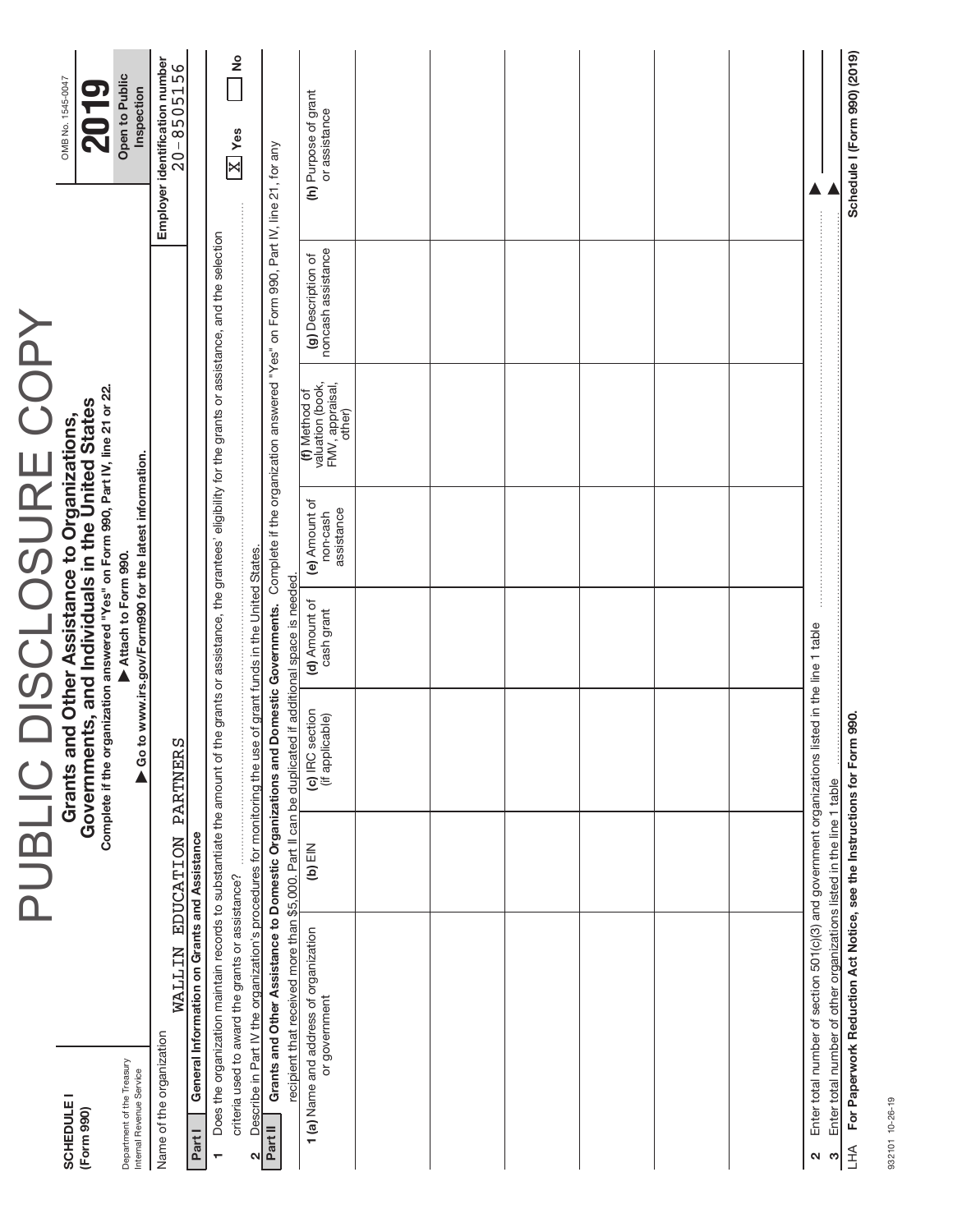| PUBLIC                                                                                                                                                                                                                                                             |                             |                             |                                       | DISCLOSURE COPY                                          |                                       |
|--------------------------------------------------------------------------------------------------------------------------------------------------------------------------------------------------------------------------------------------------------------------|-----------------------------|-----------------------------|---------------------------------------|----------------------------------------------------------|---------------------------------------|
| Grants and Other Assistance to Domestic Individuals. Complete if the organization answered "Yes" on Form 990, Part IV, line 22.<br><b>MALLIN EDUCATION</b><br>Part III can be duplicated if additional space is needed<br>Schedule I (Form 990) (2019)<br>Part III | <b>PARTNERS</b>             |                             |                                       |                                                          | Page 2<br>$20 - 8505156$              |
| (a) Type of grant or assistance                                                                                                                                                                                                                                    | (b) Number of<br>recipients | (c) Amount of<br>cash grant | (d) Amount of non-<br>cash assistance | (e) Method of valuation<br>(book, FMV, appraisal, other) | (f) Description of noncash assistance |
| SCHOLARSHIPS                                                                                                                                                                                                                                                       | 1184                        | 3, 514, 972.                | $\dot{\circ}$                         |                                                          |                                       |
|                                                                                                                                                                                                                                                                    |                             |                             |                                       |                                                          |                                       |
|                                                                                                                                                                                                                                                                    |                             |                             |                                       |                                                          |                                       |
|                                                                                                                                                                                                                                                                    |                             |                             |                                       |                                                          |                                       |
|                                                                                                                                                                                                                                                                    |                             |                             |                                       |                                                          |                                       |
| Supplemental Information. Provide the information required in Part I, line 2; Part III, column (b); and any other additional information.<br>Part IV                                                                                                               |                             |                             |                                       |                                                          |                                       |
| SCHOLARSHIPS<br><b>FOR</b><br><b>GRANTS</b><br><b>PROVIDES</b><br>$\ddot{2}$<br>LINE<br>$\ddot{ }$<br><b>WALLIN</b><br><b>PART</b>                                                                                                                                 |                             | FOR TWO                     | AND FOUR-YEAR PROGRAMS.               | B<br>N                                                   |                                       |
| SCREENING<br><b>APPLICANT</b><br><b>ROBUST</b><br>Ą<br><b>HAVE</b>                                                                                                                                                                                                 | ς<br>Ω<br>PROCE             | <b>THAT</b>                 | INCLUDES A NOT-TO-EXCEED              |                                                          |                                       |
| ΣN<br>INCOME METRIC.<br>GROSS<br><b>ADJUSTED</b>                                                                                                                                                                                                                   | ON,<br><b>ADDITI</b>        | SEMESTER,<br>EACH           | <b>WALLIN</b>                         | <b>EDUCATION</b>                                         |                                       |
| STUDENT'S<br>EACH<br>REVIEWS<br><b>STAFF</b><br>PARTNERS                                                                                                                                                                                                           | 国                           | AID<br>INANCIAL             | LETTER<br><b>AWARD</b>                | ρq                                                       |                                       |
| NEED<br><b>FINANCIAL</b><br><b>UNMET</b><br><b>DETERMINE</b>                                                                                                                                                                                                       | (FINANCI                    | AL AID GAP). WALLIN         |                                       | <b>EDUCATION</b>                                         |                                       |
| FO<br><b>DISBURSEMENTS</b><br>CAPS<br>PARTNERS                                                                                                                                                                                                                     | <b>SCHOLARS</b>             |                             | HIP DOLLARS AT THE AMOUNT AT WHICH    |                                                          |                                       |
| PILLED<br>ΩH<br>GAP<br>SCHOLAR'S<br>EACH                                                                                                                                                                                                                           |                             |                             |                                       |                                                          |                                       |
|                                                                                                                                                                                                                                                                    |                             |                             |                                       |                                                          |                                       |

**Schedule I (Form 990) (2019)**

Schedule I (Form 990) (2019)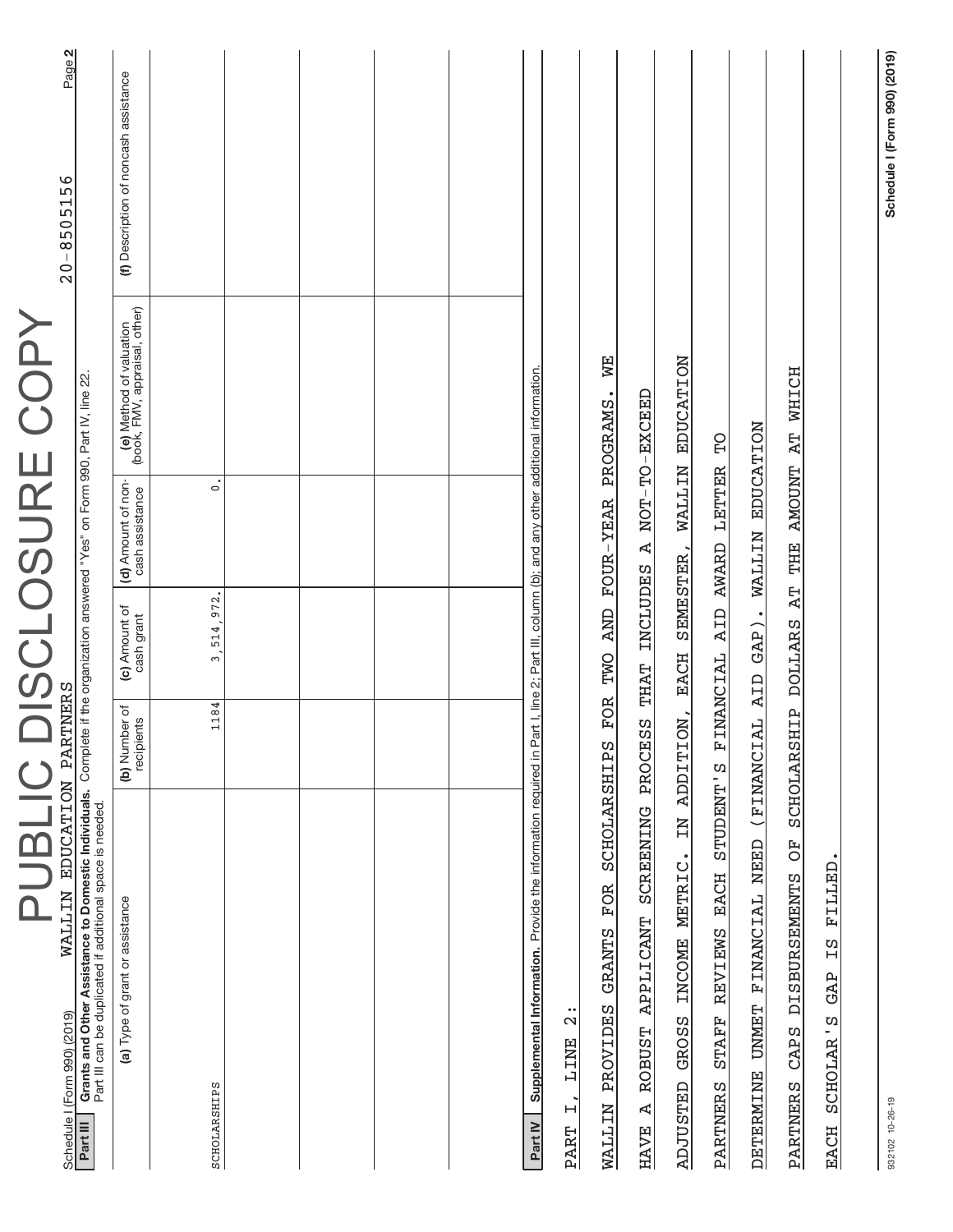|    |                                                        | PUBLIC DISCLOSURE COPY                                                                                                                                                                                                               |                                       |                            |     |             |
|----|--------------------------------------------------------|--------------------------------------------------------------------------------------------------------------------------------------------------------------------------------------------------------------------------------------|---------------------------------------|----------------------------|-----|-------------|
|    | <b>SCHEDULE J</b>                                      | <b>Compensation Information</b>                                                                                                                                                                                                      |                                       | OMB No. 1545-0047          |     |             |
|    | (Form 990)                                             | For certain Officers, Directors, Trustees, Key Employees, and Highest                                                                                                                                                                |                                       |                            |     |             |
|    |                                                        | <b>Compensated Employees</b>                                                                                                                                                                                                         |                                       |                            |     |             |
|    |                                                        | Complete if the organization answered "Yes" on Form 990, Part IV, line 23.<br>Attach to Form 990.                                                                                                                                    |                                       | Open to Public             |     |             |
|    | Department of the Treasury<br>Internal Revenue Service | Go to www.irs.gov/Form990 for instructions and the latest information.                                                                                                                                                               |                                       | Inspection                 |     |             |
|    | Name of the organization                               |                                                                                                                                                                                                                                      | <b>Employer identification number</b> |                            |     |             |
|    |                                                        | WALLIN EDUCATION PARTNERS                                                                                                                                                                                                            |                                       | $20 - 8505156$             |     |             |
|    | Part I                                                 | <b>Questions Regarding Compensation</b>                                                                                                                                                                                              |                                       |                            |     |             |
|    |                                                        |                                                                                                                                                                                                                                      |                                       |                            | Yes | No.         |
|    |                                                        | 1a Check the appropriate box(es) if the organization provided any of the following to or for a person listed on Form 990,                                                                                                            |                                       |                            |     |             |
|    | First-class or charter travel                          | Part VII, Section A, line 1a. Complete Part III to provide any relevant information regarding these items.                                                                                                                           |                                       |                            |     |             |
|    | Travel for companions                                  | Housing allowance or residence for personal use<br>Payments for business use of personal residence                                                                                                                                   |                                       |                            |     |             |
|    |                                                        | Tax indemnification and gross-up payments<br>Health or social club dues or initiation fees                                                                                                                                           |                                       |                            |     |             |
|    |                                                        | Discretionary spending account<br>Personal services (such as maid, chauffeur, chef)                                                                                                                                                  |                                       |                            |     |             |
|    |                                                        |                                                                                                                                                                                                                                      |                                       |                            |     |             |
|    |                                                        | <b>b</b> If any of the boxes on line 1a are checked, did the organization follow a written policy regarding payment or                                                                                                               |                                       |                            |     |             |
|    |                                                        | reimbursement or provision of all of the expenses described above? If "No," complete Part III to explain                                                                                                                             |                                       | 1b                         |     |             |
|    |                                                        | 2 Did the organization require substantiation prior to reimbursing or allowing expenses incurred by all directors,                                                                                                                   |                                       |                            |     |             |
|    |                                                        | trustees, and officers, including the CEO/Executive Director, regarding the items checked on line 1a?                                                                                                                                |                                       | $\overline{2}$             |     |             |
|    |                                                        |                                                                                                                                                                                                                                      |                                       |                            |     |             |
| з  |                                                        | Indicate which, if any, of the following the organization used to establish the compensation of the organization's                                                                                                                   |                                       |                            |     |             |
|    |                                                        | CEO/Executive Director. Check all that apply. Do not check any boxes for methods used by a related organization to                                                                                                                   |                                       |                            |     |             |
|    |                                                        | establish compensation of the CEO/Executive Director, but explain in Part III.                                                                                                                                                       |                                       |                            |     |             |
|    | Compensation committee                                 | Written employment contract                                                                                                                                                                                                          |                                       |                            |     |             |
|    |                                                        | Compensation survey or study<br>Independent compensation consultant                                                                                                                                                                  |                                       |                            |     |             |
|    |                                                        | $\boxed{\textbf{X}}$ Approval by the board or compensation committee<br>Form 990 of other organizations                                                                                                                              |                                       |                            |     |             |
| 4  |                                                        | During the year, did any person listed on Form 990, Part VII, Section A, line 1a, with respect to the filing                                                                                                                         |                                       |                            |     |             |
|    | organization or a related organization:                |                                                                                                                                                                                                                                      |                                       |                            |     |             |
| а  |                                                        | Receive a severance payment or change-of-control payment?                                                                                                                                                                            |                                       | 4a                         |     | X           |
| b  |                                                        |                                                                                                                                                                                                                                      |                                       | 4b                         |     | X           |
|    |                                                        |                                                                                                                                                                                                                                      |                                       | 4c                         |     | $\mathbf X$ |
|    |                                                        | If "Yes" to any of lines 4a-c, list the persons and provide the applicable amounts for each item in Part III.                                                                                                                        |                                       |                            |     |             |
|    |                                                        |                                                                                                                                                                                                                                      |                                       |                            |     |             |
| 5. |                                                        | Only section 501(c)(3), 501(c)(4), and 501(c)(29) organizations must complete lines 5-9.<br>For persons listed on Form 990, Part VII, Section A, line 1a, did the organization pay or accrue any compensation                        |                                       |                            |     |             |
|    | contingent on the revenues of:                         |                                                                                                                                                                                                                                      |                                       |                            |     |             |
| a  |                                                        |                                                                                                                                                                                                                                      |                                       | 5a                         |     | Х           |
|    |                                                        |                                                                                                                                                                                                                                      |                                       | 5b                         |     | X           |
|    |                                                        | If "Yes" on line 5a or 5b, describe in Part III.                                                                                                                                                                                     |                                       |                            |     |             |
| 6. |                                                        | For persons listed on Form 990, Part VII, Section A, line 1a, did the organization pay or accrue any compensation                                                                                                                    |                                       |                            |     |             |
|    | contingent on the net earnings of:                     |                                                                                                                                                                                                                                      |                                       |                            |     |             |
|    |                                                        | a The organization? <b>Entitled Strategies and Strategies and Strategies and Strategies and Strategies and Strategies and Strategies and Strategies and Strategies and Strategies and Strategies and Strategies and Strategies a</b> |                                       | 6a                         |     | Х           |
|    |                                                        |                                                                                                                                                                                                                                      |                                       | 6b                         |     | х           |
|    |                                                        | If "Yes" on line 6a or 6b, describe in Part III.                                                                                                                                                                                     |                                       |                            |     |             |
|    |                                                        | 7 For persons listed on Form 990, Part VII, Section A, line 1a, did the organization provide any nonfixed payments                                                                                                                   |                                       |                            |     |             |
|    |                                                        |                                                                                                                                                                                                                                      |                                       | $\overline{7}$             |     | х           |
| 8  |                                                        | Were any amounts reported on Form 990, Part VII, paid or accrued pursuant to a contract that was subject to the                                                                                                                      |                                       |                            |     |             |
|    |                                                        |                                                                                                                                                                                                                                      |                                       | 8                          |     | х           |
| 9  |                                                        | If "Yes" on line 8, did the organization also follow the rebuttable presumption procedure described in                                                                                                                               |                                       |                            |     |             |
|    |                                                        |                                                                                                                                                                                                                                      |                                       | 9                          |     |             |
|    |                                                        | LHA For Paperwork Reduction Act Notice, see the Instructions for Form 990.                                                                                                                                                           |                                       | Schedule J (Form 990) 2019 |     |             |

932111 10‐21‐19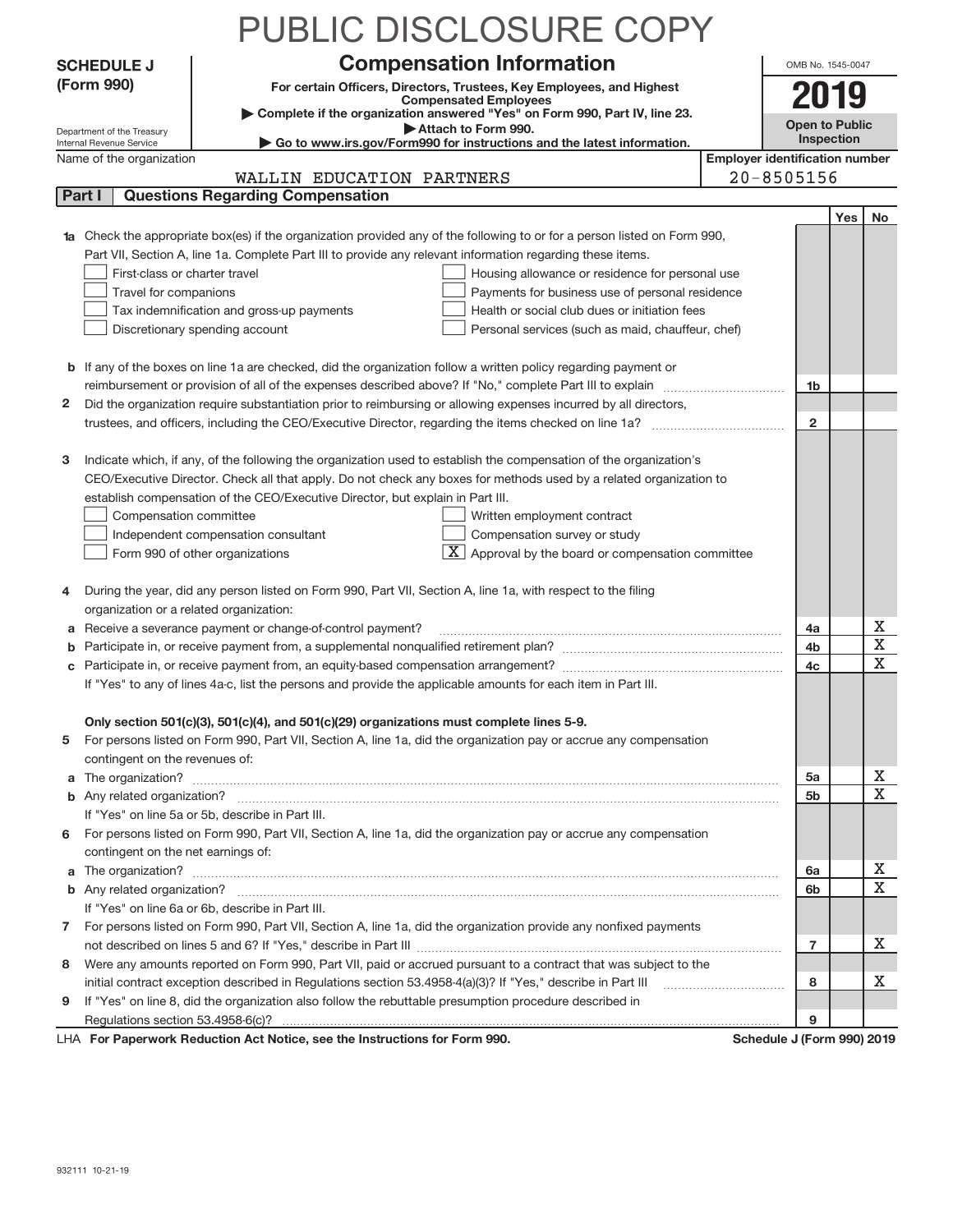| For each individual whose compensation must be reported on Schedule J, report compensation from the organization on row (i) and from related organizations, described in the instructions, on row (ii).<br>Note: The sum of columns (B)(i):(iii) for each listed individual must equal the total amount of Form 990, Part VII, Section A, line 1a, applicable column (D) and (E) amounts for that individual<br>Officers, Directors, Trustees, Key Employees, and Highest Compensated Employees. Use duplicate copies if additional space is needed<br>Do not list any individuals that aren't listed on Form 990, Part VII.<br>$\widehat{=}$<br>⊜<br>(A) Name and Title<br>SUSAN BASIL-KING | (B) Breakdown of W-2<br>$\bullet$<br>000 <sub>1</sub><br>$\circ$<br>compensation<br>(i) Base<br>180 | $\circ$<br>$\circ$<br>compensation<br>(ii) Bonus &<br>incentive | and/or 1099-MISC compensation             |                                |                  |                         |                                                            |
|----------------------------------------------------------------------------------------------------------------------------------------------------------------------------------------------------------------------------------------------------------------------------------------------------------------------------------------------------------------------------------------------------------------------------------------------------------------------------------------------------------------------------------------------------------------------------------------------------------------------------------------------------------------------------------------------|-----------------------------------------------------------------------------------------------------|-----------------------------------------------------------------|-------------------------------------------|--------------------------------|------------------|-------------------------|------------------------------------------------------------|
|                                                                                                                                                                                                                                                                                                                                                                                                                                                                                                                                                                                                                                                                                              |                                                                                                     |                                                                 |                                           |                                |                  |                         |                                                            |
|                                                                                                                                                                                                                                                                                                                                                                                                                                                                                                                                                                                                                                                                                              |                                                                                                     |                                                                 |                                           |                                |                  |                         |                                                            |
|                                                                                                                                                                                                                                                                                                                                                                                                                                                                                                                                                                                                                                                                                              |                                                                                                     |                                                                 |                                           | (C) Retirement and             | (D) Nontaxable   | (E) Total of columns    | (F) Compensation                                           |
|                                                                                                                                                                                                                                                                                                                                                                                                                                                                                                                                                                                                                                                                                              |                                                                                                     |                                                                 | compensation<br>reportable<br>(iii) Other | other deferred<br>compensation | benefits         | $(B)(i)$ - $(D)$        | reported as deferred<br>on prior Form 990<br>in column (B) |
|                                                                                                                                                                                                                                                                                                                                                                                                                                                                                                                                                                                                                                                                                              |                                                                                                     |                                                                 | 0                                         | $\bullet$<br>550<br>4          | $\bullet$<br>552 | $\bullet$<br>102<br>185 | $\dot{\circ}$                                              |
|                                                                                                                                                                                                                                                                                                                                                                                                                                                                                                                                                                                                                                                                                              |                                                                                                     |                                                                 | $\dot{\circ}$                             | $\bullet$<br>$\circ$           | 0                | $\overline{\circ}$      | $\bullet$<br>$\circ$                                       |
| $\widehat{=}$                                                                                                                                                                                                                                                                                                                                                                                                                                                                                                                                                                                                                                                                                |                                                                                                     |                                                                 |                                           |                                |                  |                         |                                                            |
| ⊜<br>$\widehat{=}$                                                                                                                                                                                                                                                                                                                                                                                                                                                                                                                                                                                                                                                                           |                                                                                                     |                                                                 |                                           |                                |                  |                         |                                                            |
| $\widehat{=}$                                                                                                                                                                                                                                                                                                                                                                                                                                                                                                                                                                                                                                                                                |                                                                                                     |                                                                 |                                           |                                |                  |                         |                                                            |
| $\widehat{=}$                                                                                                                                                                                                                                                                                                                                                                                                                                                                                                                                                                                                                                                                                |                                                                                                     |                                                                 |                                           |                                |                  |                         |                                                            |
| 闫                                                                                                                                                                                                                                                                                                                                                                                                                                                                                                                                                                                                                                                                                            |                                                                                                     |                                                                 |                                           |                                |                  |                         |                                                            |
| $\widehat{=}$                                                                                                                                                                                                                                                                                                                                                                                                                                                                                                                                                                                                                                                                                |                                                                                                     |                                                                 |                                           |                                |                  |                         |                                                            |
| 闫                                                                                                                                                                                                                                                                                                                                                                                                                                                                                                                                                                                                                                                                                            |                                                                                                     |                                                                 |                                           |                                |                  |                         |                                                            |
| $\widehat{=}$                                                                                                                                                                                                                                                                                                                                                                                                                                                                                                                                                                                                                                                                                |                                                                                                     |                                                                 |                                           |                                |                  |                         |                                                            |
| $\widehat{=}$                                                                                                                                                                                                                                                                                                                                                                                                                                                                                                                                                                                                                                                                                |                                                                                                     |                                                                 |                                           |                                |                  |                         |                                                            |
|                                                                                                                                                                                                                                                                                                                                                                                                                                                                                                                                                                                                                                                                                              |                                                                                                     |                                                                 |                                           |                                |                  |                         |                                                            |
| ΞÊ                                                                                                                                                                                                                                                                                                                                                                                                                                                                                                                                                                                                                                                                                           |                                                                                                     |                                                                 |                                           |                                |                  |                         |                                                            |
| $\widehat{=}$                                                                                                                                                                                                                                                                                                                                                                                                                                                                                                                                                                                                                                                                                |                                                                                                     |                                                                 |                                           |                                |                  |                         |                                                            |
| 闫                                                                                                                                                                                                                                                                                                                                                                                                                                                                                                                                                                                                                                                                                            |                                                                                                     |                                                                 |                                           |                                |                  |                         |                                                            |
| $\widehat{=}$                                                                                                                                                                                                                                                                                                                                                                                                                                                                                                                                                                                                                                                                                |                                                                                                     |                                                                 |                                           |                                |                  |                         |                                                            |
| 闫                                                                                                                                                                                                                                                                                                                                                                                                                                                                                                                                                                                                                                                                                            |                                                                                                     |                                                                 |                                           |                                |                  |                         |                                                            |
| $\widehat{=}$                                                                                                                                                                                                                                                                                                                                                                                                                                                                                                                                                                                                                                                                                |                                                                                                     |                                                                 |                                           |                                |                  |                         |                                                            |
| 闫                                                                                                                                                                                                                                                                                                                                                                                                                                                                                                                                                                                                                                                                                            |                                                                                                     |                                                                 |                                           |                                |                  |                         |                                                            |
| $\widehat{=}$                                                                                                                                                                                                                                                                                                                                                                                                                                                                                                                                                                                                                                                                                |                                                                                                     |                                                                 |                                           |                                |                  |                         |                                                            |
| $\widehat{\equiv}$                                                                                                                                                                                                                                                                                                                                                                                                                                                                                                                                                                                                                                                                           |                                                                                                     |                                                                 |                                           |                                |                  |                         |                                                            |
| $\widehat{=}$                                                                                                                                                                                                                                                                                                                                                                                                                                                                                                                                                                                                                                                                                |                                                                                                     |                                                                 |                                           |                                |                  |                         |                                                            |
| $\widehat{=}$                                                                                                                                                                                                                                                                                                                                                                                                                                                                                                                                                                                                                                                                                |                                                                                                     |                                                                 |                                           |                                |                  |                         |                                                            |
| $\widehat{=}$                                                                                                                                                                                                                                                                                                                                                                                                                                                                                                                                                                                                                                                                                |                                                                                                     |                                                                 |                                           |                                |                  |                         |                                                            |
| 闫                                                                                                                                                                                                                                                                                                                                                                                                                                                                                                                                                                                                                                                                                            |                                                                                                     |                                                                 |                                           |                                |                  |                         |                                                            |
| $\widehat{=}$                                                                                                                                                                                                                                                                                                                                                                                                                                                                                                                                                                                                                                                                                |                                                                                                     |                                                                 |                                           |                                |                  |                         |                                                            |
| 闫                                                                                                                                                                                                                                                                                                                                                                                                                                                                                                                                                                                                                                                                                            |                                                                                                     |                                                                 |                                           |                                |                  |                         |                                                            |
| $\widehat{=}$                                                                                                                                                                                                                                                                                                                                                                                                                                                                                                                                                                                                                                                                                |                                                                                                     |                                                                 |                                           |                                |                  |                         |                                                            |
| 闫                                                                                                                                                                                                                                                                                                                                                                                                                                                                                                                                                                                                                                                                                            |                                                                                                     |                                                                 |                                           |                                |                  |                         |                                                            |
| $\widehat{=}$                                                                                                                                                                                                                                                                                                                                                                                                                                                                                                                                                                                                                                                                                |                                                                                                     |                                                                 |                                           |                                |                  |                         |                                                            |
| $\widehat{\equiv}$                                                                                                                                                                                                                                                                                                                                                                                                                                                                                                                                                                                                                                                                           |                                                                                                     |                                                                 |                                           |                                |                  |                         |                                                            |

PUBLIC DISCLOSURE COPY

PUBLIC DISCLOSURE COPY

932112 10-21-19 932112 10‐21‐19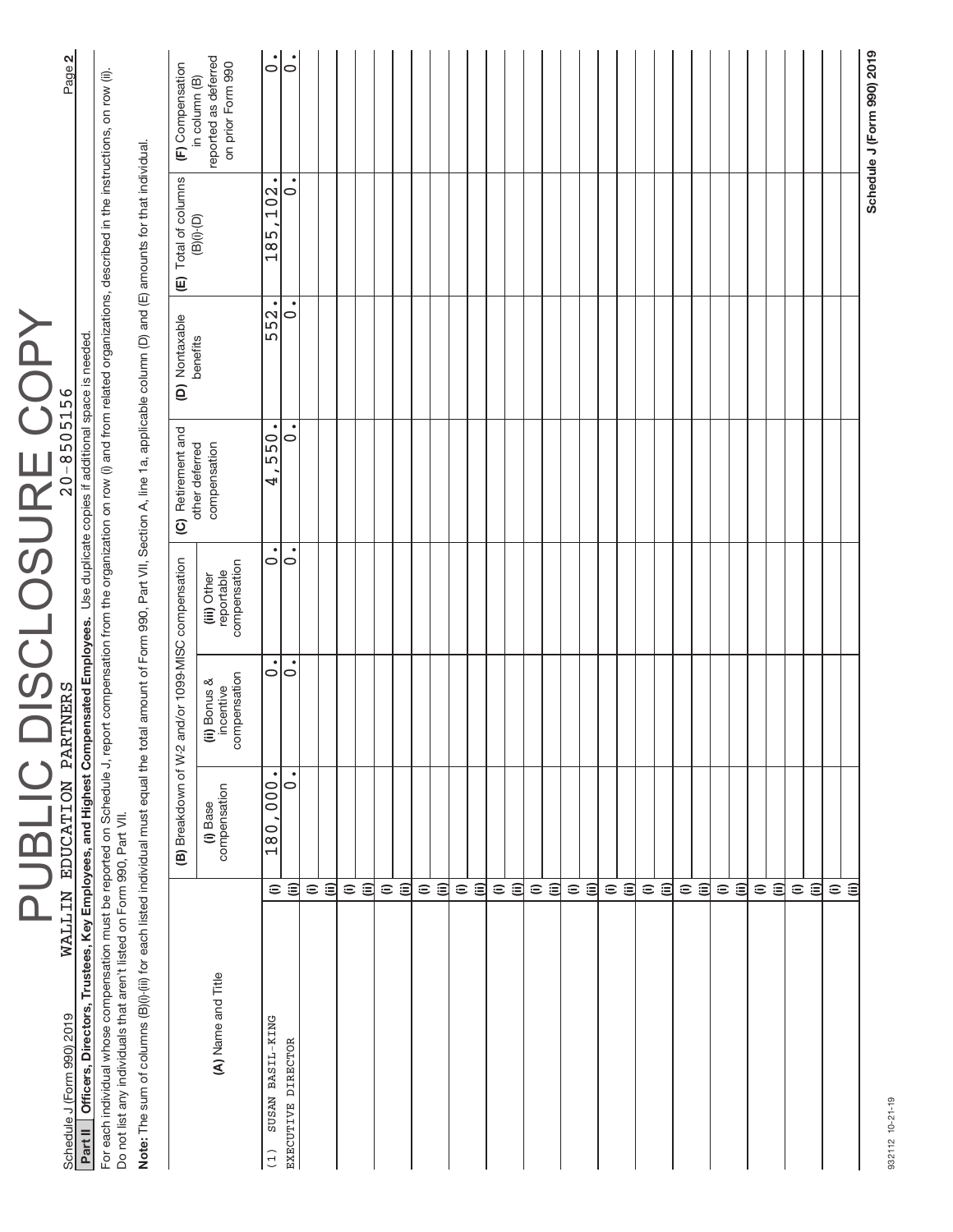| 1a, 1b, 3, 4a, 4b, 4c, 5a, 5b, 6a, 6b, 7, and 8, and for Part II. Also complete this part for any additional information. |  |  |  |  |  |  |  |  | Schedule J (Form 990) 2019                                                                                            |
|---------------------------------------------------------------------------------------------------------------------------|--|--|--|--|--|--|--|--|-----------------------------------------------------------------------------------------------------------------------|
|                                                                                                                           |  |  |  |  |  |  |  |  |                                                                                                                       |
|                                                                                                                           |  |  |  |  |  |  |  |  | Provide the information, explanation, or descriptions required for Part I, lines<br>Part III Supplemental Information |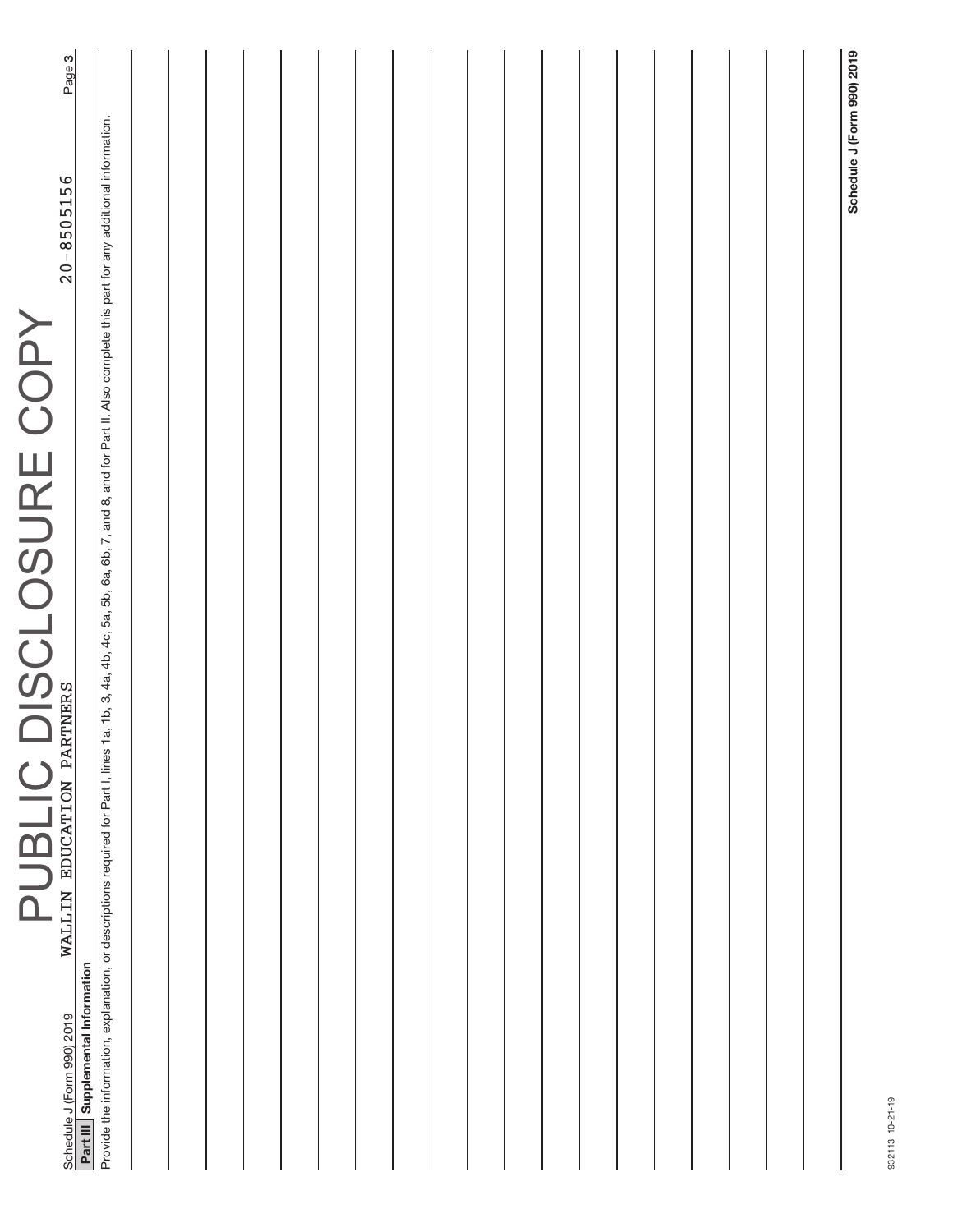**(Form 990 or 990‐EZ)**

Department of the Treasury Internal Revenue Service Name of the organization

## PUBLIC DISCLOSURE COPY

**Complete to provide information for responses to specific questions on Form 990 or 990‐EZ or to provide any additional information. | Attach to Form 990 or 990‐EZ. | Go to www.irs.gov/Form990 for the latest information.** SCHEDULE O **Supplemental Information to Form 990 or 990–EZ 2019**<br>(Form 990 or 990-EZ) Complete to provide information for responses to specific questions on

OMB No. 1545‐0047 **Open to Public Inspection Employer identification number**

WALLIN EDUCATION PARTNERS  $\vert$  20–8505156

FORM 990, PART I, LINE 1, DESCRIPTION OF ORGANIZATION MISSION:

THROUGH SCHOLARSHIPS, COMPREHENSIVE ADVISING SUPPORT, AND THROUGH

DATA‐INFORMED COLLABORATION WITH OUR EDUCATIONAL, BUSINESS, AND

PHILANTHROPIC PARTNERS.

FORM 990, PART III, LINE 1, DESCRIPTION OF ORGANIZATION MISSION:

PARTNERS.

FORM 990, PART III, LINE 3, CHANGES IN PROGRAM SERVICES:

ALL‐IN MILWAUKEE INC ATTAINED ITS OWN 501(C)3 STATUS AND SEPARATED FROM

OUR ENTITY.

FORM 990, PART III, LINE 4A, PROGRAM SERVICE ACCOMPLISHMENTS:

WALLIN PROGRAMS INCLUDE:

SCHOLAR ADVISOR PROGRAM: SCHOLARS RECEIVE COLLEGE AND CAREER ADVISING FROM A WALLIN ADVISOR. THE SCHOLAR‐ADVISOR RELATIONSHIP BEGINS WHEN A STUDENT IS ADMITTED INTO OUR PROGRAM DURING THEIR SENIOR YEAR IN HIGH SCHOOL AND CONTINUES UNTIL THEY GRADUATE COLLEGE AND OFTEN WELL BEYOND GRADUATION. STUDENTS AND ADVISORS MEET SIX TO EIGHT TIMES PER YEAR TO CHECK IN ON PROGRESS, DEVELOP GOALS, AND ADDRESS EACH STUDENT'S NEEDS.

932211 09‐06‐19 **For Paperwork Reduction Act Notice, see the Instructions for Form 990 or 990‐EZ. Schedule O (Form 990 or 990‐EZ) (2019)** LHA FINANCIAL AID: SCHOLARS RECEIVE FINANCIAL AID DISTRIBUTED TERM‐BY‐TERM THROUGHOUT COLLEGE. FUNDS ARE ADMINISTERED DIRECTLY TO COLLEGES AND UNIVERSITIES, PROVIDED THE STUDENT MEETS MINIMUM GPA REQUIREMENTS AND REMAINS ON TRACK FOR GRADUATION. OUR LONG‐STANDING RELATIONSHIPS WITH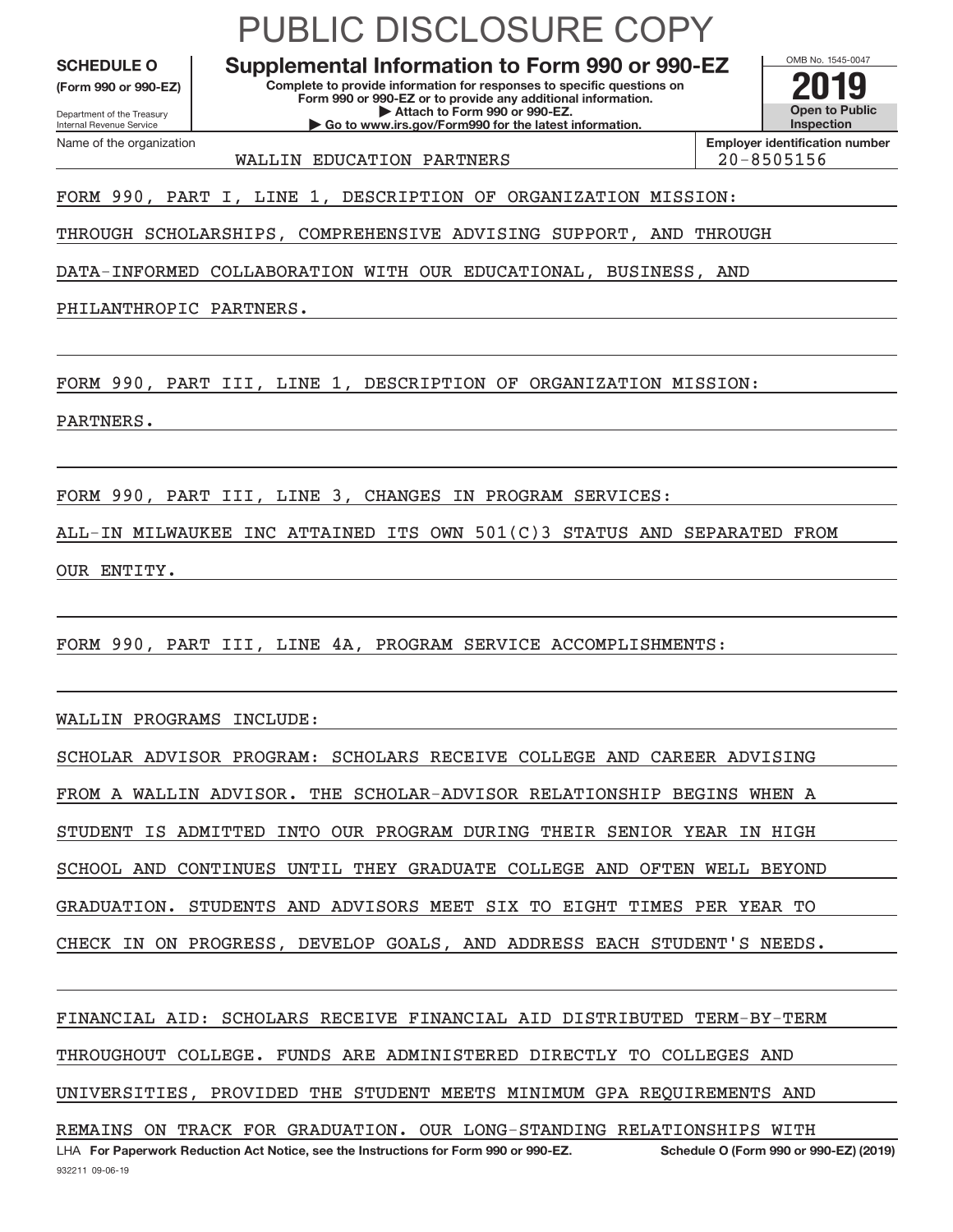Schedule O (Form 990 or 990-EZ) (2019)

Name of the organization

WALLIN EDUCATION PARTNERS 20–8505156

**2**

OUR PARTNER COLLEGES HELP US TO LEVERAGE ADDITIONAL FINANCIAL RESOURCES

TO ENSURE THAT OUR FUNDING DOES NOT REPLACE INSTITUTIONAL FUNDING.

COLLEGE‐TO‐CAREER: WALLIN HELPS STUDENTS EXPLORE CAREER PATHS AND BUILD SOCIAL CAPITAL. ADVISORS WORK WITH STUDENTS TO PREPARE RESUMES AND CREATE LINKEDIN PROFILES. DURING THE ANNUAL WALLIN CAREER FAIR, STUDENTS CONNECT DIRECTLY WITH EMPLOYERS IN THE COMMUNITY. THROUGHOUT THE YEAR, ADVISORS HELP CONNECT SCHOLARS TO INTERNSHIP OPPORTUNITIES, COMPANY SITE TOURS, AND PROFESSIONAL MENTORS. OUR CORPORATE DONOR PARTNERS OFFER INTERNSHIPS AND ADDITIONAL MENTORSHIP TO OUR SCHOLARS, HELPING PREPARE STUDENTS FOR THE COMPETITIVE WORKFORCE. OVER THE PAST YEAR, WE HELD 11 CAREER‐FOCUSED EVENTS FOR OUR SCHOLARS AND THREE FOR OUR ALUMNI.

TO HELP OUR SCHOLARS BUILD THEIR NETWORKS AS THEY PREPARE TO ENTER THE WORKFORCE, WE LAUNCHED THE WALLIN WISDOM PROJECT, A CAREER‐FOCUSED MENTORING PROGRAM. THIS PROGRAM OFFERS OPPORTUNITIES FOR CURRENT SCHOLARS AND ALUMNI TO CONNECT WITH PROFESSIONALS IN THEIR FIELD OF CHOICE.

932212 09‐06‐19 **Schedule O (Form 990 or 990‐EZ) (2019)** OPPORTUNITY PATHWAYS (OP), A 2‐YEAR PROGRAM: SINCE ITS INCEPTION, WALLIN HAS WORKED TO ENSURE COLLEGE SUCCESS FOR LOW‐INCOME STUDENTS ATTENDING FOUR‐YEAR INSTITUTIONS. TWO YEARS AGO, WEP WAS APPROACHED BY A COALITION OF BOTH EMPLOYERS AND DONORS TO DEVELOP A PROGRAM SERVING STUDENTS ATTENDING CAREER‐READY PROGRAMS AT COMMUNITY COLLEGES TO CLOSE THE URGENT TALENT GAP EMPLOYERS FACE. WE PROVIDE THE SAME HOLISTIC SUPPORT OUR TRADITIONAL PROGRAM USES TO INCREASE GRADUATION RATES FOR OUR OP STUDENTS. CURRENTLY, 94 STUDENTS PARTICIPATE IN THIS PROGRAM.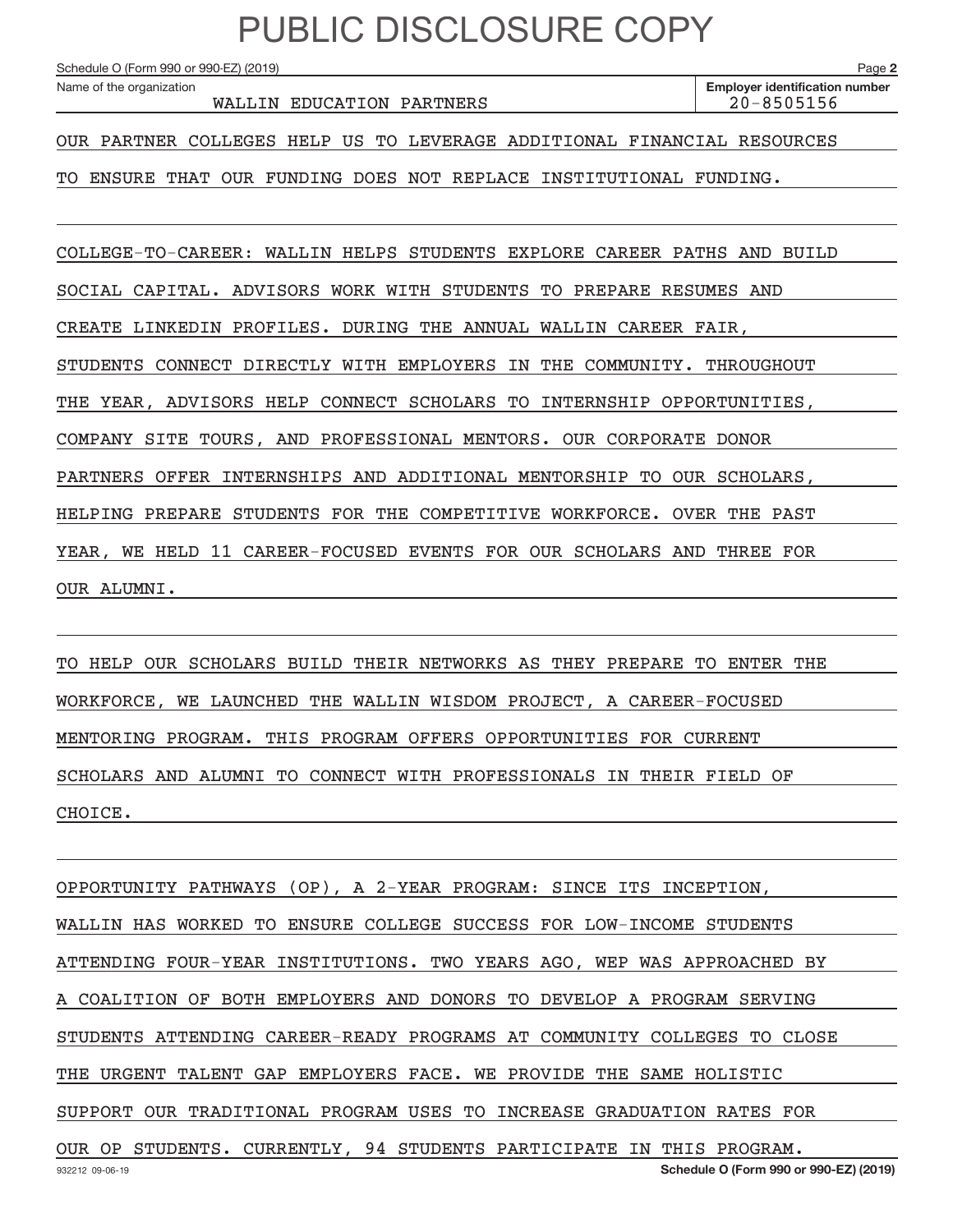Schedule O (Form 990 or 990-EZ) (2019)

Name of the organization

**2**

WALLIN EDUCATION PARTNERS 20–8505156

**Employer identification number**

THIS YEAR, WE SELECTED AN ADDITIONAL 50 STUDENTS. NINETY‐THREE PERCENT

ARE STUDENTS OF COLOR AND 82% ARE THE FIRST IN THEIR FAMILY TO ATTEND

COLLEGE. THE AVERAGE ADJUSTED GROSS INCOME FOR THIS GROUP IS \$32,000.

HIGHLIGHTS:

‐ SINCE 2009, THE SIX‐YEAR GRADUATION RATE HAS BEEN 90% OR MORE.

‐ WE ARE CURRENTLY SERVING 1,184 STUDENTS.

‐ OVER 5,000 STUDENTS HAVE RECEIVED SUPPORT SINCE 1992.

‐ WE PARTNER WITH 56 HIGH SCHOOLS.

‐ NEARLY 40% OF OUR SCHOLARS GRADUATE WITH NO DEBT. FOR THOSE THAT DO

HAVE LOANS, APPROXIMATELY \$17,000 IS OWED AT GRADUATION, ABOUT HALF OF

MINNESOTA'S AVERAGE.

‐ 95% OF OUR SCHOLARS ARE EMPLOYED WITHIN SIX MONTHS OF GRADUATION.

‐ THE ALUMNI BOARD ORGANIZES APPROXIMATELY 10 ALUMNI‐ENGAGEMENT EVENTS

EACH YEAR.

FORM 990, PART VI, SECTION A, LINE 2:

MAXINE WALLIN AND BRADFORD WALLIN ARE MOTHER AND SON.

FORM 990, PART VI, SECTION B, LINE 11B:

THE FORM 990 DRAFT WAS PROVIDED TO ALL MEMBERS OF THE BOARD OF TRUSTEES FOR

REVIEW. THE FINANCE COMMITTEE INDIVIDUALLY REVIEWED THE DRAFT FORM IN

DETAIL, AND ALONG WITH THE AUDIT COMMITTEE CHAIR HOSTED A FORM 990 REVIEW

SESSION FOR ALL BOARD MEMBERS ON FEBRUARY 19, 2021. FOLLOWING THAT REVIEW

SESSION, ALL BOARD MEMBERS WILL VOTE ON APPROVAL FOR FILING THROUGH AN

ELECTRONIC VOTING PROCESS.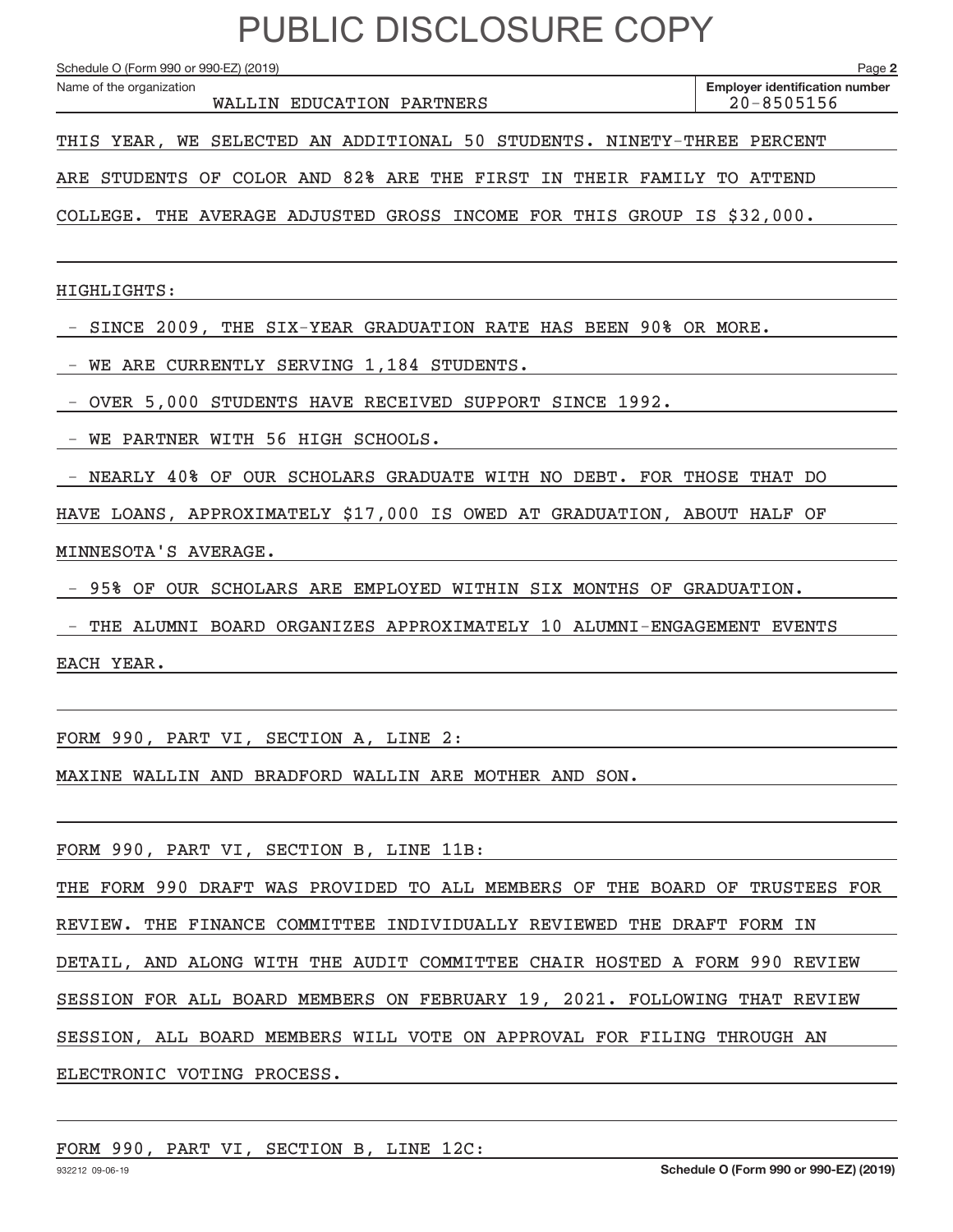Schedule O (Form 990 or 990-EZ) (2019)

Name of the organization

WALLIN EDUCATION PARTNERS 20–8505156

THE WRITTEN CONFLICT OF INTEREST DOCUMENT IS DISTRIBUTED ANNUALLY TO ALL

BOARD MEMBERS AT THE JUNE BOARD MEETING. THE FORM IS UPDATED, SIGNED, AND

SUBMITTED TO THE ORGANIZATION EACH YEAR BY ALL TRUSTEES.

FORM 990, PART VI, SECTION B, LINE 15:

EACH YEAR IN APPROXIMATELY JUNE, THE BOARD CHAIR LEADS THE FULL BOARD IN AN

EXECUTIVE DIRECTOR PERFOMANCE EVALUATION PROCESS AND USES A FORMULA TO

DETERMINE SALARY INCREASE AND BONUS. THIS FORMULA IS BASED ON COLA

(COST‐OF‐LIVING ADJUSTMENT PER THE SOCIAL SECURITY ADMINISTRATION). A

MODERATE MERIT‐BASED BONUS PLAN IS BASED ON ORGANIZATIONAL, AS WELL AS

INDIVIDUAL PERFORMANCE COMPARED TO ANNUAL GOALS.

FORM 990, PART VI, SECTION C, LINE 19:

WALLIN MAKES ITS GOVERNING DOCUMENTS, CONFLICT OF INTEREST POLICY, AND

FINANCIAL STATEMENTS AVAILABLE TO THE PUBLIC UPON REQUEST.

FORM 990, PART XI, LINE 9, CHANGES IN NET ASSETS:

NET ASSETS TRANSFERRED TO FORMER FISCAL SPONSOR: ALL‐IN

MILWAUKEE, INC. ‐995,583.

FORM 990, PART XII, LINE 2C:

THE PROCESS HAS NOT CHANGED FROM THE PRIOR YEAR.

AMENDED RETURN

THE ORIGINALLY FILED RETURN WAS BASED ON AUDITED FINANCIAL STATEMENTS.

THE AUDITED FINANCIAL STATEMENTS WERE RESTATED, AND THE AMENDED RETURN

HAS BEEN UPDATED FOR THE FOLLOWING CHANGES: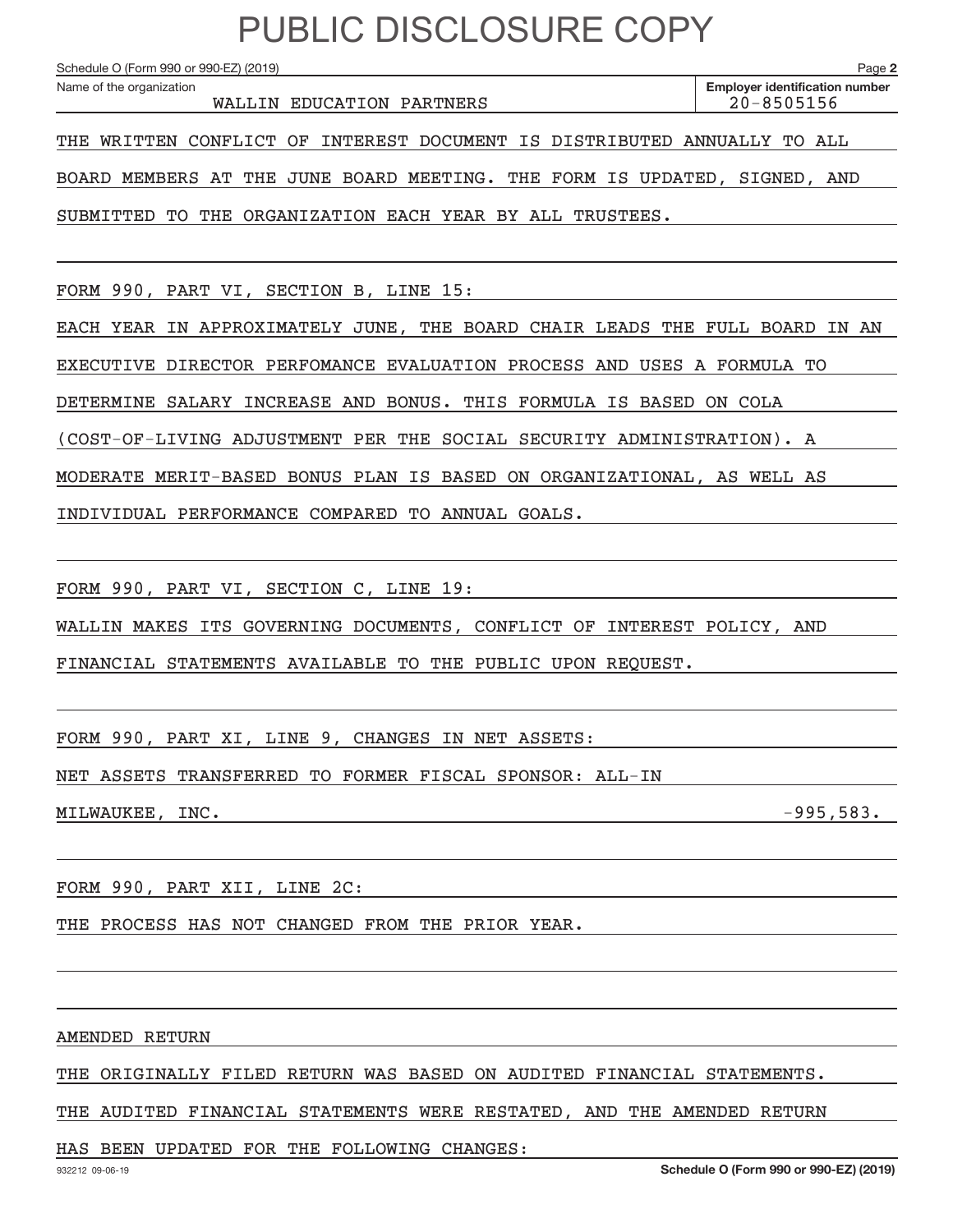Schedule O (Form 990 or 990-EZ) (2019)

Name of the organization

WALLIN EDUCATION PARTNERS 20–8505156

**2 Employer identification number**

990 PAGE 9, PART VIII, STATEMENT OF REVENUE:

LINE 1F ‐ AS ORIGINALLY FILED: \$7,212,705

LINE 1F ‐ AS AMENDED: \$7,340,705

990 PAGE 10, PART IX, STATEMENT OF FUNCTIONAL EXPENSES:

LINE 2 ‐ AS ORIGINALLY FILED: \$5,009,435

LINE 2 - AS AMENDED: \$3,643,472

990 PAGE 11, PART X, BALANCE SHEET

LINE 18 - AS ORIGINALLY FILED: \$11,705,064

LINE 18 – AS AMENDED: \$0

LINE 27 ‐ AS ORIGINALLY FILED: \$1,458,531

LINE 27 ‐ AS AMENDED: \$1,338,501

LINE 28 ‐ AS ORIGINALLY FILED: \$7,448,287

LINE 28 - AS AMENDED: \$19,273,381

SCHEDULE A WAS AMENDED ON PAGE 2 TO REFLECT THE CORRECT INCOME FROM THE

RESTATED AUDITED FINANCIAL STATEMENTS.

SCHEDULE D WAS AMENDED ON PAGE 4 TO REFLECT THE CORRECT INCOME AND

EXPENSES FROM THE RESTATED AUDITED FINANCIAL STATEMENTS.

SCHEDULE I WAS AMENDED ON PAGE 2 TO REFLECT THE CORRECT AMOUNT OF CASH